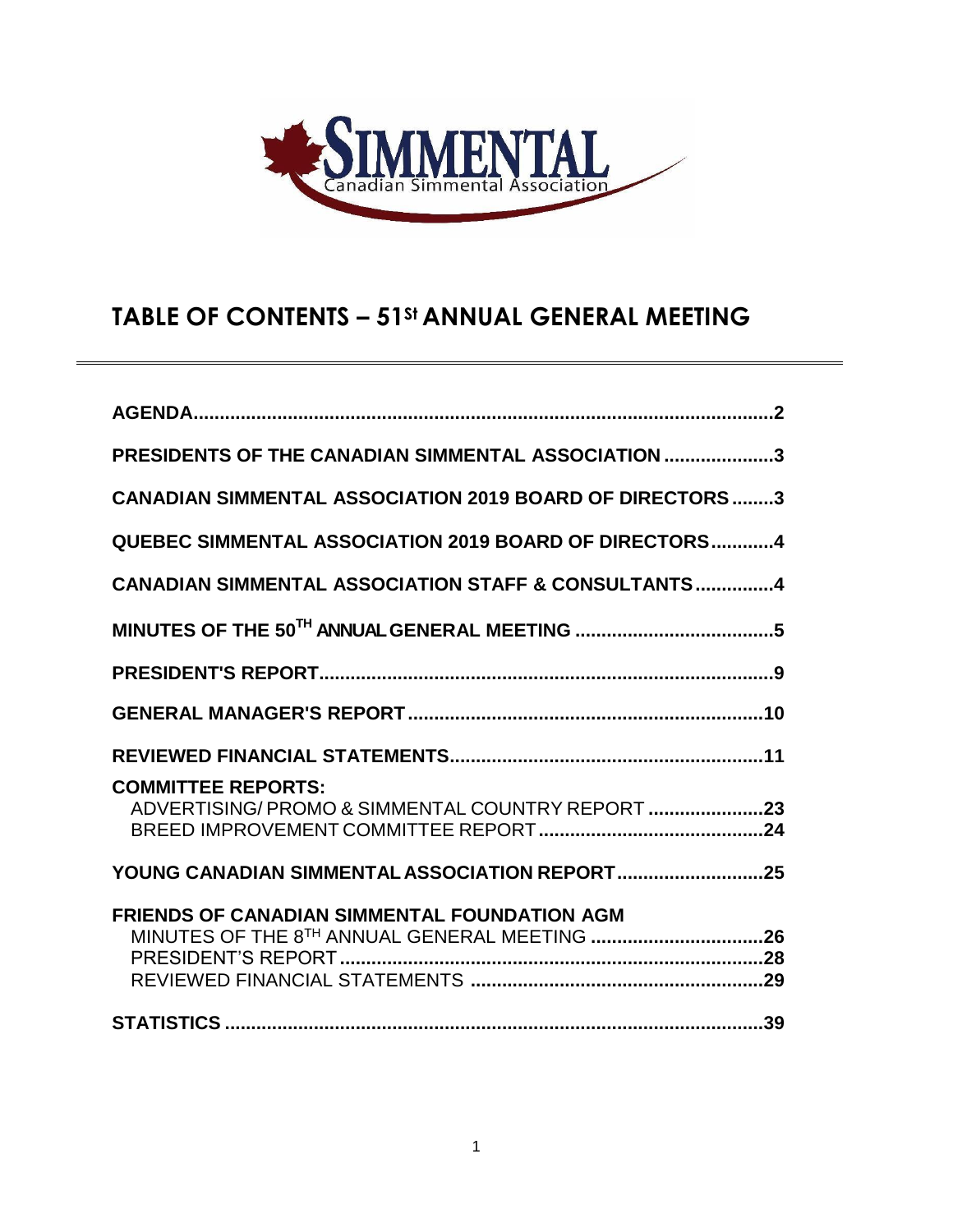# **AGENDA CANADIAN SIMMENTAL ASSOCIATION 51STANNUAL MEETING**

## **Saturday, August 10, 2019 1:00 pm**

- CSA President's Welcome and Call to Order *Garth Rancier, President*
- Moment of Silence
- Introduction of 2018-19 CSA Directors, Past Presidents and Guests
- Approval of Agenda
- Approval of the  $50<sup>th</sup>$  Annual General Meeting Minutes
- President's Report *Garth Rancier*
- General Manager's Report *Bruce Holmquist*
- 2018 Reviewed Financial Statements *Marlin LeBlanc*
- Appointment of Auditors
- Committee Reports:
	- o Advertising/Promotion and Simmental Country *Francis Gagnon*
	- o Breed Improvement *Roger Deeg*
- Young Canadian Simmental Association *Krista Whalen*

*Canadian Simmental Association AGM will suspend for the Friends of Canadian Simmental Foundation AGM*

## ▪ **Friends of Canadian Simmental Foundation Annual General Meeting**

- FCSF President's Welcome and Call to Order *Ken Lewis, President*
- **■** Introduction of 2018-19 FCSF Directors
- Approval of Agenda
- **•** Approval of the  $8^{TH}$  Annual General Meeting Minutes
- President's Report *Ken Lewis*
- 2018 Reviewed Financial Statements *Marlin LeBlanc*
- Appointment of Auditors
- New Business
- Adjournment of Meeting

*Canadian Simmental Association AGM will resume*

- New Business
	- o Recommendations from the Floor
- Introduction of 2019-20 CSA Board of Directors
- Recognition of Outgoing Director
- Invitation to 2020 Annual General Meeting
- Motion to ratify the actions and proceedings of the CSA Board of Directors and Officers for 2018
- Adjournment of Meeting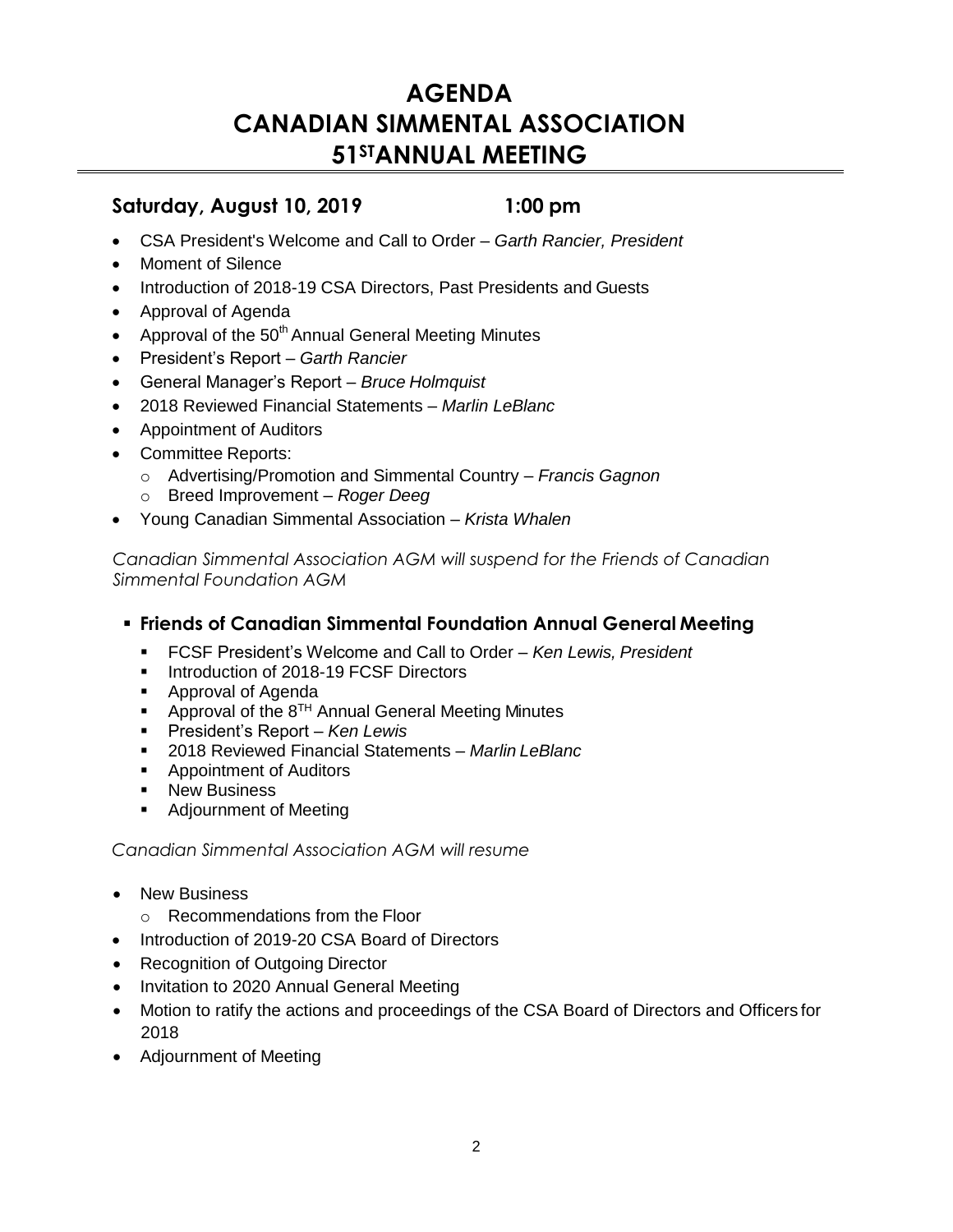# **PRESIDENTS OF THE CANADIAN SIMMENTAL ASSOCIATION**

| 1969 - 70   | Travers Smith, Cardston, Alberta          |
|-------------|-------------------------------------------|
| 1970 - 71   | Dr. Allan Dixon, Calgary, Alberta         |
| 1971 - 72   | LeRoy Barry, Carivale, Saskatchewan       |
| 1972 - 73   | Ross Mitchell, Douglas, Manitoba          |
| 1973 - 74   | Jack Ball, Brant, Alberta                 |
| 1974 - 75   | Dr. Allan Dixon, Calgary, Alberta         |
| 1975 - 75   | Gerry Kaumeyer, Calgary, Alberta          |
| 1976 - 77   | Stan Church, Calgary, Alberta             |
| 1977 - 78   | Keith Sveinson, Calgary, Alberta          |
| 1978 - 80   | Jim Shaw, Edmonton, Alberta               |
| 1980 - 82   | Mel Wolfe, Douglas, Manitoba              |
| 1982 - 84   | John Draper, Douglas, Manitoba            |
| 1984 - 86   | Stan Church, Calgary, Alberta             |
| 1986 - 87   | Dick Stoddard, Waterloo, Quebec           |
| 1987 - 88   | Bill Small, Craven, Saskatchewan          |
| 1988 - 89   | Ralph Whitfield, Souris, Manitoba         |
| 1989 - 91   | Roger Deeg, Lyalta, Alberta               |
| 1991 - 93   | Barry LaBatte, Gladmar, Saskatchewan      |
| 1993 - 94   | Allan Preston, Hamiota, Manitoba          |
| 1994 - 96   | Michael Burns, King City, Ontario         |
| 1996 - 97   | Miles Glasman, Russell, Manitoba          |
| 1997 - 98   | Ken Lewis, Spruce Grove, Alberta          |
| $1998 - 99$ | Yves Gagnon, Vinoy, Quebec                |
| $1999 - 00$ | Tracy Graf, Edmonton, Alberta             |
| $2000 - 01$ | Ron Wooddisse, Palmerston, Ontario        |
| $2001 - 02$ | Ian Mitchell, Barriere, British Columbia  |
| $2002 - 04$ | Brian McCarthy, Moosomin, Saskatchewan    |
| $2004 - 06$ | Bruce Holmquist, Kinistino, Saskatchewan  |
| $2006 - 08$ | Dr. Murray Jacobson, Shaughnessy, Alberta |
| $2008 - 10$ | Dr. Everett Hall, Owen Sound, Ontario     |
| 2010 - 11   | Rick McIntyre, Churchbridge, Saskatchewan |
| 2011 - 13   | Ron Nolan, Markdale, Ontario              |
| 2013 - 14   | Fraser Redpath, Mather, Manitoba          |
| 2014 - 15   | Kelly Ashworth, Oungre, Saskatchewan      |
| $2015 - 16$ | Lacey Fisher, Amherst, Nova Scotia        |
| $2016 - 18$ | Lee McMillen, Carievale, Saskatchewan     |
| $2019 -$    | Garth Rancier, Killam, Alberta            |
|             |                                           |

# **CSA BOARD OF DIRECTORS / 2018 - 2019**

Garth Rancier President

1<sup>st</sup> Vice-President *Killam, AB Brandon, MB Estevan, SK*

Roger Deeg Byron Johnson Amisk, AB *Strathmore, AB Amisk, AB* Gagnon *Carievale, SKC*

Larry Barkley **Francis Gagnon** Frank Robblee *Ingleside, ON Cheneville, QC Crapaud, PEI* 

Blair McRae Marlin LeBlanc 2<sup>nd</sup> Vice-President

Lee McMillen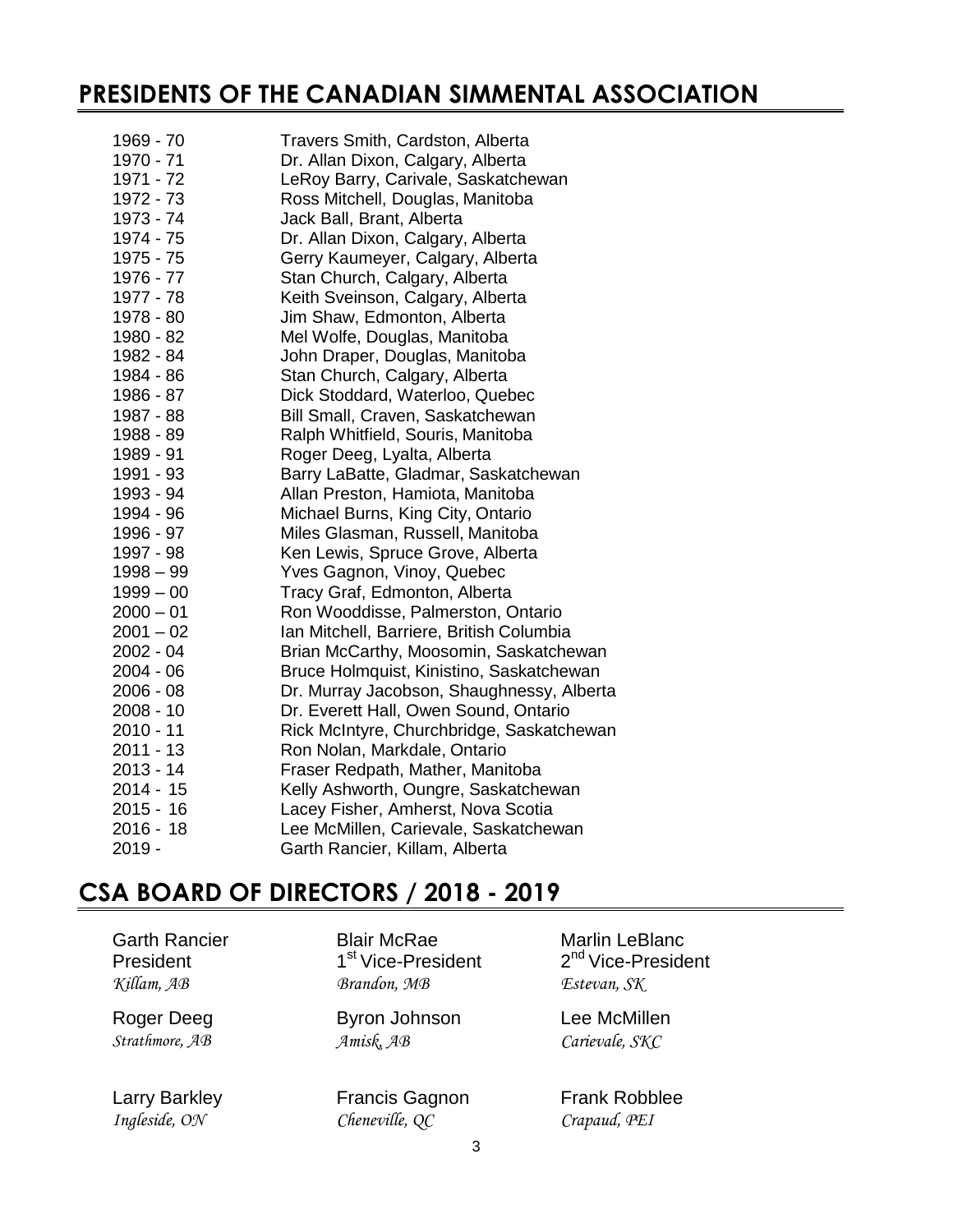# **HOST PROVINCE – QUEBEC SIMMENTAL ASSOCIATION BOARD OF DIRECTORS / 2019**

Scott Matthews **Laurie Noiseux** Sandra Bernard President by Interim Vice-President Director *Canton de Hatley, QC Richelieu, QC La Présentation, QC*

Sandra Berthiaume **Geneviève Raby** Gerald Brouillard Secretary-Treasurer Director Director Director *Saint-Garmain, QC St-Paul, QC Sorel, QC*

Francis Gagnon Krista Whalen National Director **YCSA Director** *Chènéville, QC Gould, QC*

# **CSA STAFF & CONSULTANTS**

Bruce Holmquist **Barb Judd** *General Manager Office Manager*

Sue Giles<br> *Programs Coordinator*<br> *Programs Coordinator*<br> *Programs Coordinator* 

Beth Rankin **Perry Welygan** 

Laurie Macdonald **Rae-Lee Erickson** *Registry & Member Services Administrative Assistant*

Kelsey Manske **Randy Bollum** 

iSmart Consulting / Ian Yin Michael Brooks *Network Support CSA Registry Software Support*

Absolute Business Solutions **Ranching Systems Ltd** Rita Ricioppo Sean McGrath *Bookkeeping Services Breed Improvement Consulting*

*Programs Coordinator Reception & Member Services*

*Registry & Member Services Registry & Member Services*

*YCSA Coordinator Simmental Country Sales Representative*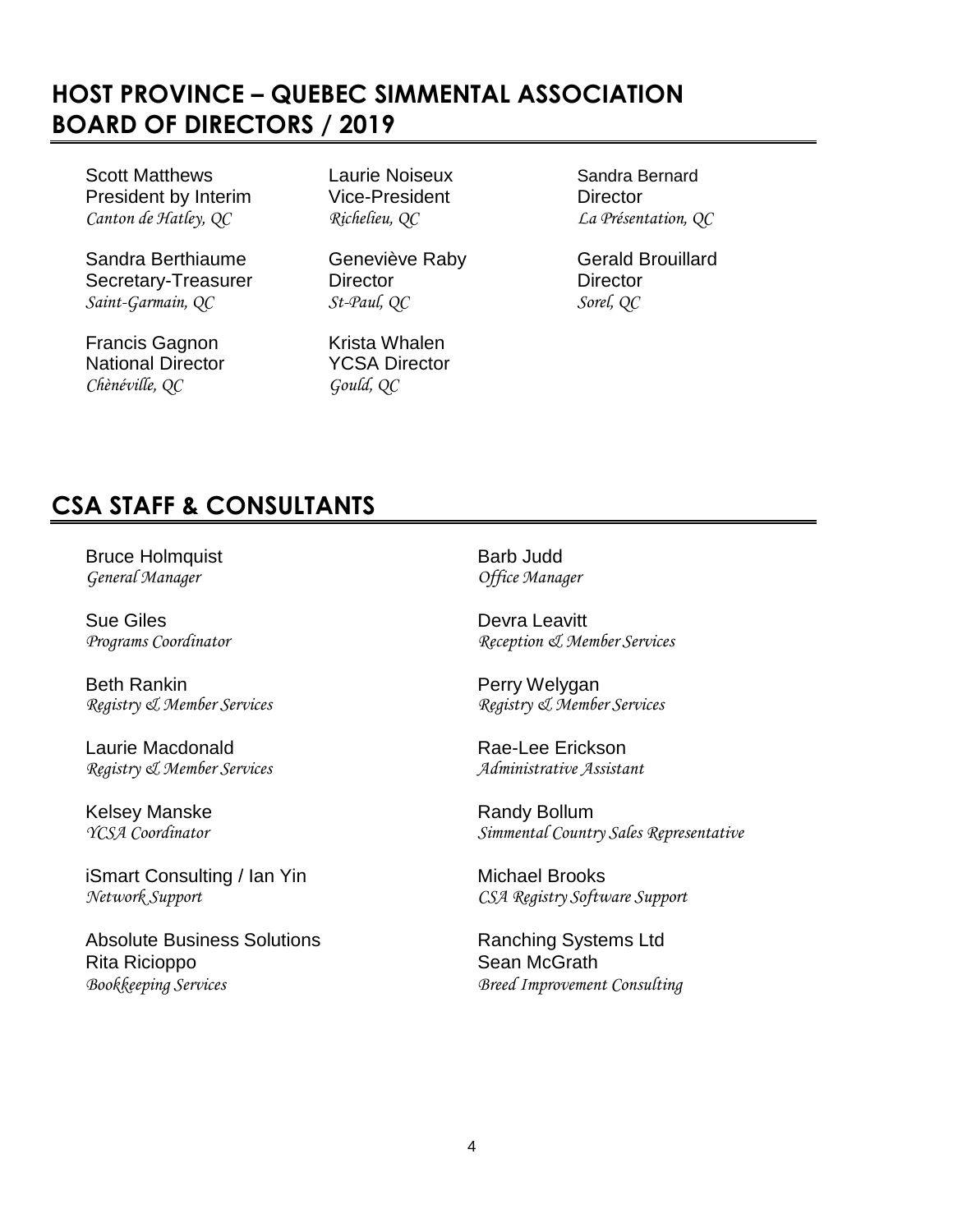# CANADIAN SIMMENTAL ASSOCIATION

DRAFT MINUTES OF THE 50<sup>th</sup> ANNUAL GENERAL MEETING

August 11, 2018, 1 pm, Pomeroy Inn, Olds, Alberta

## CALL TO ORDER

President Lee McMillen called the meeting to order at 1:10 pm

## PRESIDENT'S WELCOME – Lee McMillen

- Thank you to the Alberta Simmental Association for hosting this weekend's function in Olds.
- Pioneers and members in attendance from the East to West coast, quite an accomplishment to have put Simmental where it is close to the top of the heap
- The meeting will be run under a slightly new format because of last year's bylaw changes
- Remind all participants to sign the attendance sheet that is circulating so we have an official record of all in attendance
- Members wishing to vote must hold a valid voting card, which can be obtained at the registration desk for a few more minutes
- Members who wish to make a recommendation for the Board's consideration can do so by using the green forms on your table. They must be moved and seconded by a member who has a vote card. Please bring your recommendation to us and it will be read and discussed in new business

## MOMENT OF SILENCE

## INTRODUCTION OF 2018-18 DIRECTORS, PAST PRESIDENTS AND GUESTS

- 2017-18 CSA Board of Directors Lee McMillen, President, Garth Rancier, 1<sup>st</sup> Vice, Blair McRae, 2<sup>nd</sup> Vice, Roger Deeg, Director of Finance, Dan Skeels, Marlin LeBlanc, Larry Barkley, Francis Gagnon, Frank Robblee
- CSA staff Bruce Holmquist, General Manager and Barb Judd, Office Manager
- Past Presidents of the CSA Ken Lewis, Roger Deeg, Bruce Holmquist
- Guests from American Simmental Association Dr. Wade Shaffer, EVP, and American Junior Simmental Representatives Rachel Endecott, Director of Youth Development, Emily Ivey and Michelle Helm; Eliza Fogland, from Australia's Junior Simmental program.

## APPROVAL OF AGENDA

*MOTION: by Grace Oesch, to approve agenda. Second, Ken Adair CARRIED*

## APPROVAL OF THE 48TH ANNUAL GENERAL MEETING MINUTES

*MOTION: by Byron Johnson, to approve the 49th CSA AGM 2017 minutes. Second, Deanne Young CARRIED*

### IDENTIFICATION OF VOTING MEMBERS AND VOTING PROCESS

President Lee McMillen outlined the process being used for discussion and voting

- Meeting will be conducted under Roberts Rules of Order
- Refer to page 11 of AGM report for voting procedures and identification of members
- Parliamentarian is Ken Lewis
- Scrutineers are Sue Giles and Rae-Lee Erickson
- We have a quorum with 46 voting members in attendance

## PRESIDENT'S REPORT – LEE MCMILLEN

President Lee McMillen highlighted report printed in the AGM book page 12

- Welcome all to the  $50<sup>th</sup>$  annual meeting of the CSA, quite an accomplishment for the breed to have made great strides and we are now in a very strong position
- Financially our Association is the envy of other breed associations in Canada. Last year saw 50<sup>th</sup> anniversary celebrations, new office software, office improvements, subsidizing of genetic testing, support of provincial associations and keeping up with the times with no increase to our fee schedule
- Registration statistics continue to remain strong. Total Herd Enrollment continues to increase over the past four years breaking record highs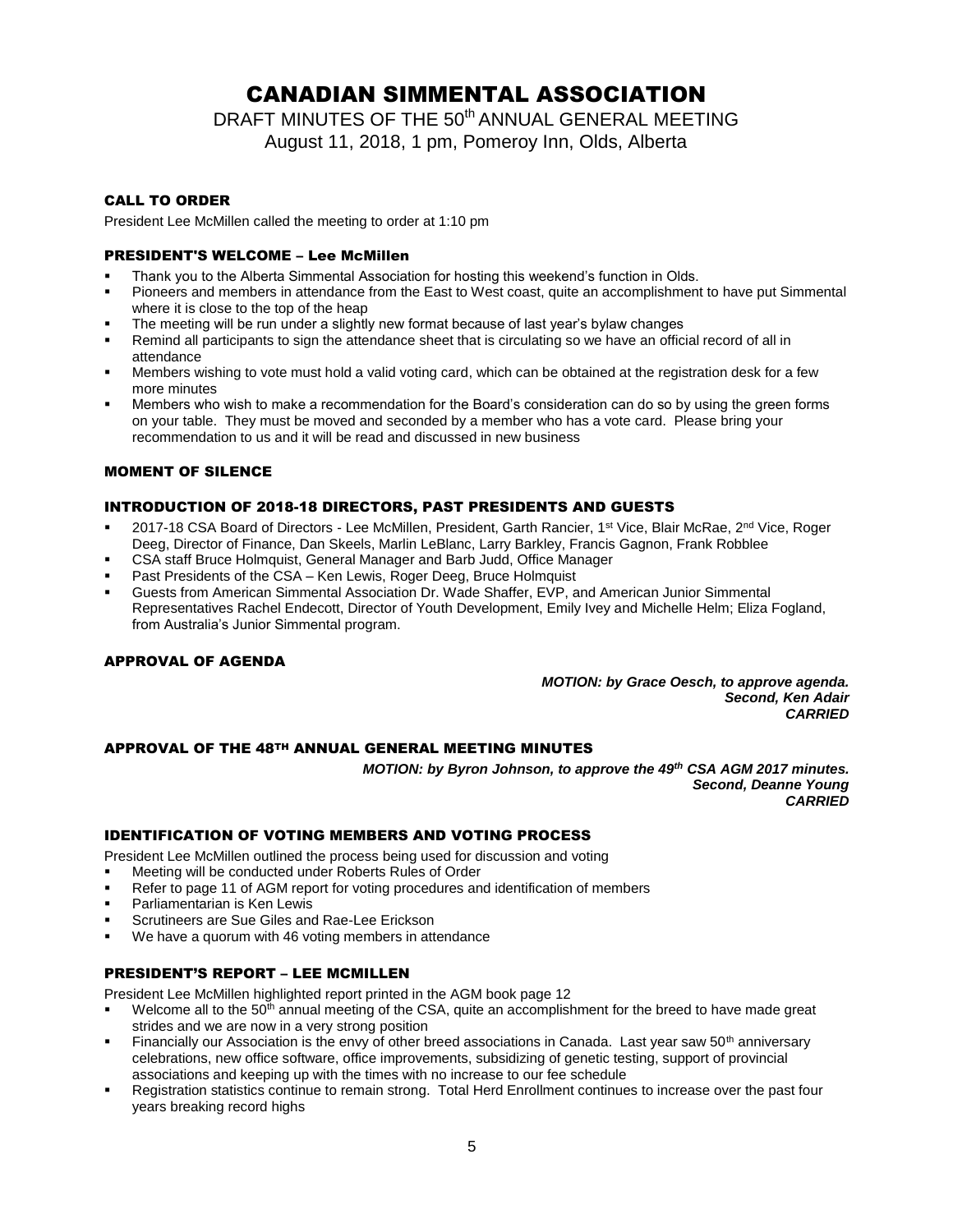- Thank you to committee members for your dedication to Breed Improvement, led by Garth Rancier, and Promotion, led by Dan Skeels
- We have a great group of experienced office staff who continue to do their best, noting our registry staff Perry Welygan and Beth Rankin combined have 46 years of experience which is unparalleled in any other breed office
- It's been an honor to serve as President of the CSA for the past 2 years, and I thank the directors, staff and membership for the contributions in shaping the CSA to what it has become today.

#### *MOTION: by Randy Mader, to accept the President's report as presented. Second, Kerwin Delong CARRIED*

## GENERAL MANAGER'S REPORT - BRUCE HOLMQUIST

General Manager Bruce Holmquist's report printed on page 13 of AGM book

- Introduction of Stacy Felker, who is helping organize World Federation Congress in Texas, September
- Introduction of staff in attendance besides Barb Judd and myself here this weekend are recent additions to staff Sue Giles, Randy Bollum, and Rae-Lee Erickson, who has been with us for several years
- The CSA has approximately \$2 million in net assets. A portion of that are reserves to cover one year's total operating budget which we maintain as a result of a board motion made in the early 2000's
- Registrations, enrollments and memberships have increased despite seeing a commercial cowherd that is not increasing in numbers.

#### *MOTION: by Graham Kathol, to accept the General Manager's as presented. Second, Krista Whalen CARRIED*

## AUDITOR REVIEWED FINANCIAL STATEMENTS – ROGER DEEG

2017 year-end financial information on page 14 of AGM book

- CSA Statement of Financial Position page 15, we are ahead of last year and remain in strong financial position
- CSA Statement of Changes in Net Assets on page 21, self-explanatory, we own our building which we have kept current; our obligation is to the membership and we believe we are on the right track
- Simmental Country shows a loss as printing costs and circulation increases. The magazine is a service to the membership and great advertising vehicle for Canadian Simmental members
- YCSA is becoming more fiscally responsible and kept in check with help from this board and adult advisors
- Page 23 increase in advertising and promotion expense of \$50,000 which was distributed to the provinces to assist with costs of their 50<sup>th</sup> anniversary events.

#### *MOTION: by Ken Lewis, to approve the CSA 2017 financial statements as presented. Second, Michelle Satchwell CARRIED*

## APPOINTMENT OF AUDITORS

*MOTION: by Roger Deeg, to appoint Calvista as auditors for the upcoming year end Second, Randy Mader CARRIED*

## ADVERTISING/PROMOTION AND SIMMENTAL COUNTRY – DAN SKEELS

Chairman Dan Skeels thanked committee members Lee McMillen, Blair McRae, Francis Gagnon, Larry Barkley and Garth Rancier (report on Page 26)

- Proud to be Chair of this committee again and very passionate about it
- From an overall \$200,000 budget, \$120,000 goes to the provinces
- CCIA Simmental blue tags, have sold over 20,000. They will start being seen at the auction markets this fall. To date we have Allflex, and also have an application in with CCIA to sell Z Tags
- Simmental sired calf sales we are working on a feature for the fall Commercial Country with calendar dates involving auction markets. We need to make others believers in order to increase market share
- The CSAA Commercial Brochure has been translated into French
- Have brought back the Spring bull sale Sales page in Simmental Country
- Randy Bollum brings experience and knowledge to the Simmental Country sales position please go meet him
- Happy to be working with Today's Publishing to produce the Simmental Country and Commercial Country
- Continue to run successful ads in Cattlemen's and other breed magazines
- Thank you all for having faith in me to put me on the board, honoured and humbled to be Chair.

#### *MOTION: by Ben Farrant, to accept the Advertising/Promotion and Simmental Country report as presented Second, Graham Kathol CARRIED*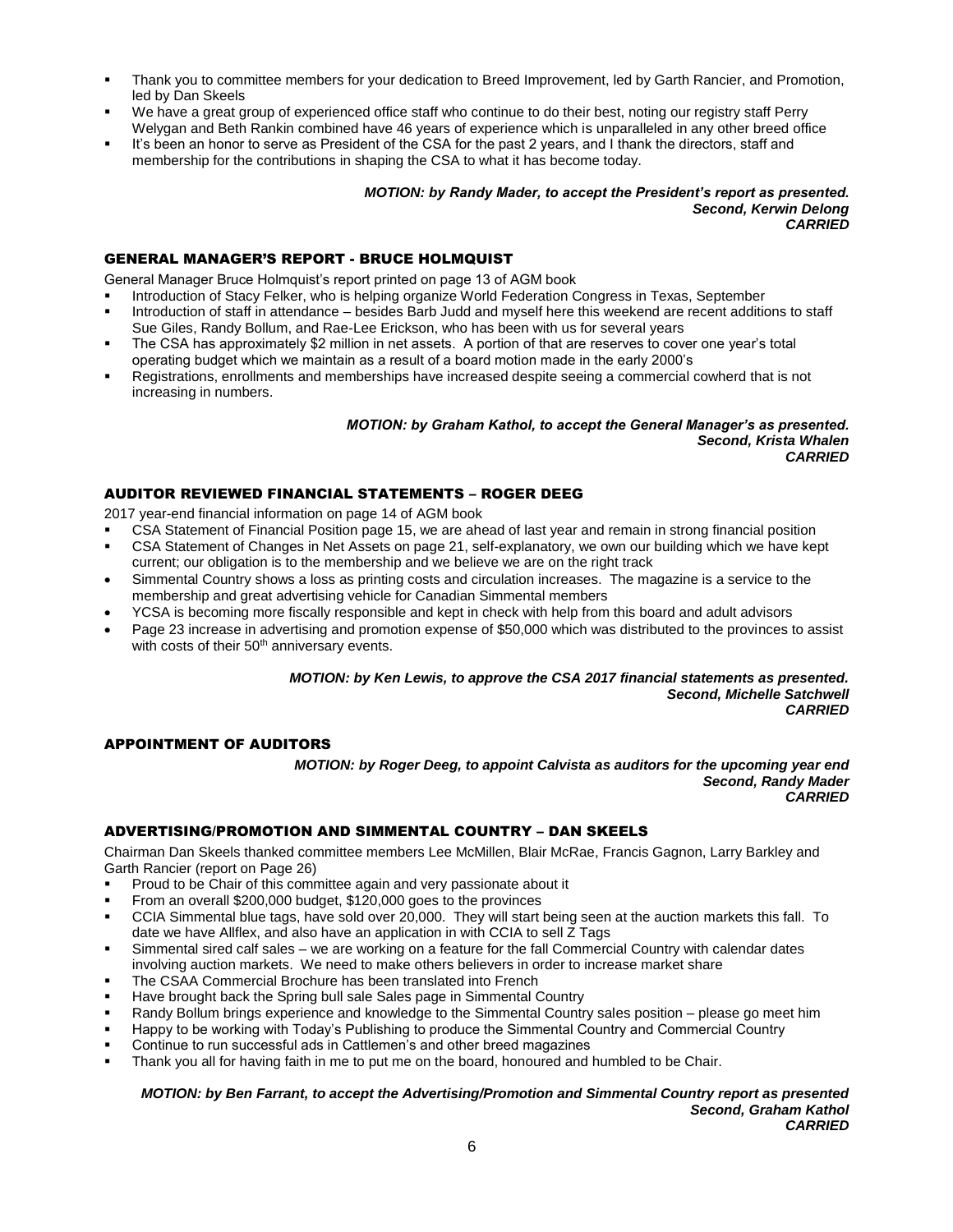## BREED IMPROVEMENT – GARTH RANCIER

The CSA Breed Improvement committee consists of Garth Rancier (Chairman), Lee McMillen, Frank Robblee, Roger Deer, Marlin LeBlanc, Ken Lewis, Brian Bouchard, Ken Adair and Ward Muirhead

- Report on page 27 another busy and positive year, committee meets twice a year to discuss and evaluate matters pertaining to the improvement of the Simmental breed
- Fortunate to have the expertise of Sean McGrath who is a wealth of information, and through a strong working relationship with American Simmental, Dr. Wade Shaffer and other technical staff are available to us. This is extremely valuable to the breed improvement committee with the technical and genetic knowledge they have to offer
- We have enjoyed another successful bull sale season and if last night's sale was an indication of this fall's sales, we will be good shape going forward
- Strong uptake of CCIA Simmental tags, of which we have sold over 20,000 to date
- New software and online system continues to add more information and value for the membership. Homo Polled/Color results are now available on the website and members are encouraged to use the new paperless option which allows that papers be stored online rather than printed
- BOLT has been delayed to an August release, Sean McGrath is currently reviewing to make sure there are no errors before we go live. BOLT blends both phenotype and genotype into a single step EPD making it more accurate and reliable with a weekly update rather than twice a year
- The CAAP Genotyping project ended March 2018 and was well utilized by CSA members. We were able to receive more funds than projected due to other breeds not using all their available money which allowed further savings to be passed on to CSA members
- An addition to our DNA options is a new \$18 basic parentage test for multi sire pastures or breeders wishing to parentage verify more calves. As before, there is still the requirement for a LD test for embryo calves and HD for sires and donor dams
- The Simmental breed is well positioned going into the future. Please feel free to pass on any comments or suggestions to the Breed Improvement Committee at any time.

#### *MOTION: by Ken Lewis, to accept the Breed Improvement report as presented. Second, Whitney DeDecker CARRIED*

## YOUNG CANADIAN SIMMENTAL ASSOCIATION – WYATT MILLAR

- I am the past president (Wyatt Millar), rest of 2017 National Board were Krista Whalen, Paige Holmquist, Lisa Reich, Allison Booth, Connor Morse, Gracie Falconer and Montana Stillman-Loyst
- Retiring directors in 2017 were Dylan Foley, Heather Creamer, Craig Matthews, Kathryn Thompson and Carson Rodgers
- There were five provincial classics held across Canada last year in Prince Albert, SK, Brome, QC, Lindsay, ON, Neepawa, MB and Lacombe, AB
- The National Classic was held in Fredericton, NB in conjunction with the CSA AGM
- Mackenzie Skeels and Cassidy Pinkham were awarded a travel opportunity to the AJSA National Show
- A YCS Leadership Conference was held in Calgary which was well received
- Thank you to Kelsey Manske for her continued guidance and efforts, the CSA and Simmental Country for their endless contributions, CSA board and staff for their guidance and Blair McRae for his contributions and efforts put forward year after year
- Thank you to New Holland, Friends of Canadian Simmental Foundation and all other generous supporters. Your support allows YCSA to put on the events we do to grow the great Simmental breed and shape it for the future.

#### *MOTION: by Krista Whalen, to accept the Young Canadian Simmental Association report as presented. Second, CoraLee Fisk CARRIED*

President Lee McMillen thanked Kelsey Manske for her contribution to the YCSA program

## SUSPENSION OF THE CSA ANNUAL GENERAL MEETING

President Lee McMillen asked for motion to suspend Canadian Simmental Association AGM for the Friends of Canadian Simmental Foundation AGM

*MOTION: by Dan Skeels, to suspend the Canadian Simmental Association AGM for the Friends of Canadian Simmental Foundation AGM. Second, Ken Adair CARRIED*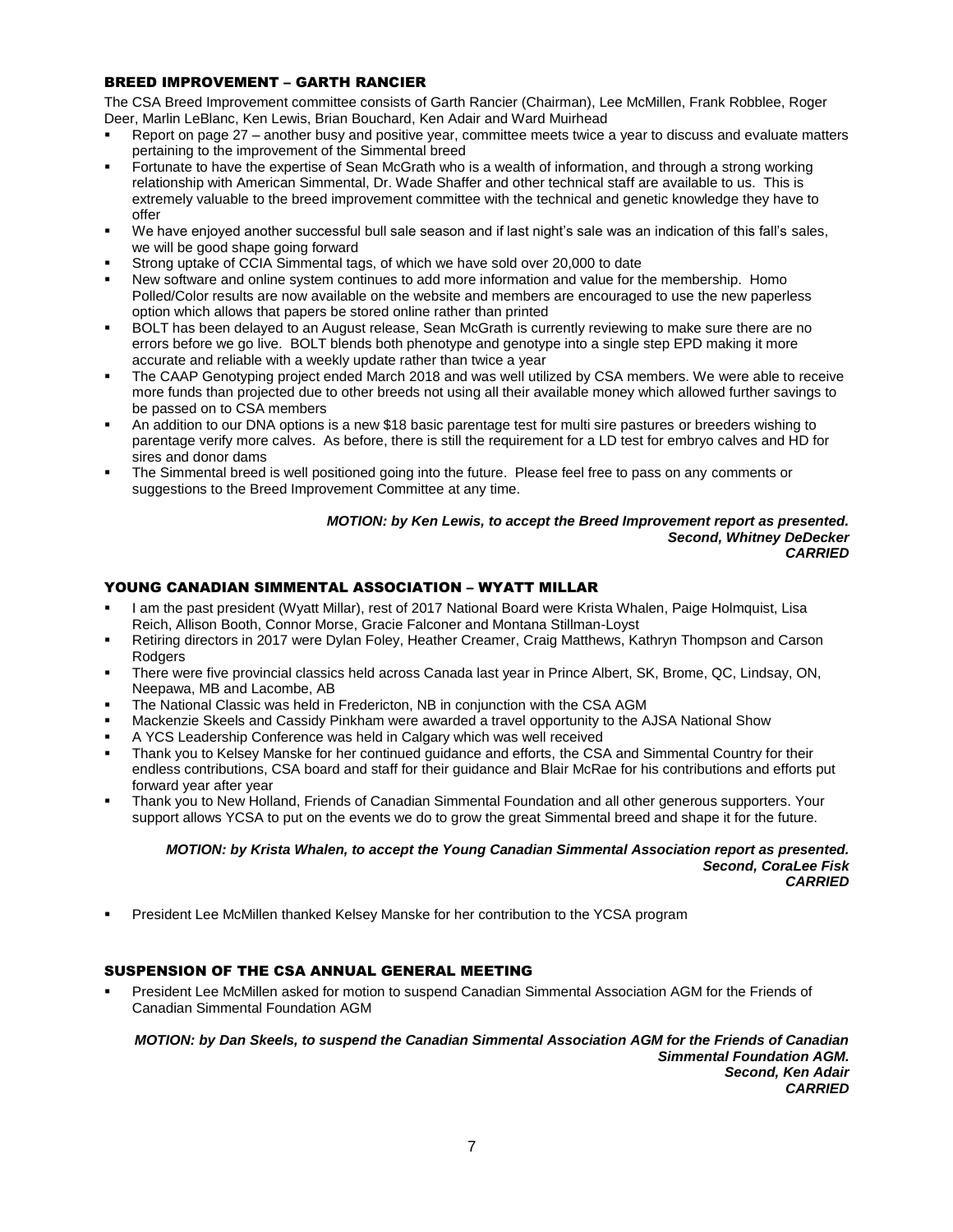## RESUMPTION OF THE CSA Annual General Meeting

*MOTION: by Marlin LeBlanc, to resume the Canadian Simmental Association AGM. Second, Frank Robblee CARRIED*

#### NEW BUSINESS

- Invitation to 2019 Canadian Simmental Convention
	- o Francis Gagnon, on behalf of Quebec Simmental Association, extended an invitation to the 2019 Canadian Simmental Convention, St-Hyacinthe, QC, August 7 – 11, 2019
- World Simmental-Fleckvieh Federation Congress, Fort Worth, Texas, Sept 24 28
	- $\circ$  Ten Canadians are registered to date. A registration is available for sale at tonight's FCSF auction
- Recommendations from the floor
	- o **Be it resolved that the membership recommend to the Canadian Simmental Board of Directors that: In future, the new director at large for YCSA comes from the next year's host province. Moved by Dan Skeels / Seconded by Krista Whalen** 
		- With our structure, this will be presented to the YCSA board, plus also discussed at CSA board level.
		- National board has an organizing committee
	- o **Be it resolved that the membership recommend to the Canadian Simmental Board of Directors that: A schedule of events from host provinces for YCSA Show Activities. Moved by Ben Farrant / Seconded by Byron Johnson.** 
		- Two years in advance, so they are aware what is accountable to them. Booking a year out is difficult for some venues.
- Comments/Questions from Floor
	- o Will DNA testing be subsidized again?
	- o The CAAP project ended in March for funding on HD \$90 testing of which the member paid \$45. We capitalized on extra funds from other breed associations who utilize their funding. At the end of the project, lab costs decreased substantially so we were able to continue charging the member a lower cost, just \$5 over the project cost.
	- Dr. Wade Shafer explained that the American Simmental Association is running a DNA program to December 15, as they realized they did not have much on their actual cow herd. The program offers 50k testing at \$15, providing a member DNA's their entire cow herd and submits mature weights, or \$20 for entire herd but do not provide weights. They are roughly paying the lab \$20 which is discounted due to volume. Result response time may take up to six months as it is not going through traditional DNA pipeline and there is a stockpile of DNA samples collected sitting in the office.
	- o Regular polled tests results take 2 to 3 weeks for ASA

## RECOGNITION OF OUTGOING DIRECTOR

President Lee McMillen presented Dan Skeels with a past director gift, thanking Dan for his contribution to the board for the past three years, and as Promotion chair for two years. Much appreciation for all Dan has done for Simmental, the Board and Association.

## INTRODUCTION OF 2018-19 CSA BOARD OF DIRECTORS

- Frank Robblee, Larry Barkley, Francis Gagnon, Marlin LeBlanc, Roger Deeg, Blair McRae, Garth Rancier, Bryon Johnson, Lee McMillen
- President Lee McMillen thanked Jill Mader and the rest of the Alberta Simmental Association board for all the hard work

#### *MOTION: by Randy Mader, to ratify the action and proceedings of the CSA Board of Directors for the year 2017. Second, Kerwin Delong CARRIED*

*MOTION: by Dan Skeels to adjourn the meeting at 2:50 pm*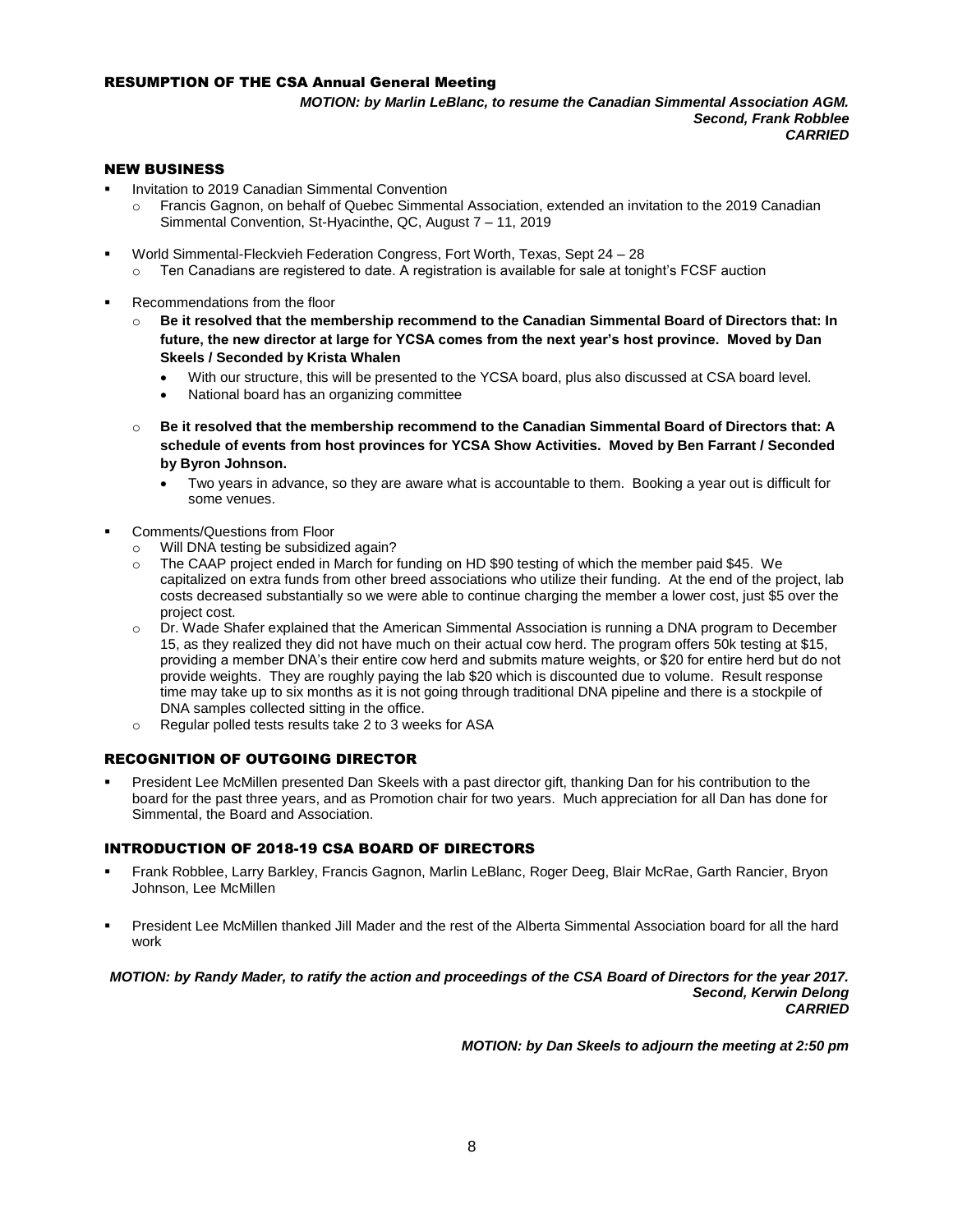# **CANADIAN SIMMENTAL ASSOCIATION PRESIDENT'S REPORT**

## *Garth Rancier*

On behalf of the CSA and its' Board of Directors it is a great pleasure to welcome everyone to the 2019 Canadian Simmental Association AGM and Convention in beautiful Saint-Hyacinthe, Quebec. I would like to extend a huge thank you to the organizing committee, the Quebec Simmental Association and the CSA staff for all your hard work and planning to organize this event.

2018 was another very strong year for the Simmental breed. The forward thinking and progressiveness of the membership has put our breed in a very enviable position within the industry. We have continued to see high sale averages in both the bull and female sales and continued growing interest in the breed across the country. As we go forward as breeders, we need to be mindful of genetic progress and make use of all available tools available to us as we provide the beef industry a product that will keep our breed at the forefront. Like the famous Canadian Wayne Gretzky once said, "I skate to where the puck is going to be, not where it has been". We need to do the same and look to the future and what is going on around us in the industry and make the relevant and timely decisions to maintain our breed's position. We need to celebrate and appreciate what got us to this point and focus on what will elevate us higher in the future.

Financially our association is on very solid ground showing a profit again in 2018. This is thanks to continual increases in memberships, transfers and registrations, combined with prudent budgeting. This has allowed us to offer continued support to the provincial associations, subsidize genetic testing, a new registry system, and regular improvements without increasing fees to our membership. Thanks to Marlin Leblanc for being our Finance Chair.

I would also like to thank New Holland for their continued support and sponsorship of the CSA. Their contribution to the CSA and the YCSA and partnership with our breed is greatly appreciated.

The CSA board meets spring and fall for board meetings, as well as conference calls where needed. Our committees are made up of elected directors and appointed delegates. I would like to personally thank all our committee members for all the time they volunteer to the Simmental breed and the CSA. The breed improvement committee was chaired by Roger Deeg this past year and deals with matters pertaining to the advancement of the Simmental breed in Canada. We are very fortunate to have a wealth of knowledge from many spectrums and perspectives of the breed and the beef industry in Canada around the committee table.

The promotion committee, chaired by Francis Gagnon, had a busy year and continues to promote and advertise the breed to the commercial producers across the country.

The YCS program is as strong as it's ever been and if you've had a chance to attend any YCSA events recently you will see that the future looks very bright. Thank you to Kelsey Manske for all the work you do as the YCSA coordinator as well as Blair McRae and everyone else that is working with the YCS program and the future of the Simmental breed.

The CSA continues to work closely with the Friends of Canadian Simmental Foundation board of directors to ensure that the foundation continues to grow and benefits the membership and its' youth and future for generations to come. Big thanks to Foundation Chairman Ken Lewis, the Foundation board, and its' members for their dedication and commitment to the foundation and its' future.

Our staff at the CSA is second to none and we are very fortunate to have the huge amount of dedication and experience in our office. The behind the scenes work, day in and day out, is something that is taken for granted and I would like to thank our staff for keeping our association running so efficiently and so cost effectively for our membership. Bruce Holmquist, General Manager; Barb Judd, Office Manager; Beth Rankin, Perry Welygan, Devra Leavitt, Laurie Macdonald, Rae-Lee Erickson, Kelsey Manske, Sue Giles and Randy Bollum.

Under the new structure I would like to welcome Roger Deeg from Alberta and Marlin LeBlanc from Saskatchewan as directors returning for their second term. I would also like to welcome Shane Williams as the new director from Ontario. Huge thank you to Larry Barkley as outgoing director. We have appreciated your input around the board table and your commitment to the Simmental breed in Canada.

It has been an honor to serve as CSA President this past year. I would like to thank the CSA board of directors for their contributions in helping to keep our breed moving forward. It has taken the contributions of many to make our breed the success that it has been, and it will take the contributions of many more to keep growing our breed in the future.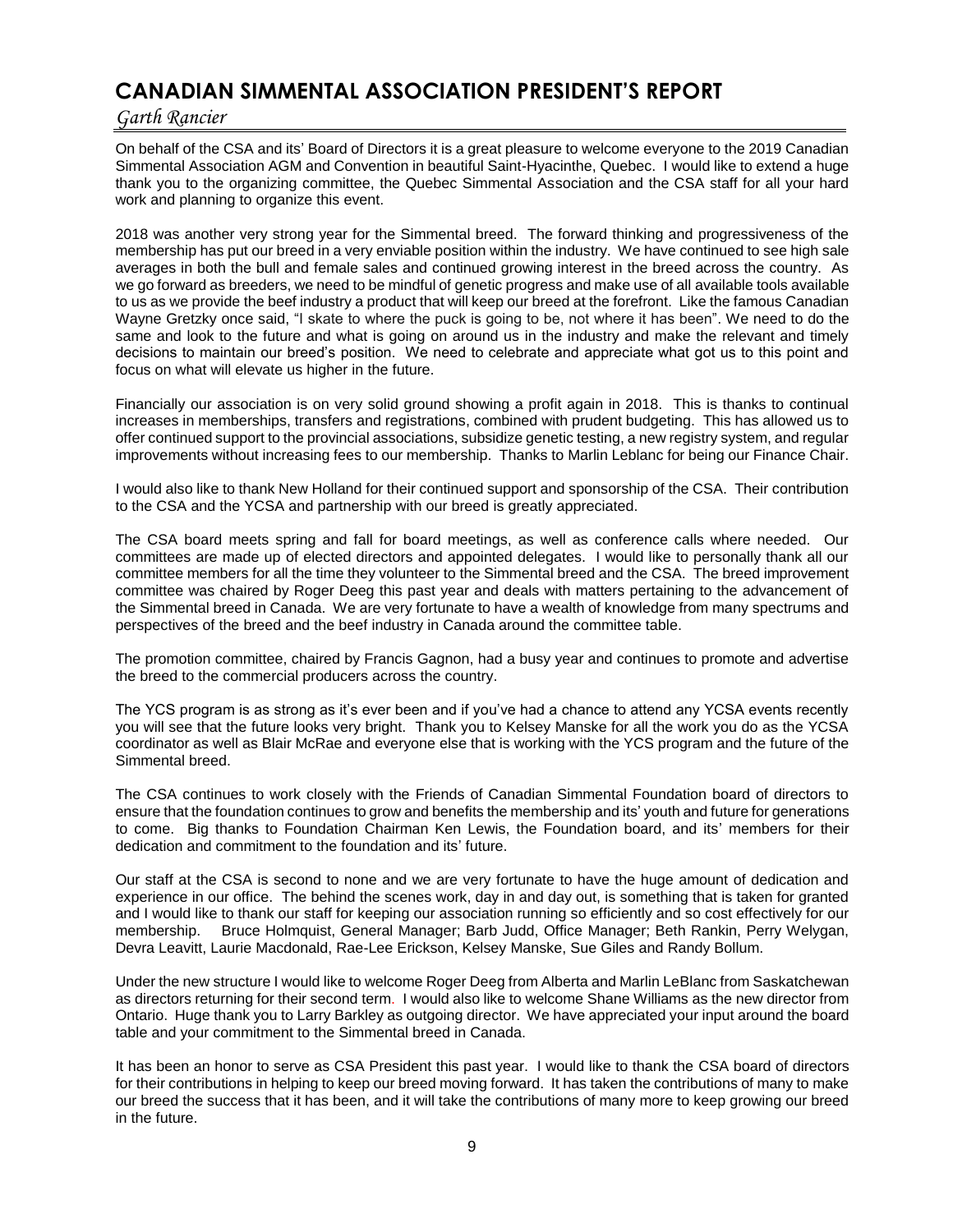# **GENERAL MANAGER'S REPORT**

## *Bruce Holmquist*

It is always a useful task to sit and write these Annual reports as it provides opportunity to reflect on the year that has passed, and to review the success and challenges that we encountered. 2018 was another successful year for the Simmental breed in Canada and for the Canadian Simmental Association (CSA). Simmental bull sales have been strong for several years, especially when compared to all of the other breeds in Canada. This continues as a result of the acceptance that the breed has in commercial cowherds across the country. While some sales may have had a few too many bulls in them, the resulting prices were steady with excellent demand for the top-end animals. Strong prices were again received for Simmental females throughout the fall sales as we saw new Simmental breeders begin their herds, as well as established breeders making purchases to strengthen their programs. While the Canadian cowherd remains static, the demand for Simmental genetics continues to trend upward.

CSA staff members worked together to provide attendance at the many sales and events throughout the year as we cover as many of them as possible through our available resources. In 2018, Sue Giles and Randy Bollum joined us to work on Simmental Country and marketing tasks and have grown into their positions very nicely. Our registry and office staff continue to show their dedication to the CSA and our members by delivering exceptional service. As we continue working to improve that service, the registry and "On Farm" software programs continue to be improved to enhance ease of use as well as convenience. We appreciate both the CSA membership and our staff for their patience as we strive to provide the best service possible. We may not always have the answer right at hand in every situation, however I know that our problem solving is thorough and it is not often that we are not able to find solutions to our member's issues in a timely fashion. The decades of knowledge and experience that your CSA staff possesses is invaluable and as strong as any breed Association in Canada.

This past year saw a slight change with President Garth Rancier, 1<sup>st</sup> Vice President Blair McRae, and 2<sup>nd</sup> Vice President Marlin LeBlanc serving as the CSA Executive committee. Past President Lee McMillen remained on the board as he serves the remainder of his term as Director. Thank you to all of them and the entire CSA board for their leadership, contributions and commitment to the CSA and its members. Your interest in all areas of CSA activities has guided and allowed us to build upon the strong foundation that past CSA boards of directors have left us. CSA directors all have their own operations to run however they take time out of their hectic schedules to volunteer and provide direction to the CSA. It is not an easy task serving as a director of a national organization and it is sometimes challenging to ensure regional interests don't overshadow the big picture.

The CSA's financial position remains very strong as we realized an operational surplus in 2018 as a result of increased registry activity combined with prudent spending. This has allowed us to maintain, and in some areas to increase, service without increasing fees or costs to you the member. Another success that has contributed is the partnership we have continued with New Holland Agriculture. This relationship provides funding to the CSA that is outside our traditional revenue streams; we thank New Holland for their confidence and are committed to growing both the Simmental and New Holland brands. When you get a chance stop in at your local New Holland Dealer and thank them for their commitment to Simmental.

CSA programming focuses primarily into three categories; breed improvement, promotion, and youth. Through these committees, non-board members join CSA directors to provide direction and input to CSA staff. The dedication from all who are involved is very much appreciated. Full reports from these committees will be given by the respective committee chairs. On your behalf, the CSA also supports numerous relationships within the entire beef industry. As a result of this mandate, we have been part of several industry committees and working groups which deal with topics such as animal health, livestock traceability, trade, as well as many other industry issues. It is important that the seed-stock sector has a voice at these tables and CSA has taken a leadership role in covering many bases on your behalf. The CSA is also an active part of the Canadian Beef Industry Conference, Canadian Beef Breeds Council meetings, Beef Improvement Federation and Livestock Markets Association of Canada convention.

Over the past several years we have also worked hard on growing the Friends of Canadian Simmental Foundation. As a result of those efforts from both the CSA and FCSF boards we have moved much more solidly to the original vision that the CSA had in establishing a charitable Foundation that benefits the Beef industry and society through the Simmental breed.

The CSA has implemented many new and exciting initiatives over the past several years and as a result is among the leaders of beef breed associations in Canada. Simmental has become the second most widely used breed in Canada and is slowly gaining ground towards being number one. Change does not come without its critics; however it is hard to deny the inroads that the Canadian Simmental Association and its members have made over the past decade, and the successes that have been achieved on many fronts because of that change. This progress will continue as long as the CSA and its members focus on tangible programming that is relative to improving the economics and sustainability of the Canadian Beef industry.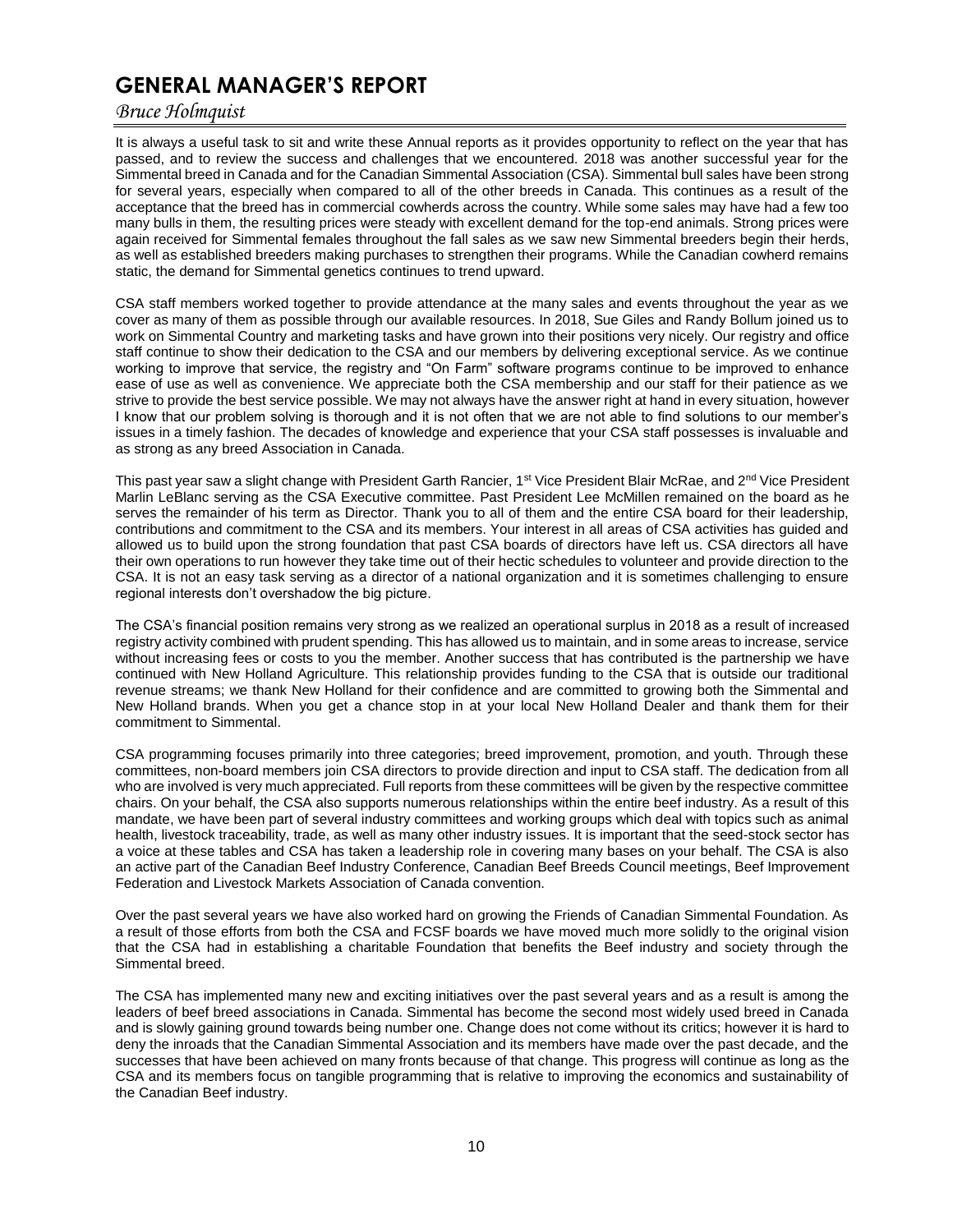

Tel: 403-266-5608 Fax: 403-233-7833 **[www.bdo.ca](http://www.bdo.ca/)**

BDO Canada LLP 903 - 8th Avenue SW, Suite 620 Calgary AB T2P 0P7 Canada

## **INDEPENDENT PRACTITIONER'S REVIEW ENGAGEMENT REPORT**

To the Members of The Canadian Simmental Association

We have reviewed the accompanying financial statements of The Canadian Simmental Association, that comprise the statement of financial position as at December 31, 2018 and the statements of operations, changes in net assets and cash flows for the year then ended, and a summary of significant accounting policies and other explanatory information.

#### Management's Responsibility for the Financial Statements

Management is responsible for the preparation and fair presentation of these financial statements in accordance with Canadian accounting standards for not-for-profit organizations, and for such internal control as management determines is necessary to enable the preparation of financial statements that are free from material misstatement, whether due to fraud or error.

#### Practitioner's Responsibility

Our responsibility is to express a conclusion on the accompanying financial statements based on our review. We conducted our review in accordance with Canadian generally accepted standards for review engagements, which require us to comply with relevant ethical requirements.

A review of financial statements in accordance with Canadian generally accepted standards for review engagements is a limited assurance engagement. The practitioner performs procedures, primarily consisting of making inquiries of management and others within the entity, as appropriate, and applying analytical procedures, and evaluates the evidence obtained.

The procedures performed in a review are substantially less in extent than, and vary in nature from, those performed in an audit conducted in accordance with Canadian generally accepted auditing standards. Accordingly, we do not express an audit opinion on these financial statements.

#### Other Matter

The financial statements of the Organization for the year ended December 31, 2018 were reviewed by the firm of Calvista LLP, whose practice now operates under BDO Canada LLP, and who issued review report dated June 11, 2018.

#### Conclusion

Based on our review, nothing has come to our attention that causes us to believe that these financial statements do not present fairly, in all material respects, the financial position of The Canadian Simmental Association as at December 31, 2018 and the results of its operations and its cash flows for the year then ended in accordance with Canadian accounting standards for not-for-profit organizations.

Chartered Professional Accountants

Calgary, Alberta June 14, 2019

BDO Canada LLP, a Canadian limited liability partnership, is a member of BDO International Limited, a UK company limited by guarantee, and forms part of the international BDO network of independent member firms.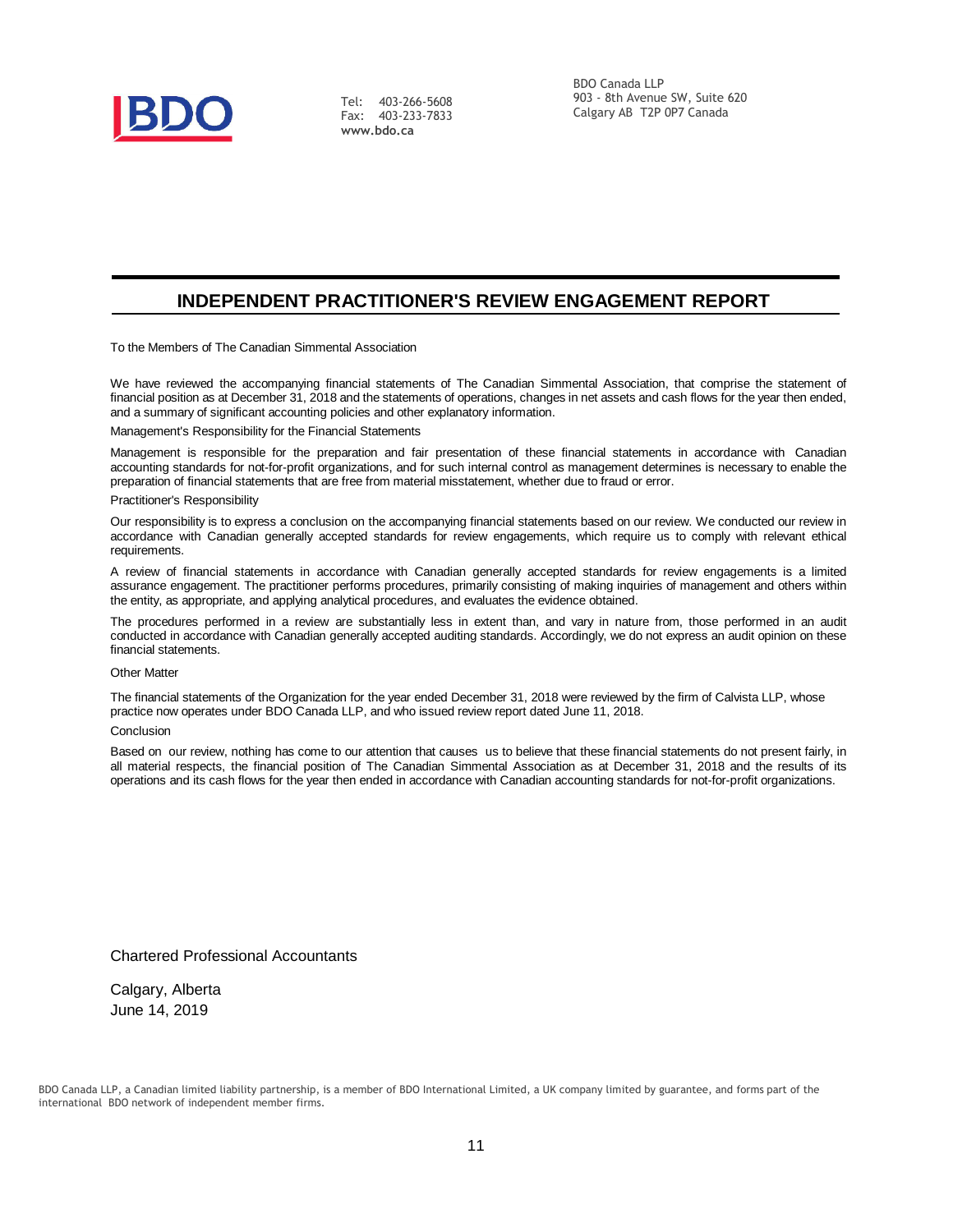## **CANADIAN SIMMENTAL ASSOCIATION Consolidated Statement of Financial Position As at December 31, 2018**

*(Unaudited)*

|                                          |    | 2018               |    | 2017               |
|------------------------------------------|----|--------------------|----|--------------------|
| <b>Assets</b><br>Current                 |    |                    |    |                    |
| Cash and cash equivalents                | \$ | 349,824            | \$ | 336,512            |
| Marketable securities (Note 3)           |    | 1,769,713          |    | 1,490,416          |
| Accounts receivable                      |    | 37,459             |    | 107,093            |
| Prepaid expenses                         |    | 6,349<br>2,163,345 |    | 3,670<br>1,937,691 |
|                                          |    |                    |    |                    |
| Property and equipment (Note 4)          |    | 71,909             |    | 85,078             |
|                                          |    |                    |    |                    |
|                                          | S. | 2,235,254          | \$ | 2,022,769          |
| <b>Liabilities</b>                       |    |                    |    |                    |
| Current                                  |    |                    |    |                    |
| Accounts payable and accrued liabilities | \$ | 39,811             | \$ | 151,218            |
| Goods and services tax payable           |    | 26,012             |    | 17,612             |
| Deferred revenue (Note 5)                |    | 108,159            |    | 31,560             |
|                                          |    | 173,982            |    | 200,390            |
|                                          |    |                    |    |                    |
| <b>Net assets</b>                        |    |                    |    |                    |
| Unrestricted net assets                  |    | 1,989,363          |    | 1,737,301          |
| Invested in property and equipment       |    | 71,909             |    | 85,078             |
|                                          |    | 2,061,272          |    | 1,822,379          |
|                                          |    | 2,235,254          | S  | 2,022,769          |

## APPROVED ON BEHALF OF THE BOARD OF DIRECTORS

\_\_\_\_\_\_\_\_\_\_\_\_\_\_\_\_\_\_\_\_\_\_\_\_\_\_\_\_\_ Director

\_\_\_\_\_\_\_\_\_\_\_\_\_\_\_\_\_\_\_\_\_\_\_\_\_\_\_\_\_ Director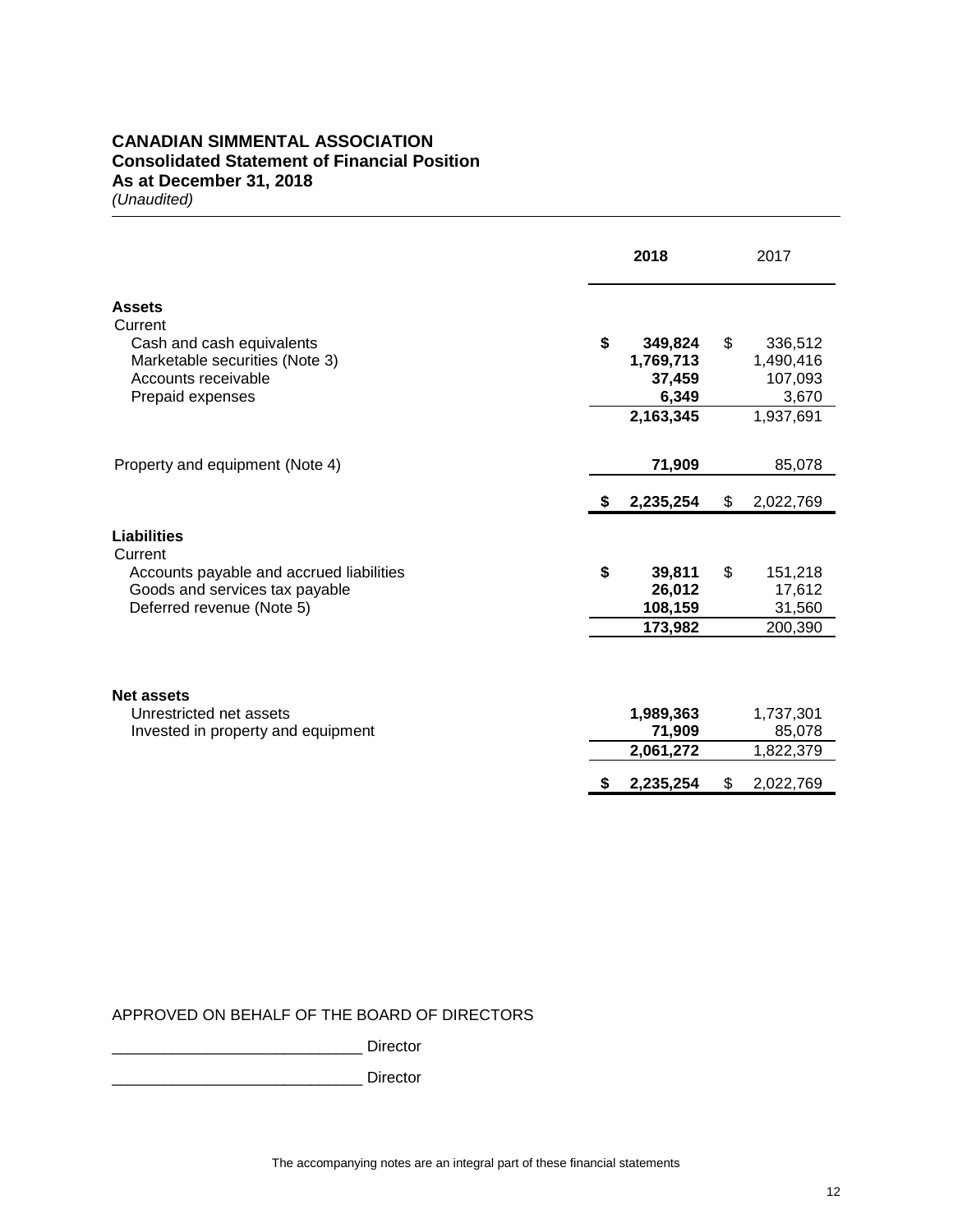## **CANADIAN SIMMENTAL ASSOCIATION Consolidated Statement of Operations For the Year Ended December 31, 2018**  *(Unaudited)*

|                                                            | 2018           | 2017          |
|------------------------------------------------------------|----------------|---------------|
| <b>Revenue</b>                                             |                |               |
| Total herd enrolment                                       | \$<br>753,404  | \$<br>731,351 |
| Simmental Country Magazine (Schedule 2)                    | 372,188        | 384,137       |
| Registrations                                              | 224,730        | 224,030       |
| Lab services                                               | 197,864        | 150,210       |
| CBBC project income                                        | 54,707         | 94,220        |
| Memberships                                                | 81,225         | 80,350        |
| Simmental 50th Anniversary                                 | $\blacksquare$ | 59,125        |
| Other services                                             | 39,578         | 48,673        |
| Young Canadian Simmental Association ("YCSA")(Schedule 3)  | 67,406         | 42,228        |
| <b>Transfers</b>                                           | 42,915         | 41,015        |
| AMP reimbursements                                         | 12,056         | 20,110        |
|                                                            |                |               |
| New Holland sponsorship                                    | 20,000         | 20,000        |
|                                                            | 1,866,073      | 1,895,449     |
|                                                            |                |               |
| <b>Expenses</b><br>Simmental Country Magazine (Schedule 2) | 386,505        | 462,077       |
| Salaries and employee benefits                             | 452,839        | 432,696       |
| Lab service                                                | 157,347        | 257,650       |
| Advertising and promotion                                  | 46,520         | 152,449       |
| Provincial promotion funding                               | 119,973        | 121,494       |
| Travel                                                     | 86,893         | 88,115        |
| YCSA (Schedule 3)                                          | 67,711         | 65,239        |
|                                                            |                |               |
| <b>Breed improvement</b>                                   | 57,341         | 54,978        |
| Computer                                                   | 41,387         | 40,673        |
| Bank charges                                               | 45,899         | 38,141        |
| Utilities, property taxes and insurance                    | 38,616         | 32,572        |
| Postage and freight                                        | 23,754         | 25,466        |
| Office                                                     | 30,648         | 24,688        |
| <b>Professional fees</b>                                   | 14,900         | 22,449        |
| Amortization                                               | 17,287         | 17,543        |
| Sponsorship to YCSA                                        | 13,500         | 12,375        |
| Annual general meeting                                     | 9,357          | 12,084        |
| Repairs and maintenance                                    | 13,404         | 11,174        |
| Telephone                                                  | 9,688          | 10,991        |
|                                                            | 1,633,569      | 1,882,854     |
| Other income                                               |                |               |
| Interest                                                   | 18,912         | 19,111        |
| Realized gain (loss) on marketable securities              | (6, 464)       | (2,802)       |
| Unrealized gain (loss) on marketable securities            | (6,059)        | 10,239        |
|                                                            | 6,389          | 26,548        |
| <b>Excess of revenue over expenses</b>                     | \$<br>238,893  | \$<br>39,143  |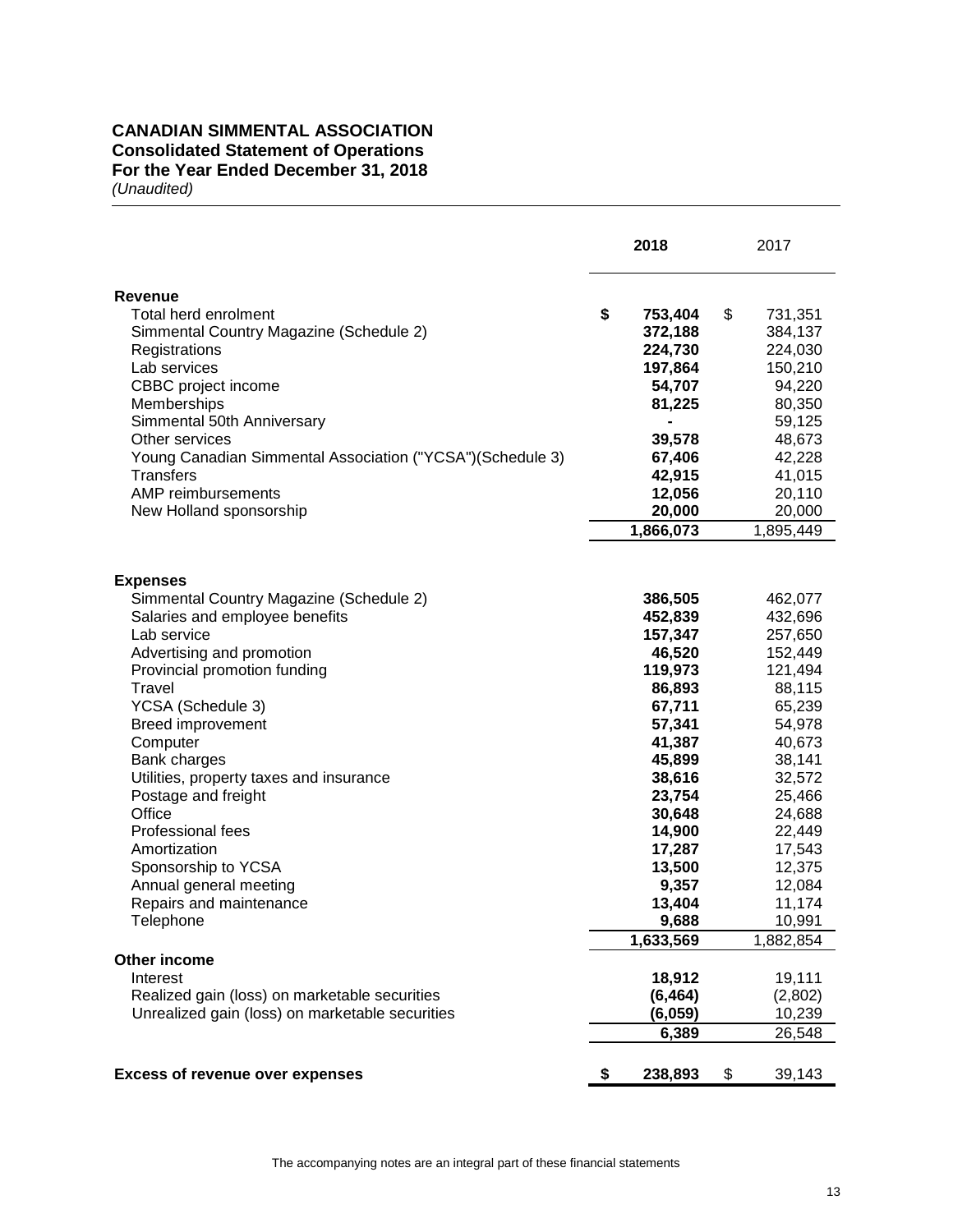## **CANADIAN SIMMENTAL ASSOCIATION Consolidated Statement of Changes in Net Assets For the Year Ended December 31, 2018**  *(Unaudited)*

|                                                                                                                           |   | <b>Unrestricted</b><br>net assets   | Invested in<br>property and<br>equipment | 2018<br>Total           | 2017<br>Total       |
|---------------------------------------------------------------------------------------------------------------------------|---|-------------------------------------|------------------------------------------|-------------------------|---------------------|
| Net assets - beginning of year<br>Investment in property and equipment<br>Excess (deficiency) of revenue over<br>expenses | ъ | 1,737,301 \$<br>(4, 118)<br>256,180 | 85,078 \$<br>4,118<br>(17, 287)          | 1,822,379 \$<br>238,893 | 1,783,236<br>39,143 |
| Net assets - end of year                                                                                                  |   | 1,989,363 \$                        | 71.909                                   | 2,061,272 \$            | 1,822,379           |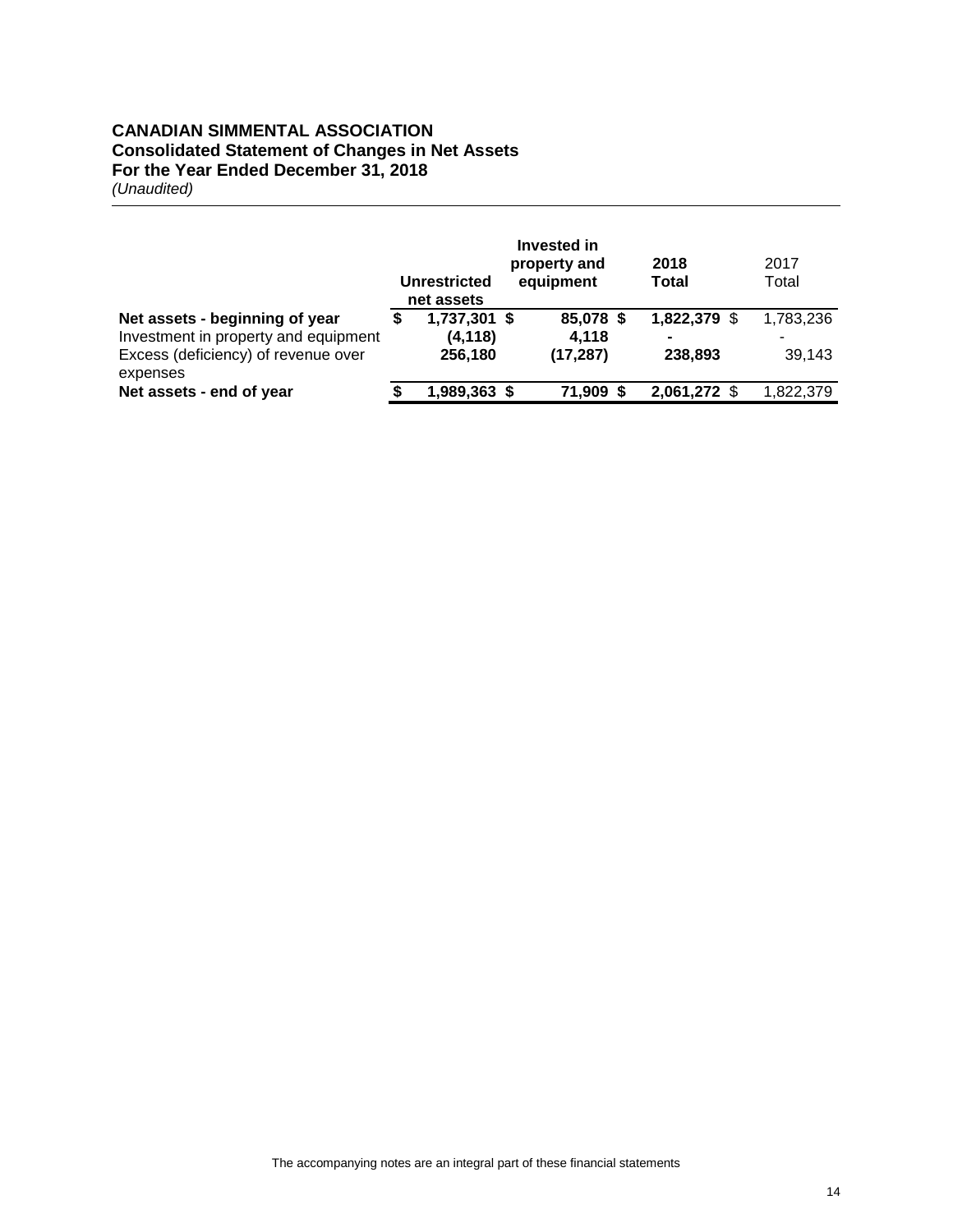## **CANADIAN SIMMENTAL ASSOCIATION Consolidated Statement of Cash Flows For the Year Ended December 31, 2018**  *(Unaudited)*

|                                                                                                                                                                                             | 2018                                               | 2017                                       |
|---------------------------------------------------------------------------------------------------------------------------------------------------------------------------------------------|----------------------------------------------------|--------------------------------------------|
| <b>Operating activities</b><br>Excess of revenue over expenses                                                                                                                              | \$<br>238,893                                      | \$<br>39,143                               |
| Items not affecting cash:<br>Amortization<br>Realized (gain) loss on marketable securities<br>Unrealized (gain) loss on marketable securities                                               | 17,287<br>6,464<br>6,059                           | 17,990<br>2,802<br>(10, 239)               |
|                                                                                                                                                                                             | 268,703                                            | 49,696                                     |
| Changes in non-cash operating working capital:<br>Accounts receivable<br>Prepaid expenses<br>Accounts payable and accrued liabilities<br>Goods and services tax payable<br>Deferred revenue | 69,634<br>(2,680)<br>(111, 405)<br>8,400<br>76,598 | (46, 856)<br>7,779<br>58,289<br>422<br>108 |
| Cash flows from (used by) operating activities                                                                                                                                              | 309,250                                            | 69,438                                     |
| <b>Investing activities</b><br>Purchase of property and equipment<br>Purchases of marketable securities<br>Proceeds on disposal of marketable securities                                    | (4, 118)<br>(830, 638)<br>538,818                  | (45, 835)<br>(689,003)<br>551,720          |
| Cash flows used by investing activities                                                                                                                                                     | (295, 938)                                         | (183, 118)                                 |
| Decrease in cash and cash equivalents                                                                                                                                                       | 13,312                                             | (113,680)                                  |
| Cash and cash equivalents, beginning of year                                                                                                                                                | 336,512                                            | 450,192                                    |
| Cash and cash equivalents, end of year                                                                                                                                                      | \$<br>349,824                                      | \$<br>336,512                              |
| <b>Consisting of:</b><br>Operating account<br>Broker account                                                                                                                                | \$<br>342,585<br>7,239                             | \$<br>323,295<br>13,217                    |
|                                                                                                                                                                                             | \$<br>349,824                                      | \$<br>336,512                              |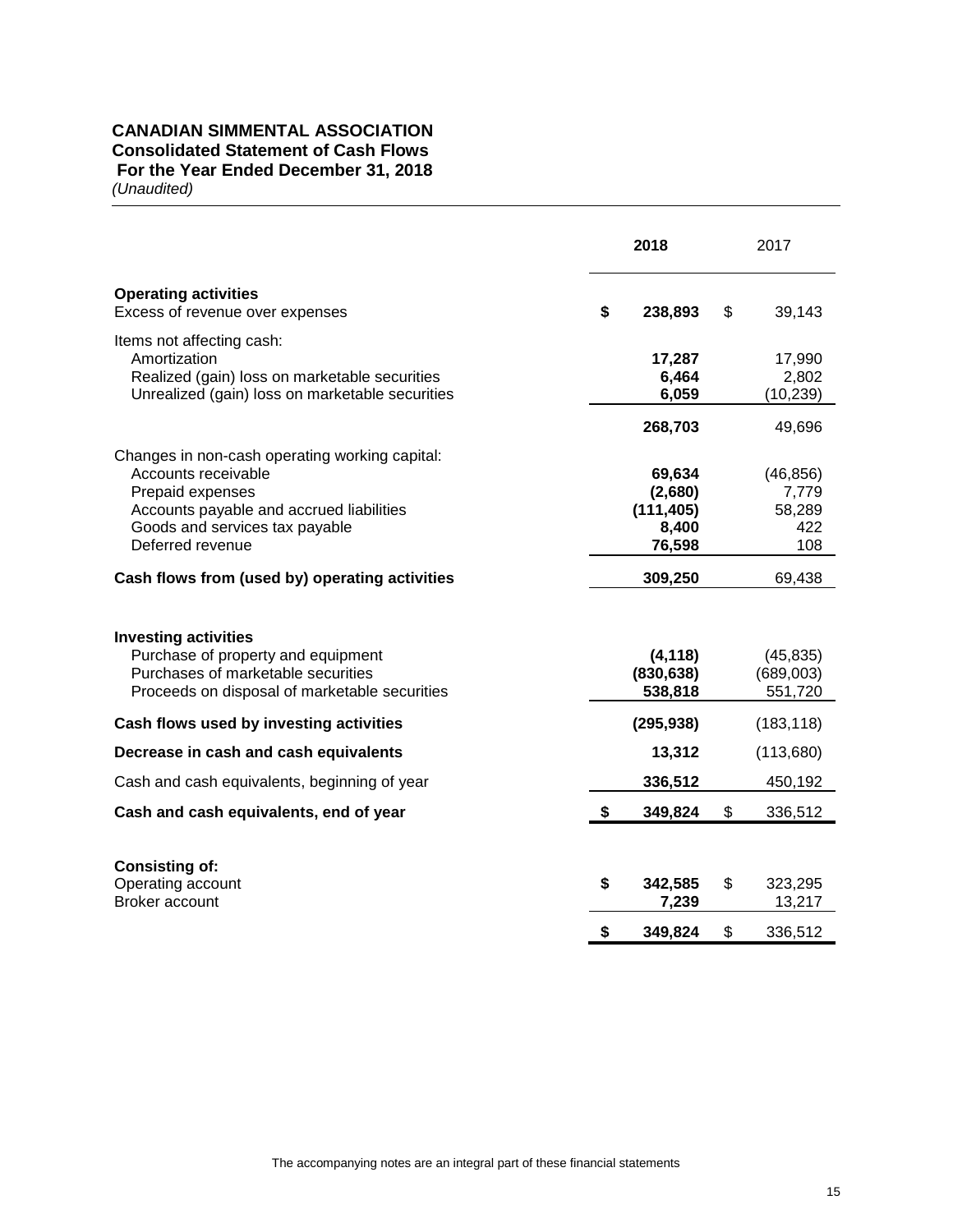## **1. Description of organization**

The Canadian Simmental Association (the "Association" or "CSA") was formed for the encouragement, development and regulation of breeding of Simmental cattle in Canada. The Association was incorporated under the Federal Animal Pedigree Act on February 20, 1969 which imposes rules of conduct on the Association and its members acting as purebred livestock breeders. The Association is a not-for-profit organization under section 149.1(I) of the Income Tax Act and is therefore not subject to income taxes as long as it maintains its not-for-profit status.

## **2. Significant accounting policies**

Management has prepared the consolidated financial statements of the Association in accordance with Canadian Accounting Standards for Not-for-Profit Organizations ("ASNPO") in Part III of the CPA Canada Handbook. The consolidated financial statements have, in management's opinion, been properly prepared using careful judgement with reasonable limits of materiality and within the framework of significant accounting policies summarized below.

## Controlled entities

Controlled not-for-profit are consolidated in the Association's financial statements.

The Association controls Simmental Country (1997) Ltd and The Young Canadian Simmental Association ("YCSA") which are wholly owned subsidiaries.

Simmental Country (1997) Ltd is incorporated under the Federal Animal Pedigree Act for the purpose of publishing a regular magazine addressing various Simmental cattle topics and is exempt from income tax under S149.1(I) of the Income Tax Act.

YCSA is incorporated under the Federal Animal Pedigree Act which is a youth program designed to assist with the development of helping youth understand the regulations of Simmental cattle, and is exempt from income tax under S149.1(I) of the Income Tax Act.

All inter-company balances and transactions have been eliminated.

### Revenue recognition

The Association follows the deferral method of accounting for contributions. Restricted contributions are recognized as revenue in the year in which the related expenses are incurred. Unrestricted contributions are recognized as revenue when received or receivable if the amount to be received can be reasonably estimated and collection is reasonably assured.

Total herd enrolment, transfers, CBBC project income, memberships, registration and subscription revenue is recognized in the period to which it relates. Payments in advance for memberships and subscription are recorded as deferred income and classified as a current liability.

Revenue for service is recognized when the services are rendered.

Advertising revenue is recorded in the month of the issue. Payments in advance are recorded as deferred income and classified as a current liability.

### Cash and cash equivalents

The Association considers all investments with maturities at the date of purchase of three months or less to be cash and cash equivalents.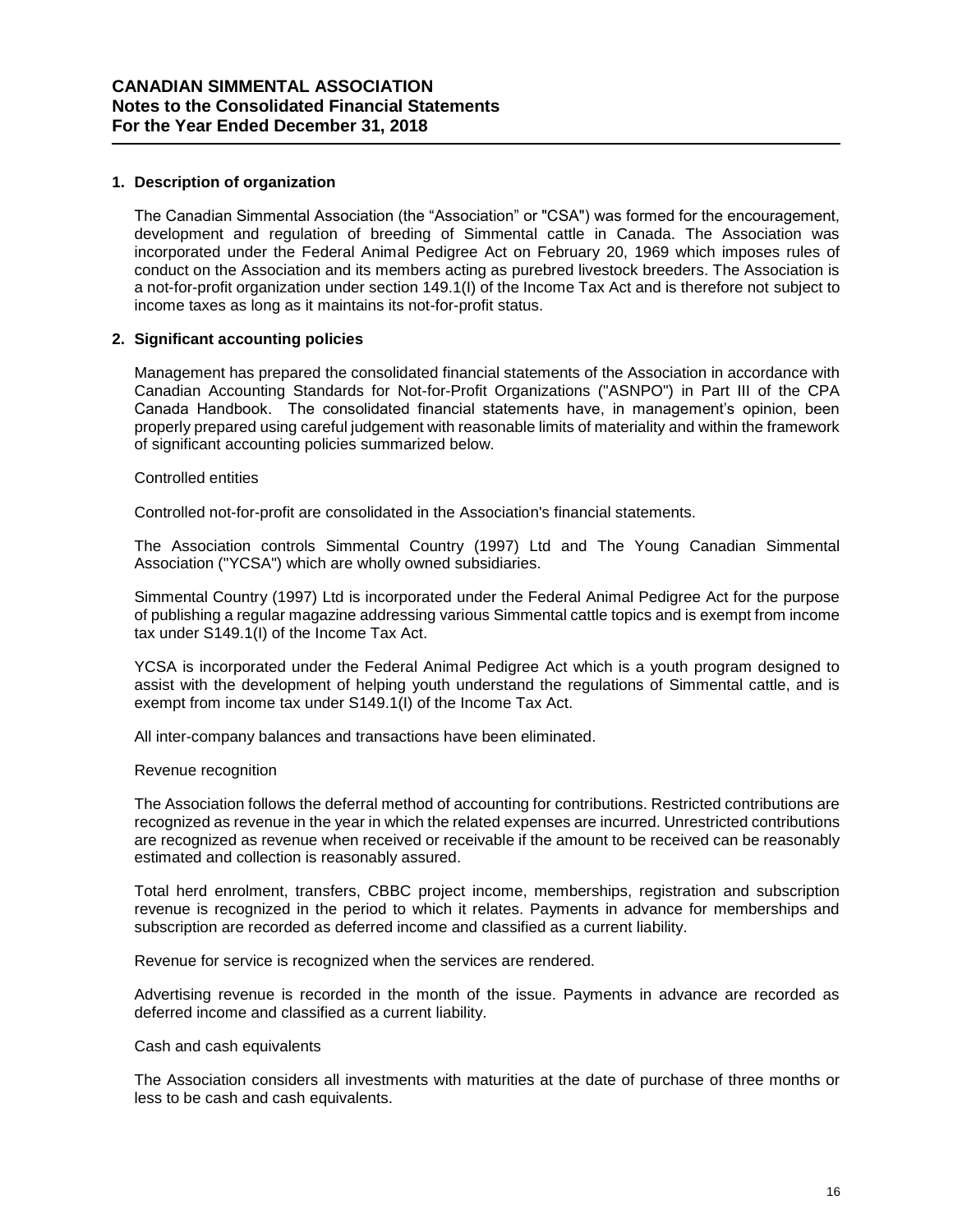## Marketable securities

Marketable securities include bonds, T-bills, term deposits, preferred shares and common shares of publicly traded entities. These investments are classified as held for trading and therefore measured at fair value.

## Property and equipment

Property and equipment are stated at cost less accumulated amortization. Amortization is provided on a straight line basis over their estimated useful lives as follows:

| Condominium                   | 20 years |
|-------------------------------|----------|
| Condominium improvements      | 10 years |
| Computer equipment & software | 3 years  |
| Furniture & fixtures          | 10 years |
| Publishing rights             | 10 years |
|                               |          |

The Association regularly reviews its property and equipment to eliminate obsolete items.

### Contributed services

The Board of Directors volunteer their time to attend board meetings and represent the Association at events. Members also volunteer their time to organize and operate the provincial association and represent the Association at events. Due to the difficulty of determining the fair value of volunteer hours, contributed services are not recognized in the financial statements.

### Measurement uncertainty

The preparation of consolidated financial statements in conformity with ASNPO requires management to make estimates and assumptions that affect the reported amount of assets and liabilities, disclosure of contingent assets and liabilities at the date of the financial statements and the reported amounts of revenues and expenses during the period. Such estimates are periodically reviewed and any adjustments necessary are reported in earnings in the period in which they become known. Actual results could differ from these estimates. Examples of such estimates include amortization of property and equipment, estimated useful life of capital assets, application of revenue recognition policies and accrued liabilities.

## Financial instruments

Financial instruments are recorded at fair value when acquired or issued. In subsequent periods financial assets with actively traded markets are reported at fair value, with any unrealized gains and losses reported in income. Cash and cash equivalent and marketable securities are measured at fair value. All other financial instruments are measured at amortized cost. The financial instruments measured at amortized cost include accounts receivable and accounts payable and accrued liabilities. The amounts due to/from related parties are measured at the exchange amount.

The fair value of a financial instrument is the estimated amount that the Association would receive or pay to settle a financial asset or financial liability as at the reporting date. The fair values of accounts receivable and accounts payable approximate their carrying values due to their short term nature.

## **3. Marketable securities**

Marketable securities include bonds, T-bills, term deposits, preferred shares and common shares of publicly traded entities and are reported at fair values. In the current year, marketable securities consisted of bonds and T-bills. In the prior year, investment consisted of bonds, T-bills and term deposits earning interest at rates which vary from 1.30% to 4.30%.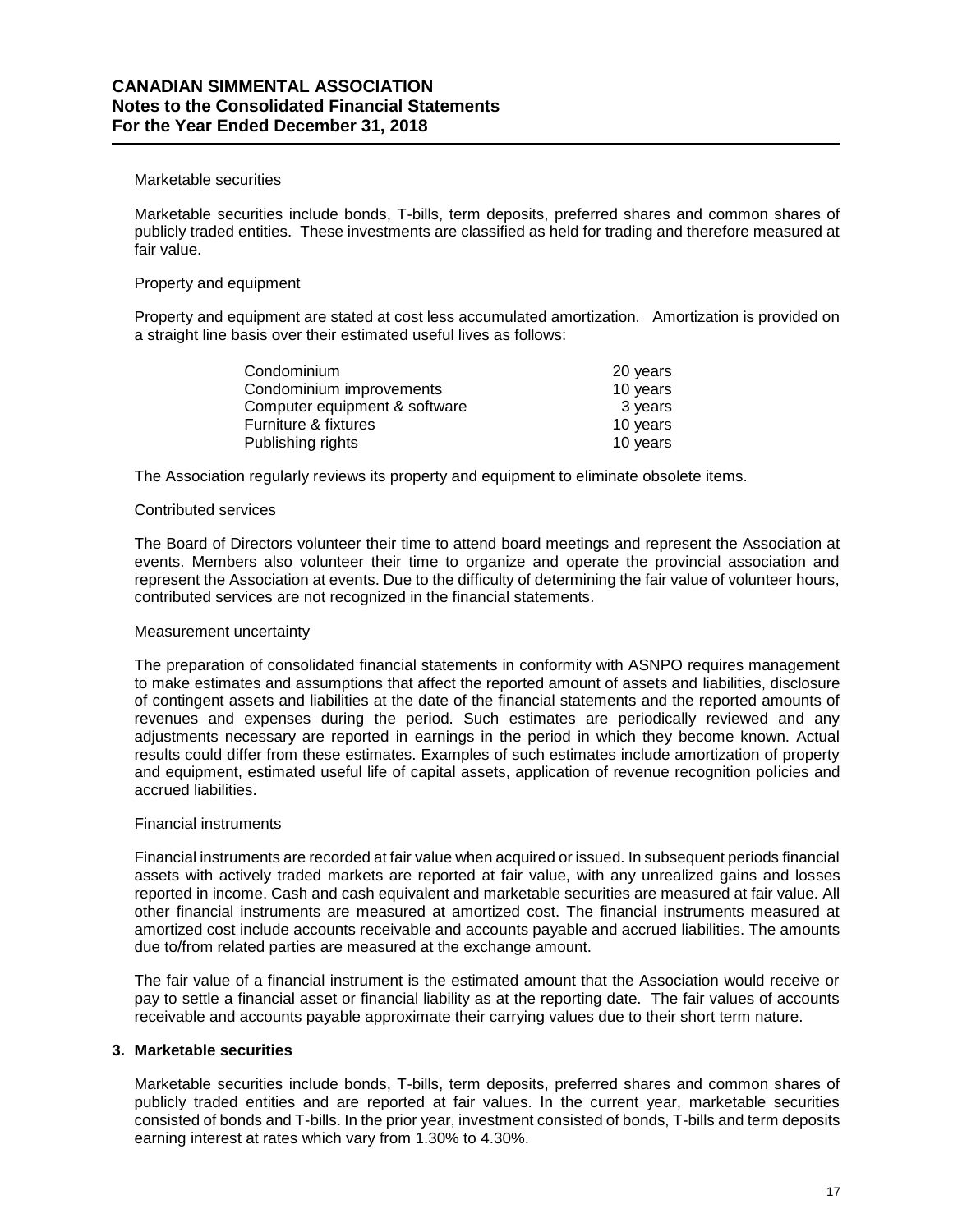## **CANADIAN SIMMENTAL ASSOCIATION Notes to the Consolidated Financial Statements For the Year Ended December 31, 2018**

## **4. Property and equipment**

|                               |   | Cost         | <b>Accumulated</b><br>amortization | <b>Net</b><br>2018 | <b>Net</b><br>2017 |
|-------------------------------|---|--------------|------------------------------------|--------------------|--------------------|
| Condominium                   | S | 235,999 \$   | 235,999 \$                         | $\blacksquare$     | $\blacksquare$     |
| Publishing rights             |   | 233,000      | 233,000                            |                    | ۰                  |
| Computer equipment & software |   | 270,747      | 251,458                            | 19.289             | 23,728             |
| Furniture & fixtures          |   | 169,372      | 167,709                            | 1,663              | 3,327              |
| Condominium improvements      |   | 124,056      | 73,099                             | 50,957             | 58,023             |
|                               |   | 1,033,174 \$ | 961,265 \$                         | 71,909             | 85,078             |

As of December 31, 2018, the City of Calgary property assessment value of the condominium was \$936,000 (2017: \$1,000,000).

## **5. Deferred revenue**

|                        | 2018    | 2017   |
|------------------------|---------|--------|
| Member deposits        | 19.546  | 25.251 |
| Advertisements         | 82.428  | $\sim$ |
| Magazine subscriptions | 6.185   | 6.309  |
|                        | 108,159 | 31.560 |

## **6. Financial instruments**

The Association's financial instruments include cash and cash equivalents, marketable securities, accounts receivable and accounts payable and accrued liabilities. It is management's opinion, that the Association is not exposed to significant risks arising from these financial instruments with the exception of the risks noted below.

## **Credit risk**

Credit risk arises from the potential that a counter party will fail to perform its obligations. The Association is exposed to credit risk from its members and customers. Its customers are primarily in the agricultural industry. In order to reduce its credit risk, the Association conducts regular reviews of its existing members and customers' credit performance. An allowance for doubtful accounts is established based upon factors surrounding the credit risk of specific accounts, historical trends and other information. The Association has a significant number of members and customers which minimizes concentration of credit risk.

## **Interest risk**

Interest risk is the risk that future cash flows associated with a monetary financial instrument will fluctuate in amount with changes to interest rates. The Association manages its portfolio investments based on its cash flow needs and with a view of optimising its interest income.

## **Currency risk**

Currency risk is the risk to the Association's earnings that arise from fluctuations of foreign exchange rates and the degree of volatility of these rates. The Association is exposed to foreign currency exchange risk on cash, accounts receivable, and accounts payable held in U.S. dollars. The Association does not use derivative instruments to reduce its exposure to foreign currency risk.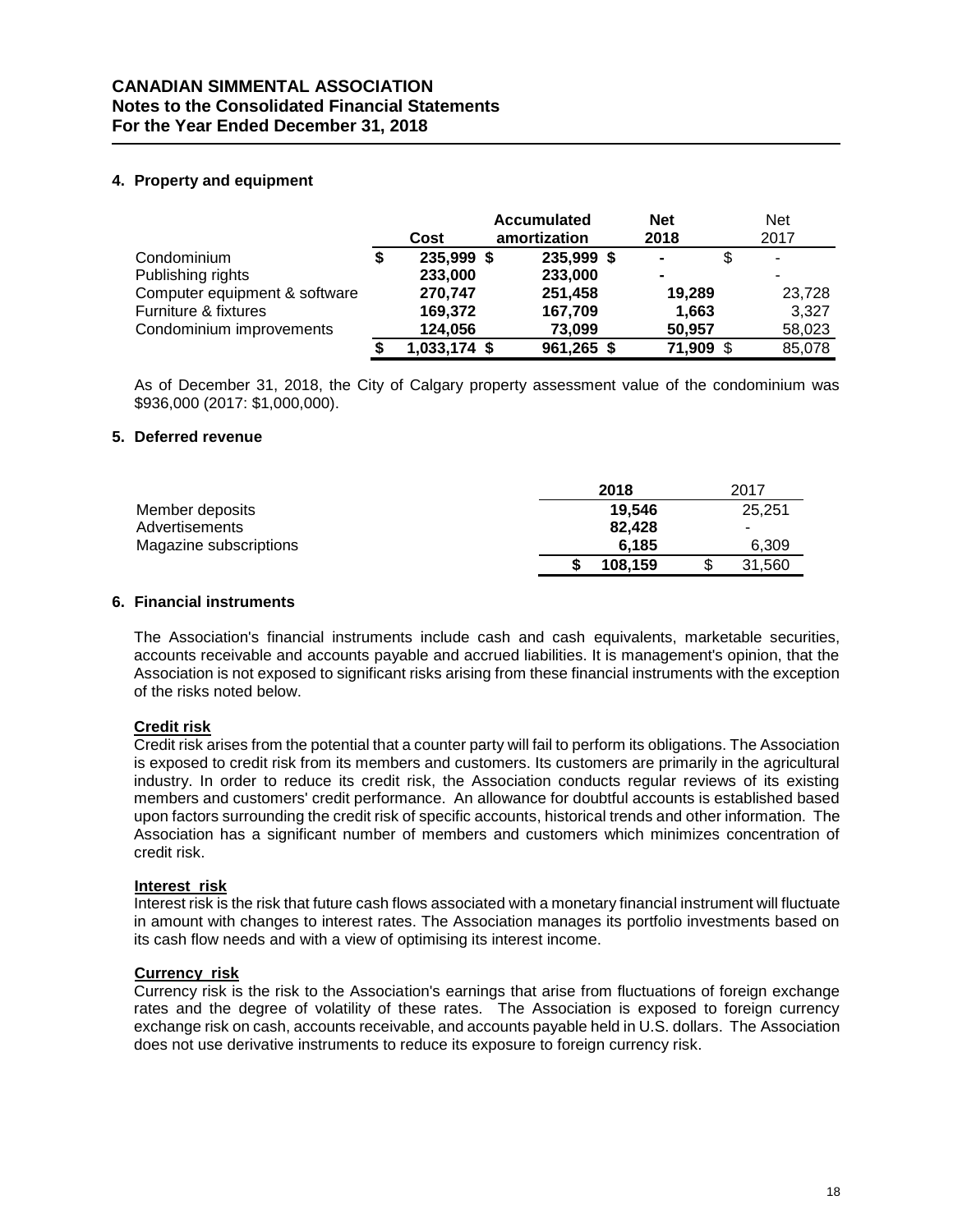## **7. Contractual obligations**

The Association has entered into a contract with a publishing company for the production of Simmental Country magazine and Commercial Country magazine. The contract is effective from June 1, 2012 to May 31, 2017. In 2017 there was an addendum to the original contract extending the term five years commencing on June 1, 2017 to May 31, 2021.

## **8. Comparative Figures**

Some of the comparative figures have been reclassified to confirm to the current year presentation.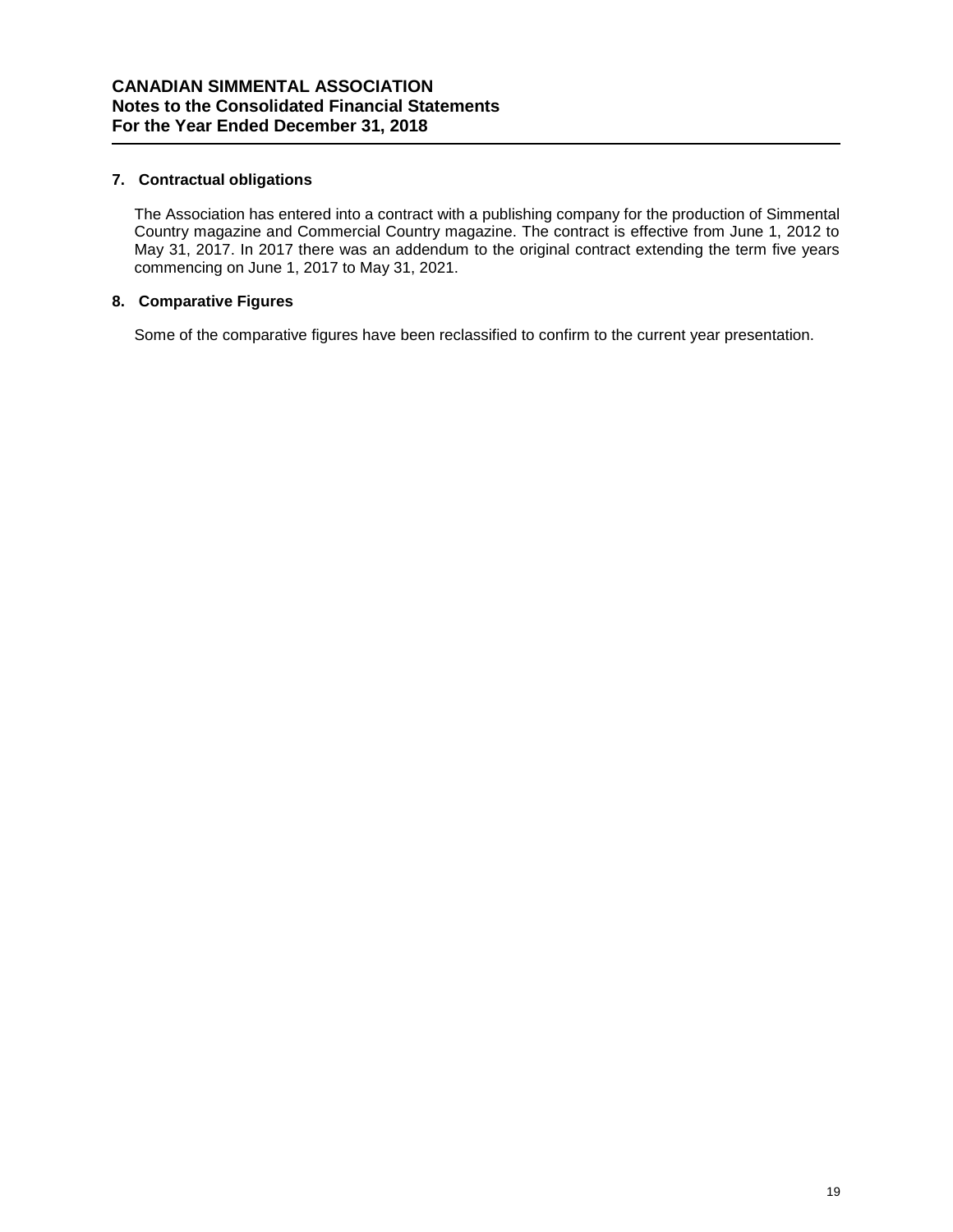## **CANADIAN SIMMENTAL ASSOCIATION Schedule 1 - Canadian Simmental Association Non-Consolidated Schedule of Operations For the Year Ended December 31, 2018**  *(Unaudited)*

|                                                                | 2018 |                  |    | 2017             |  |  |
|----------------------------------------------------------------|------|------------------|----|------------------|--|--|
| <b>Revenue</b>                                                 |      |                  |    |                  |  |  |
| Total herd enrolment                                           | \$   | 753,404          | \$ | 731,351          |  |  |
| Registrations                                                  |      | 224,730          |    | 224,030          |  |  |
| Lab services                                                   |      | 197,864          |    | 150,210          |  |  |
| CBBC project income                                            |      | 54,707           |    | 94,220           |  |  |
| Memberships                                                    |      | 81,225           |    | 80,350           |  |  |
| Simmental 50th Anniversary                                     |      |                  |    | 59,125           |  |  |
| Other services                                                 |      | 39,578           |    | 48,673           |  |  |
| Transfers                                                      |      | 42,915           |    | 41,015           |  |  |
| AMP reimbursements                                             |      | 12,056           |    | 20,110           |  |  |
| New Holland sponsorship                                        |      | 20,000           |    | 20,000           |  |  |
|                                                                |      | 1,426,479        |    | 1,469,084        |  |  |
|                                                                |      |                  |    |                  |  |  |
| <b>Direct expenses</b>                                         |      |                  |    |                  |  |  |
| Salaries and employee benefits                                 |      | 452,839          |    | 432,696          |  |  |
| Lab service                                                    |      | 157,347          |    | 257,650          |  |  |
| Advertising and promotion                                      |      | 66,520           |    | 172,449          |  |  |
| Provincial promotion funding                                   |      | 119,973          |    | 121,494          |  |  |
| Travel                                                         |      | 86,893           |    | 88,115           |  |  |
| <b>Breed improvement</b>                                       |      | 57,341           |    | 54,978           |  |  |
| Computer                                                       |      | 41,387           |    | 40,673           |  |  |
| Bank charges                                                   |      | 45,899           |    | 38,141           |  |  |
| Utilities, property taxes and insurance<br>Postage and freight |      | 38,616           |    | 32,572           |  |  |
| Office                                                         |      | 23,754<br>30,648 |    | 25,466<br>24,688 |  |  |
| Professional fees                                              |      | 14,900           |    | 22,449           |  |  |
| Amortization                                                   |      | 16,668           |    | 17,543           |  |  |
| Sponsorship to YCSA                                            |      | 18,500           |    | 17,375           |  |  |
| Annual general meeting                                         |      | 9,357            |    | 12,084           |  |  |
| Repairs and maintenance                                        |      | 13,404           |    | 11,174           |  |  |
| Telephone                                                      |      | 9,688            |    | 10,991           |  |  |
|                                                                |      | 1,203,734        |    | 1,380,538        |  |  |
|                                                                |      |                  |    |                  |  |  |
| Other income                                                   |      |                  |    |                  |  |  |
| Interest                                                       |      | 18,912           |    | 19,111           |  |  |
| Unrealized gain (loss) on marketable securities                |      | (6,059)          |    | 10,239           |  |  |
| Realized gain (loss) on marketable securities                  |      | (6, 464)         |    | (2,802)          |  |  |
|                                                                |      | 6,389            |    | 26,548           |  |  |
| <b>Excess of revenue over expenses</b>                         | \$   | 229,134          | \$ | 115,094          |  |  |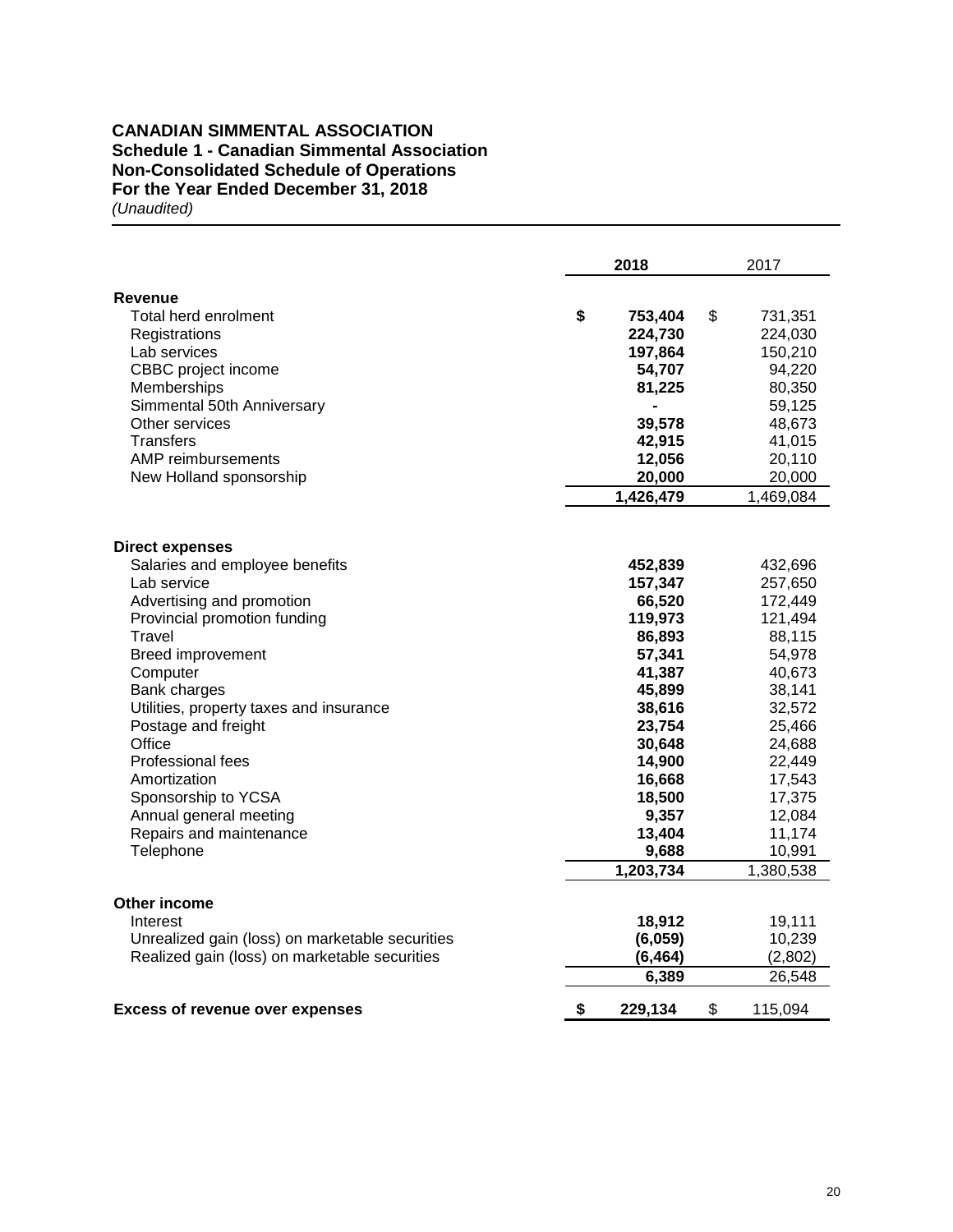## **CANADIAN SIMMENTAL ASSOCIATION Schedule 2 - Simmental Country Magazine Non-Consolidated Schedule of Operations For the Year Ended December 31, 2018** *(Unaudited)*

|                                                                                                                                                                                                           |    | 2018                                                                                    | 2017                                                                                       |
|-----------------------------------------------------------------------------------------------------------------------------------------------------------------------------------------------------------|----|-----------------------------------------------------------------------------------------|--------------------------------------------------------------------------------------------|
| <b>Revenue</b><br>Advertising<br>Subscriptions<br>Other                                                                                                                                                   |    | 341,836<br>29,610<br>20,742<br>392,188                                                  | \$<br>354,685<br>29,452<br>20,000<br>404,137                                               |
| <b>Direct expenses</b><br>Printing<br>Salaries and employee benefits<br>Magazine postage<br>Travel & promotion<br>Telephone<br>Office postage<br>Office and miscellaneous<br>Bank charges<br>Amortization |    | 196,012<br>87,760<br>67,300<br>30,646<br>2,458<br>1,746<br>170<br>412<br>620<br>387,124 | 241,367<br>107,863<br>68,560<br>36,409<br>3,225<br>2,074<br>1,144<br>987<br>448<br>462,077 |
| Excess (deficiency) of revenue over expenses                                                                                                                                                              | \$ | 5,064                                                                                   | \$<br>(57,940)                                                                             |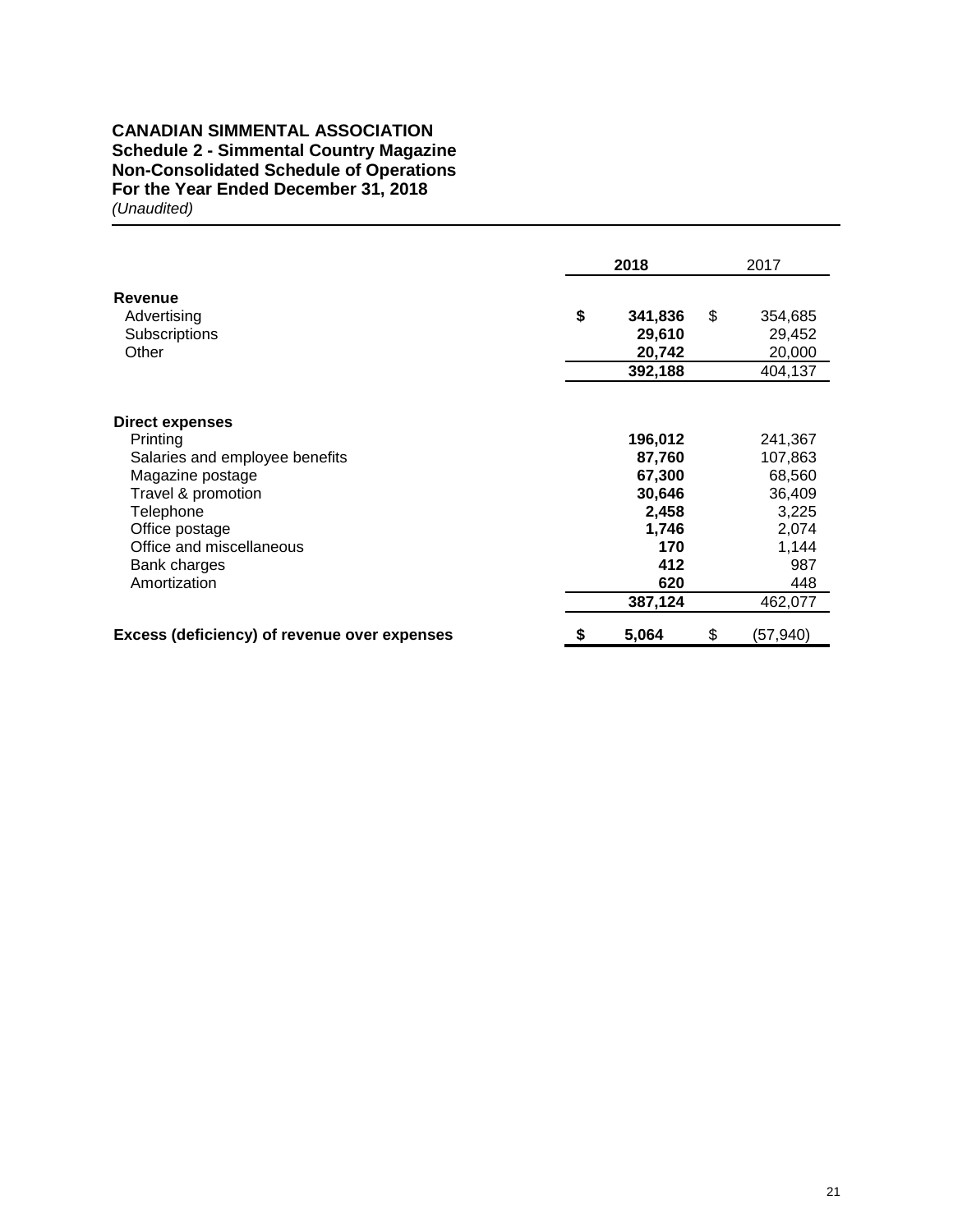## **CANADIAN SIMMENTAL ASSOCIATION Schedule 3 - Young Canadian Simmental Association Non-Consolidated Schedule of Operations For the Year Ended December 31, 2018** *(Unaudited)*

|                                                     | 2018         | 2017           |
|-----------------------------------------------------|--------------|----------------|
| Revenue                                             |              |                |
| Auction                                             | \$<br>20,000 | \$<br>12,500   |
| Donations                                           |              | 10,219         |
| National classic                                    | 31,311       | 7,268          |
| New Holland sponsorship                             | 5,000        | 5,000          |
| AJSA CSA reimbursement                              | 3,000        | 3,000          |
| Team conference registrations/sponsorship           | 6,650        | 8,800          |
| Online auction                                      | 6,405        | 270            |
| <b>Promotional Items</b>                            | 40           | 171            |
|                                                     | 72,406       | 47,228         |
| <b>Direct expenses</b>                              |              |                |
| National YCSA show                                  | 25,069       | 17,504         |
| Travel                                              | 27,380       | 29,004         |
| Office                                              | 599          | 326            |
| National board jackets                              | 401          | 730            |
| Advertising and promotion                           | 45           | 2,576          |
| Bank charges                                        | 60           | 48             |
| Team conference                                     | 14,157       | 15,051         |
|                                                     | 67,711       | 65,239         |
| <b>Excess (deficiency) of revenue over expenses</b> | \$<br>4,695  | \$<br>(18,011) |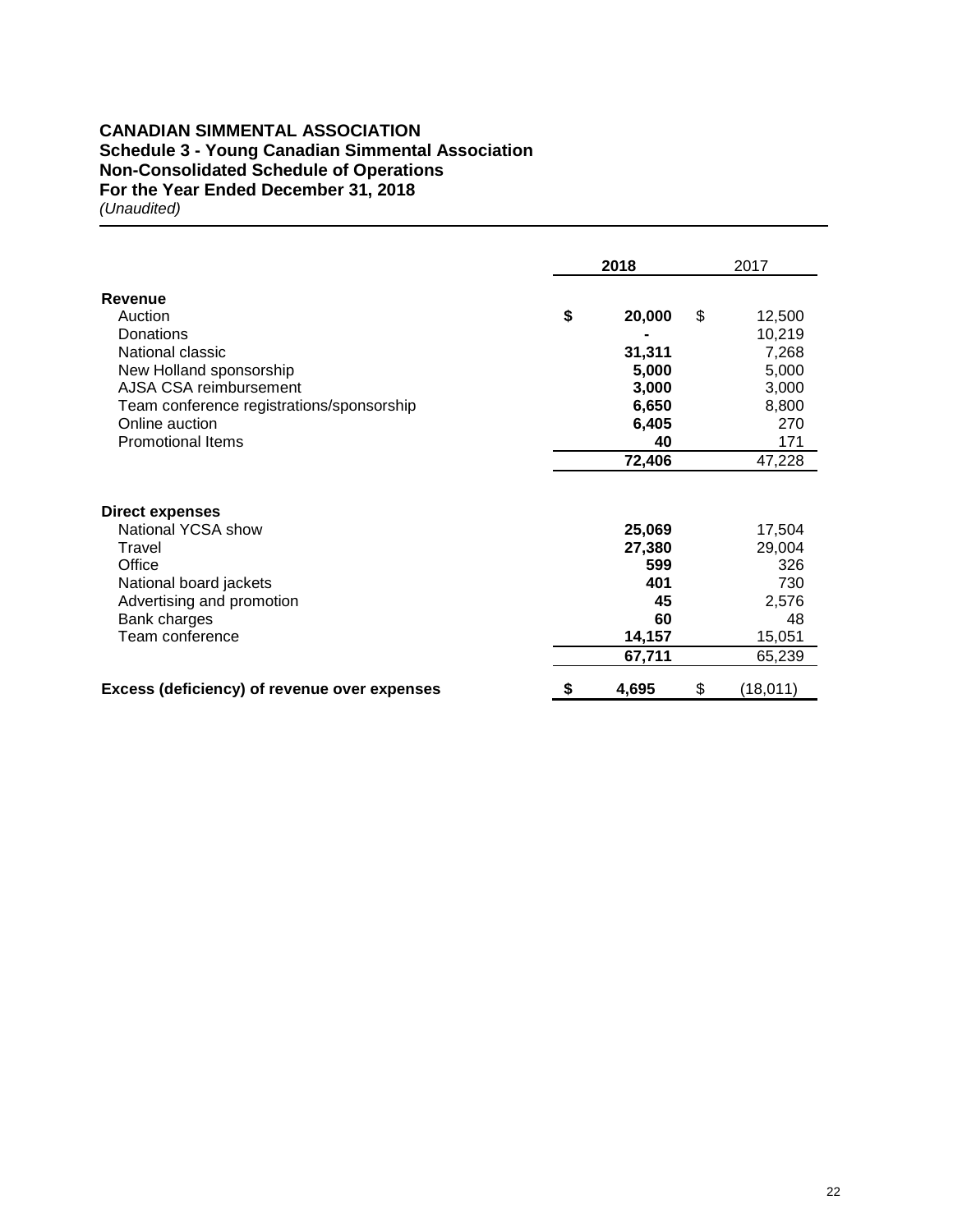# **ADVERTISING/PROMOTION AND SIMMENTAL COUNTRY REPORT**

*Francis Gagnon - Committee Chair*

Committee members; Francis Gagnon, Larry Barkley, Frank Robblee, Blair McRae and Garth Rancier

The promotion and advertising committee have had another strong and positive year and we are very fortunate to work with such a professional team. The committee meets in the spring and fall every year at the CSA office in Calgary. Any recommendations passed by the committee are to be voted on by all the board of directors for further approval.

The response for the new CCIA blue back buttons have gone above and beyond our expectations and we are very happy that the commercial and purebred breeders are incorporating them into their herd programs. It is a great promotion for the Simmental breed and people are proud to bring Simmental branded cattle to the auction marts. We now offer the 2 tags as an option for the personalized Simmental RFID tags with Z Tag (Datamar tags) being the new option and the 2<sup>nd</sup> option being Allflex which can be offered through the CCIA office.

We have approached the ATQ program in Quebec to try and implement the blue button, but we have discovered that the cost and procedures to get them passed by ATQ is not worth the time and effort for the CSA. For now we have tabled this idea and may look into it again in the future.

A big thank you to our staff Rae-Lee and Sue for bringing in new products to help promote the association with the new toques, caps and back packs which are very popular and of good quality.

We are always working on ways to improve the Award of Excellence program to recognize the top show female and bull of the year. Each provincial association is to send the show results within two weeks after the qualification show hosted by their province. There are still some issues in getting the results back from some of the provinces, but we are seeing progress every year and are sure that it won't be long until things are running smoothly!

The Promotion committee is looking into developing a strategy to have a bigger share in the dairy industry, mainly in the AI market where dairy producers are increasingly breeding their cows to beef cattle to increase the value of their calves. We always encourage new ideas or feedback from our membership.

A little thing that you may not be aware of is our commercial buyer package program. These packages are sent out to all new Simmental female buyers who are not CSA members. In these packages there are informational flyers, small promotional items and a member application form. The CSA has had very good response with many commercial breeders becoming new CSA and YCSA members.

The Simmental Country and the Commercial Country are still our strongest promotion and advertising items. The postage cost will always be one of our biggest expenses and we are always trying to find new solutions to help reduce this cost. It was decided to once again run our spring sales "thank you ad" special for our advertisers as we have always had a good response to this special. It also fills our spring issue with a plethora of information for our readers.

We would like to thank New Holland for their continued support and generosity.

The promotion and advertising of the Simmental breed is a great success mainly because of you, the members, who dedicate your time and efforts into marketing quality Simmental or Simmental influence cattle through your bull, female or feeder sales.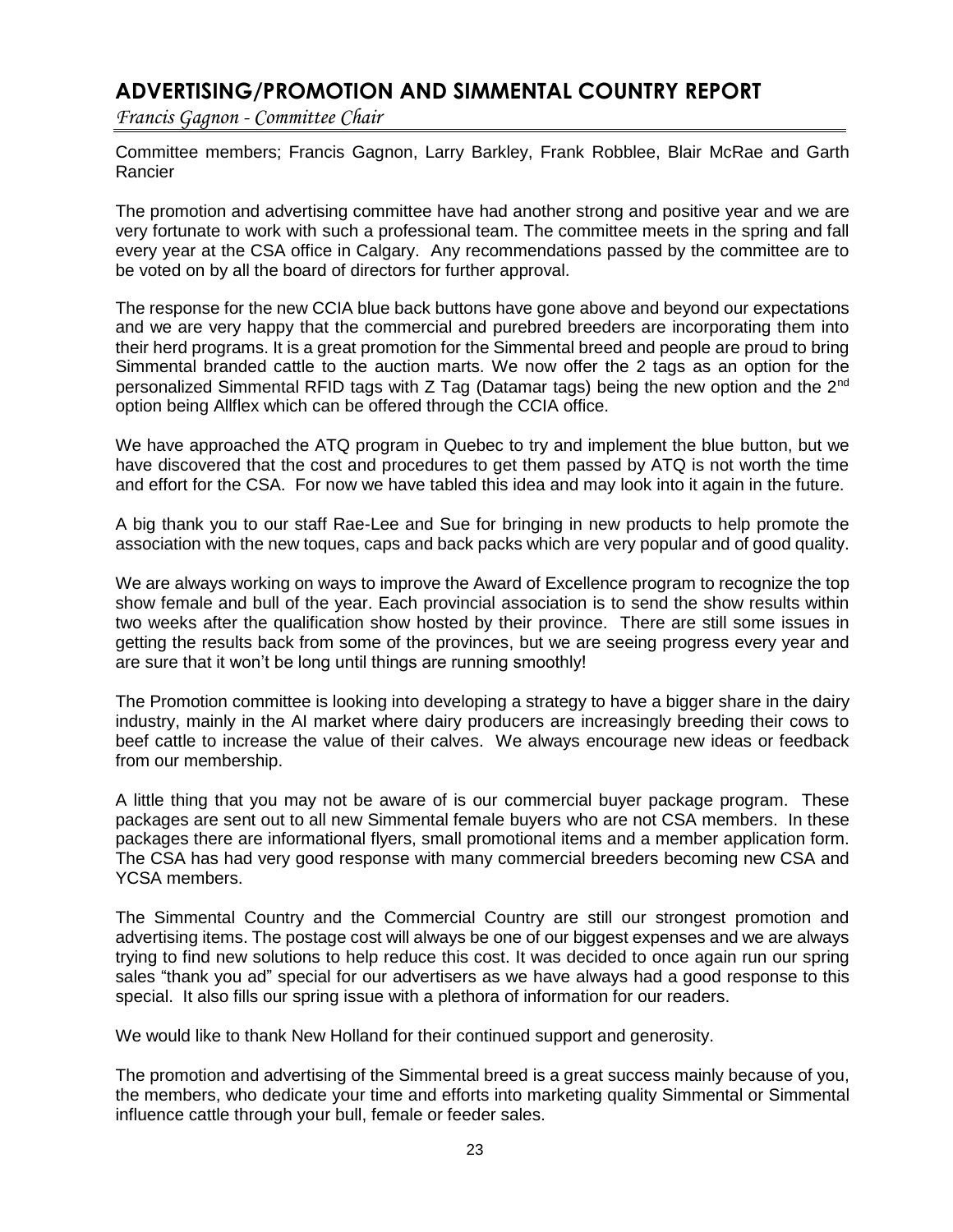# **BREED IMPROVEMENT COMMITTEE REPORT**

*Roger Deeg - Committee Chair*

Committee Members – Roger Deeg, Garth Rancier, Marlin LeBlanc, Byron Johnson, Ken Lewis, Troy Drake, Lee McMillen, Mike McDonald, Scott Matthews and Brian Bouchard.

The BI Committee has had an active and positive year. The committee meets twice a year to discuss and evaluate matters pertaining to improvement and advancement within the Canadian cattle industry. Any decisions that come from the committee are forwarded to the CSA board for final approval.

The committee is comprised of an outstanding group of individuals with a wealth of knowledge on all aspects of the breed and the beef industry. It has been a privilege to share the table with these breeders and I thank you for your time, commitment and input to BIC.

We are fortunate to have Sean McGrath as our technical consultant who works closely with American Simmental Association on genetic advancement through EPDs. Thank you, Sean, for clarifying the technical gargin that many times can be confusing.

Simmental is a key component to the crossbreeding systems that are essential in most of the commercial industry. Simmental influenced calves continue to top the fall runs and then go on to perform exceptionally well in feedlots and ultimately on the rail. Simmental influence females are a mainstay of most top commercial herds. We have enjoyed another very strong year with bull and female sales with some of the strongest averages of any breed. Well done breeders.

As an association and as breeders we must push forward looking to the future and learning from the past but not dwelling there, as not all decisions of the past pertain to today or the future. We must not be content with our success because improvement must be constant.

Some BIC highlights:

- Bruce was again elected to the Board of Directors of Canadian Beef Breeds Council in April. I believe this is important as we need a strong voice at that table as CBBC is responsible for distribution of a substantial amount of government funding to the purebred sector.
- The BOLT evaluation system started processing data in the summer and went live at the end of August and is running smoothly after a few start up glitches.
- Our new registry system got the kinks out of it this last summer and fall and is now performing as expected.

There has been a lot of discussion on a wide variety of topics but not set into action until there is further discussion. These are just a few highlights. Be sure to stay informed by following current initiatives and regular features in the Simmental Country.

We as a breed are well situated to further our influence in the Canadian Beef Industry. Through genetic improvement, technology, leadership, engagement and a dedication to improvement as a breed will strengthen our industry position.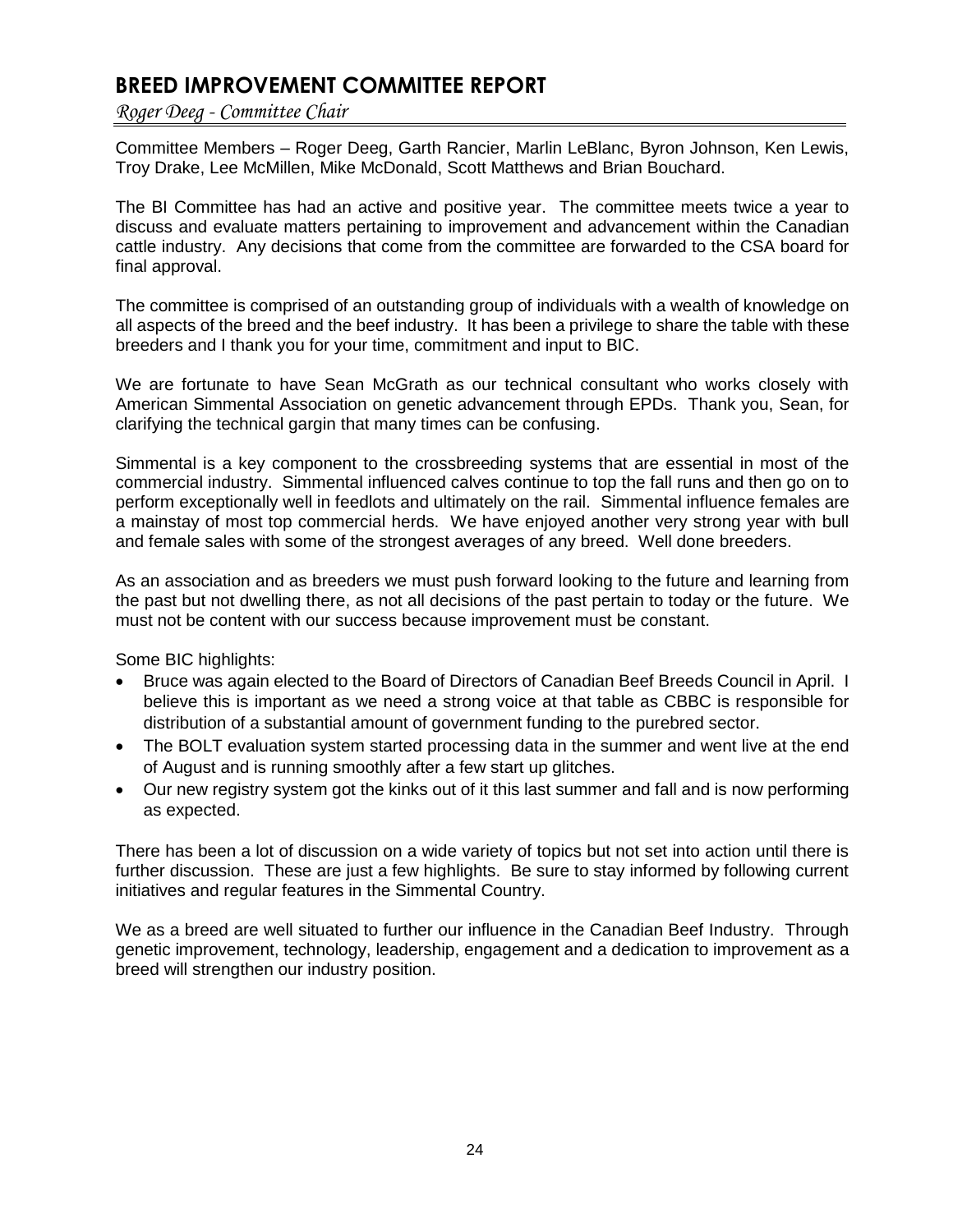# **YOUNG CANADIAN SIMMENTAL ASSOCIATION REPORT**

*Krista Whalen - National YCSA President*

## Hello Everyone,

2018 was a whirlwind but it was full of ambition from all of our members across the country. It marked a year full of events and changes within the program that were made possible through the dedication of our YCSA Coordinator Kelsey Manske, CSA Staff and most importantly the YCSA Board of Directors. A board that is eager and willing to take on challenges and make this great program that much better. This group of Simmental youth enthusiasts continues to represent this program to the highest standards.

The 2018 National Board of Directors consisted of the following:

- Krista Whalen President
- Lisa Reich 1<sup>st</sup> Vice-President
- Allison Booth  $-2^{nd}$  Vice-President & Director at Large
- Connor Morse Maritimes
- Montana Stillman-Loyst Ontario
- Gracie Falconer Maritimes
- Dayne Whelan Saskatchewan
- Mackenzie Skeels Director at Large Alberta

Retiring directors in 2018 were Wyatt Millar, Saskatchewan and Paige Holmquist, Saskatchewan. Thank you to the both of you for your dedication and efforts put forward with this program.

There were 5 provincial classics held across Canada in 2018:

- Tiger Lily Classic in Prince Albert, Saskatchewan
- Quebec Junior Beef Show in Brome, Quebec
- Ontario Trillium Classic in Navan, Ontario
- Manitoba Youth Beef Roundup in Neepawa, Manitoba
- Maritime Classic in Windsor, Nova Scotia

The 2018 National Classic was held in Olds, Alberta in conjunction with the Canadian Simmental Association's Annual General Meeting. The success of this show is due to the commitment and passion of this group of directors. With 90 head and roughly 70 members entered at this show, it is very clear the future for the Simmental breed is quite bright.

First off, I'd like to congratulate Mackenzie Skeels and Cassidy Pinkham for being our high point aggregates in 2017. Both these girls represented Canada very strongly in Minnesota at the American Junior Simmental National Classic. I would also like to congratulate Morgan Macintyre and Ryan Edwards for being our 2018 high point aggregates at the National.

In 2019 we decided to take a break on hosting the T.E.A.M Conference as it will resume next spring in Ontario.

The YCSA program is a prominent youth beef breed association in Canada. The board of directors would like to thank our YCSA Coordinator Kelsey Manske for her continued guidance and efforts. The CSA and the Simmental Country for their endless contributions. The CSA board for their guidance when needed. To Blair McRae for his contributions and efforts put forward year after year. The YCSA program would not be possible without some key individuals and organizations.

To New Holland and all our generous sponsors, thank you for all your support allowing the YCSA program to put on the events we do to grow the great Simmental Breed and shape it for the future.

Most importantly, a big Thank You to the Friends of The Canadian Simmental Foundation for providing continuous support over the past several years. This year and going forward the YCS board have made efforts to work closer in our fundraising efforts with the Foundation. Our program has been made one of the most outstanding youth beef programs due to their generosity.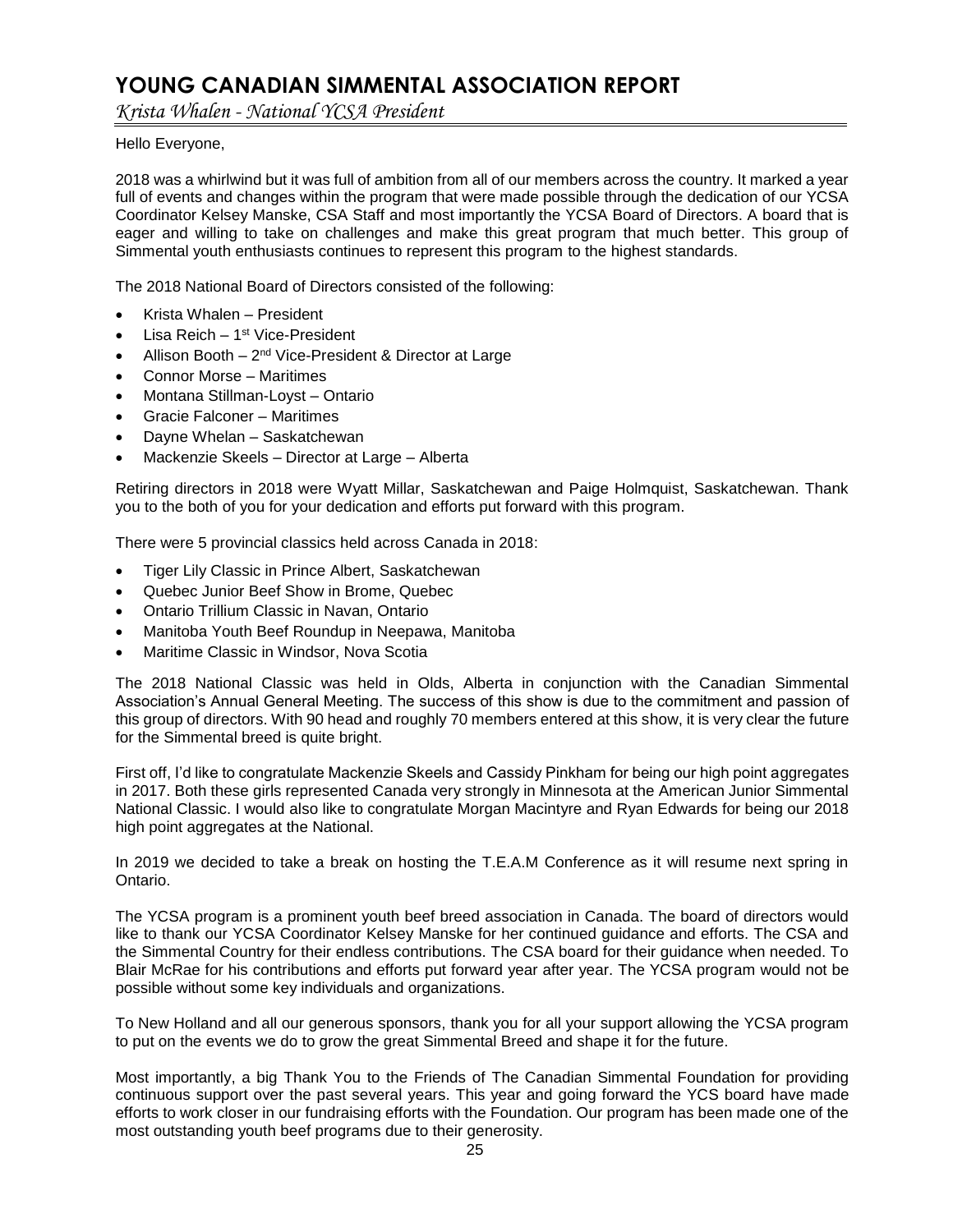# THE FRIENDS OF CANADIAN SIMMENTAL FOUNDATION

DRAFT MINUTES OF THE 8TH ANNUAL GENERAL MEETING August 11, 2018, 2 pm, Pomeroy Inn, Olds, Alberta

## PRESIDENT'S WELCOME AND CALL TO ORDER

President Ken Lewis called the meeting to order at 2:00 pm

- Welcome to everyone
- With the CSA bylaws change, it is very fortunate that the FCSF AGM can now be combined with the CSA AGM

## INTRODUCTION OF 2018-19 DIRECTORS AND EXECUTIVE COMMITTEE

Nominated board members and executive committee were appointed at yesterday's FCSF board of directors meeting. They include:

- Ken Lewis, President, Brian Bouchard, Vice-President, Marlin LeBlanc, Treasurer, Deanne Young, Mark Shologan, Roger Deeg, Glenn Wotten, Ron Nolan, Lee McMillen and Garth Rancier
- Roger Deeg and Glenn Wotten have been re-elected for three year terms; Lee McMillen, CSA President and Garth Rancier, CSA Breed Improvement Chairman are CSA appointments to the FCSF board; Roger Deeg and Marlin LeBlanc are also on both CSA and FCSF boards; Deanne Young and Mark Shologan do the job of putting the auction catalogue together and chasing down the donators; Ron Nolan is not in attendance today; and we are communicating with Scott Matthews to join our board at our fall meeting.

## APPROVAL OF AGENDA

#### *MOTION: by Dan Skeels, to approve agenda. Second, Garth Rancier CARRIED*

## APPROVAL OF THE 2017 ANNUAL GENERAL MEETING MINUTES

*MOTION: by Blair McRae, to approve the 2017 FCSF AGM minutes. Second, Dan Skeels CARRIED*

## AUDITOR REVIEWED FINANCIAL STATEMENTS – MARLIN LEBLANC

Review engagement Report

- Main income is from the annual FCSF auction proceeds
- Main expenses include sponsorship of \$12,500 to YCSA which was 15% of our 2017 gross auction income, \$12,000 for scholarships, professional fees which include legal and meeting costs which are for meetings only as FCSF board members are not paid expenses.
- Youth receive close to 30% of our income, between auction proceeds and scholarships
- Goal was to get a nest egg which we are accomplishing
- We have recently moved \$250,000 of our funds into the Calgary Foundation for investing and growth.

*MOTION: by Garth Rancier, to approve the FCSF 2017 reviewed financial statements as presented. Second, Ken Adair CARRIED*

### APPOINTMENT OF AUDITORS

*MOTION: by Ben Farrant, to appoint Calvista as auditors for the upcoming year end Second, Deanne Young CARRIED*

## FCSF PRESIDENT'S REPORT – KEN LEWIS

- Our main mission is to support YCSA, plus build a fund. We donate 15% of our Foundation auction proceeds to YCSA, plus \$12,000 into scholarships
- At last year's FCSF AGM bylaw changes were made to membership structure, so CSA is now the sole regular member of the Foundation. This change provides the structure where every member of the CSA is now a direct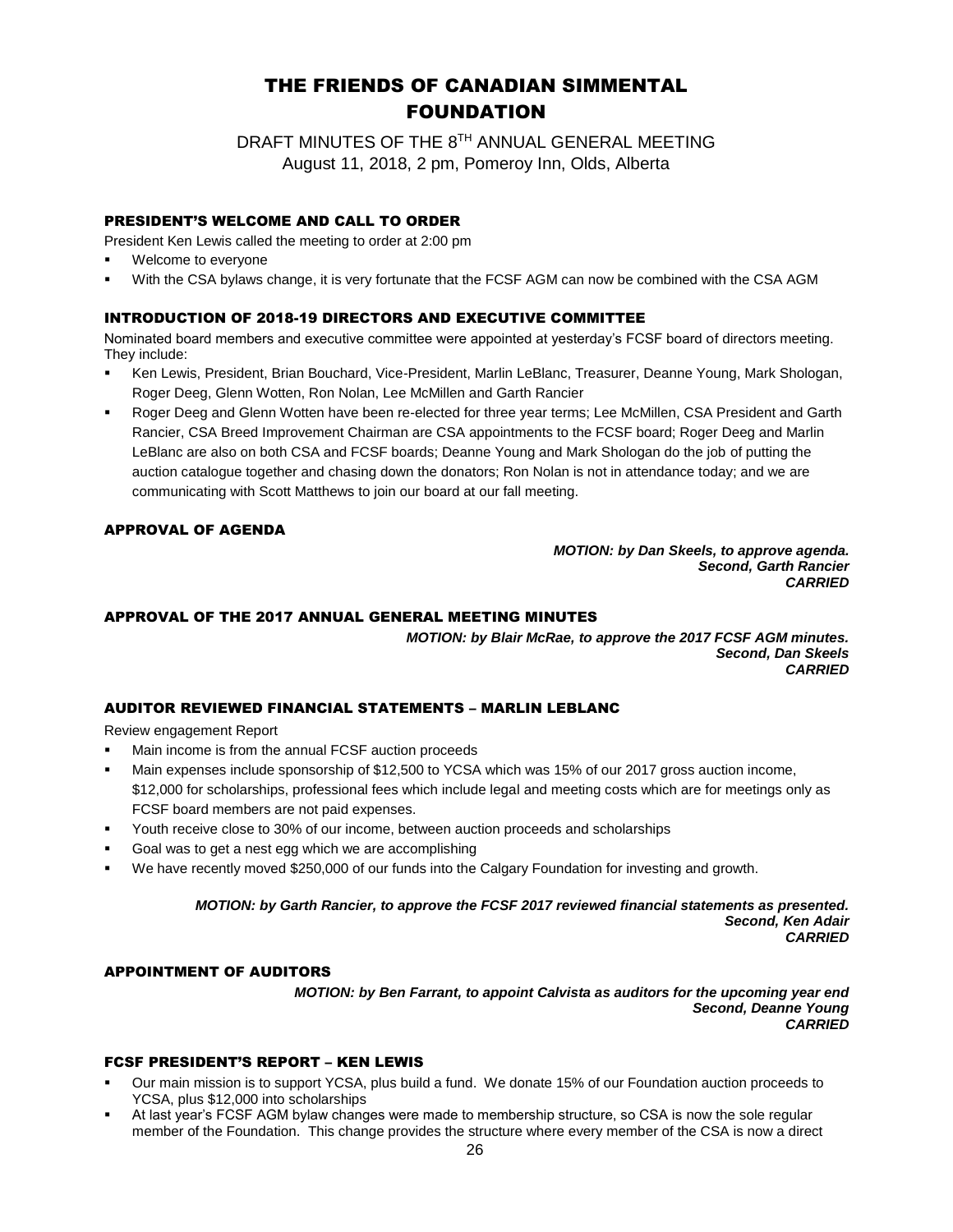part of the FCSF through their membership in the CSA, and our FCSF AGM can now be included as part of the CSA AGM. Next year our FCSF AGM and Foundation Auction will be held in St-Hyacinthe, QC, as part of the CSA AGM Convention and YCSA National Show

- Scholarships play an important part of the FCSF and last year we awarded five to post-secondary students across Canada and are confident that the support we provide will play a significant role in assisting these recipients with their education
- Another mandate to the FCSF is research and we were pleased to provide support to the CSA Simmental Innovations day held during the Simmental Federation of the America's as part of the 50<sup>th</sup> Anniversary celebrations
- A goal of fund building was realized when we were recently able to invest \$250,000 into the Calgary Foundation, who will manage these funds for a 1.5% fee
- **•** Great to see how well the YCS program is working.

*MOTION: by Duncan Pearson, to accept the Friends of Canadian Simmental Foundation President's report as presented. Second, Ryan Lundberg CARRIED* 

## NEW BUSINESS

President Ken Lewis invited everyone to the FCSF auction this evening, directly following the CSA banquet. We have a fantastic sale order and look forward to an enjoyable evening.

*MOTION: by Roger Deeg to adjourn the FCSF AGM meeting at 2:20 pm*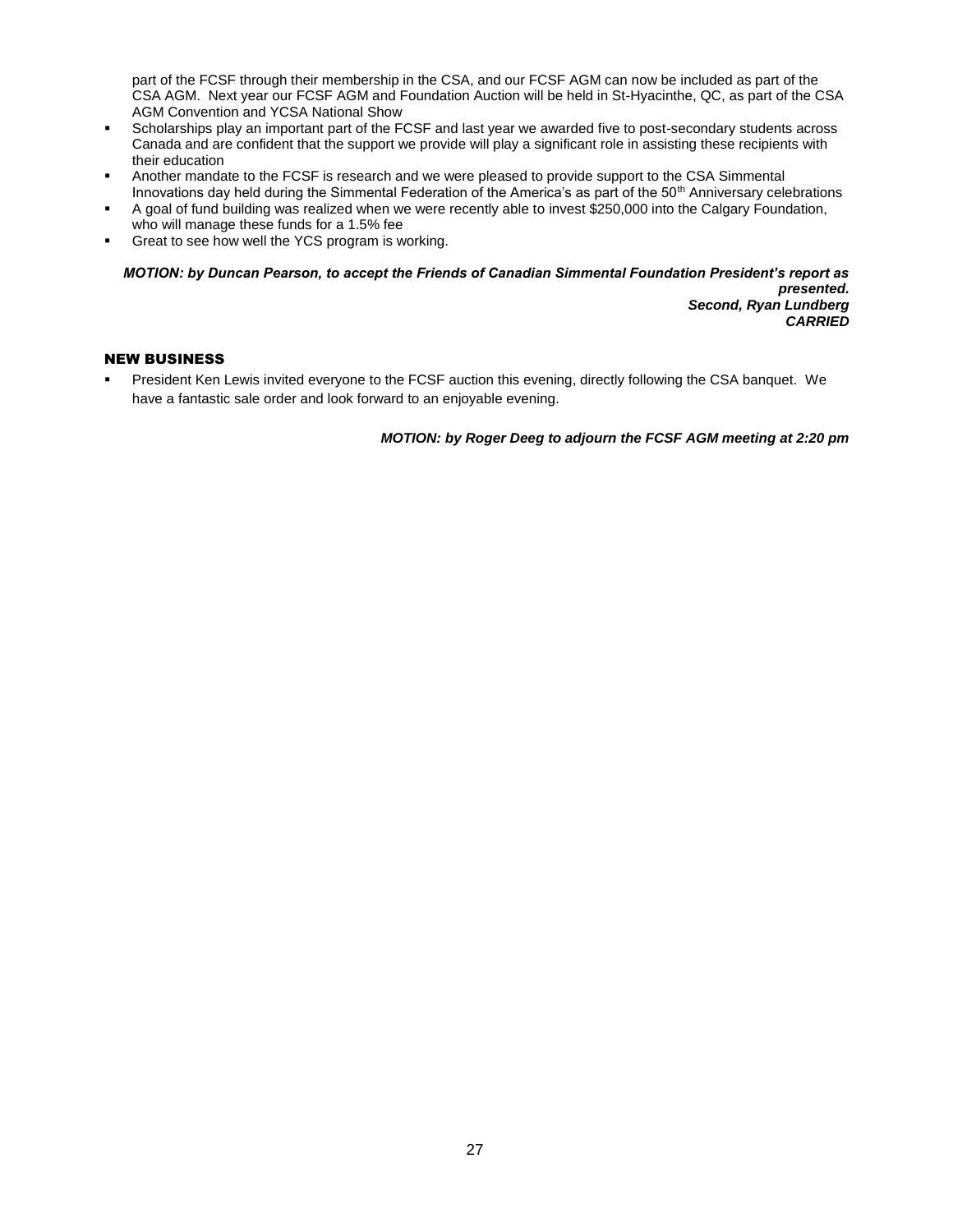# **FRIENDS OF CANADIAN SIMMENTAL FOUNDATION REPORT**

*Ken Lewis – FCSF President*

2018 was another very successful year for the Friends of Canadian Simmental Foundation (FCSF). Our major fundraising activity was again the FCSF Auction that was held in Olds, Alberta following the Canadian Simmental Association banquet. The sale was a great success, raising well over \$100,000 for foundation activities. The FCSF is a not for profit foundation dedicated to youth development and breed research, advancing agriculture in Canada. All FCSF directors donate their time and travel.

15% of the auction funds go directly to YCS for their activities and \$12,000 are awarded yearly to education scholarships. Last year 36 applications were received from across Canada with 14 from first year applications.

FCSF Scholarships were presented to Emilee Oro and Kaitlyn Maxwell. Austin Jacobson and Courtney Wolfe received Dr. Dixon Memorial Scholarships and Tia Schram was presented with the Trevor Vance Scholarship. We are confident that the support we provide will play a significant role in assisting with our recipient's education.

Another mandate of the FCSF is breed research, where we provide support to the CSA on various projects. A new initiative is an Advancing Education Bursary where we have set aside a budget of \$5000 dollars. This is for applicants taking courses such as artificial insemination, nutrition or other activities that would enhance the CSA members.

The FCSF board of directors is made up of Deanne Young, Mark Shologan, Roger Deeg, Garth Rancier, Scott Matthews, Ron Nolan, Glenn Wotten, Marlin LeBlanc (Treasurer), Brian Bouchard (Vice President) and Ken Lewis (President). Thank you for your dedication and support.

Lastly, I would like to thank the CSA staff; Barb Judd, Rae-Lee Erickson and Bruce Holmquist who work with the Foundation on a day to day basis. We appreciate all that you do.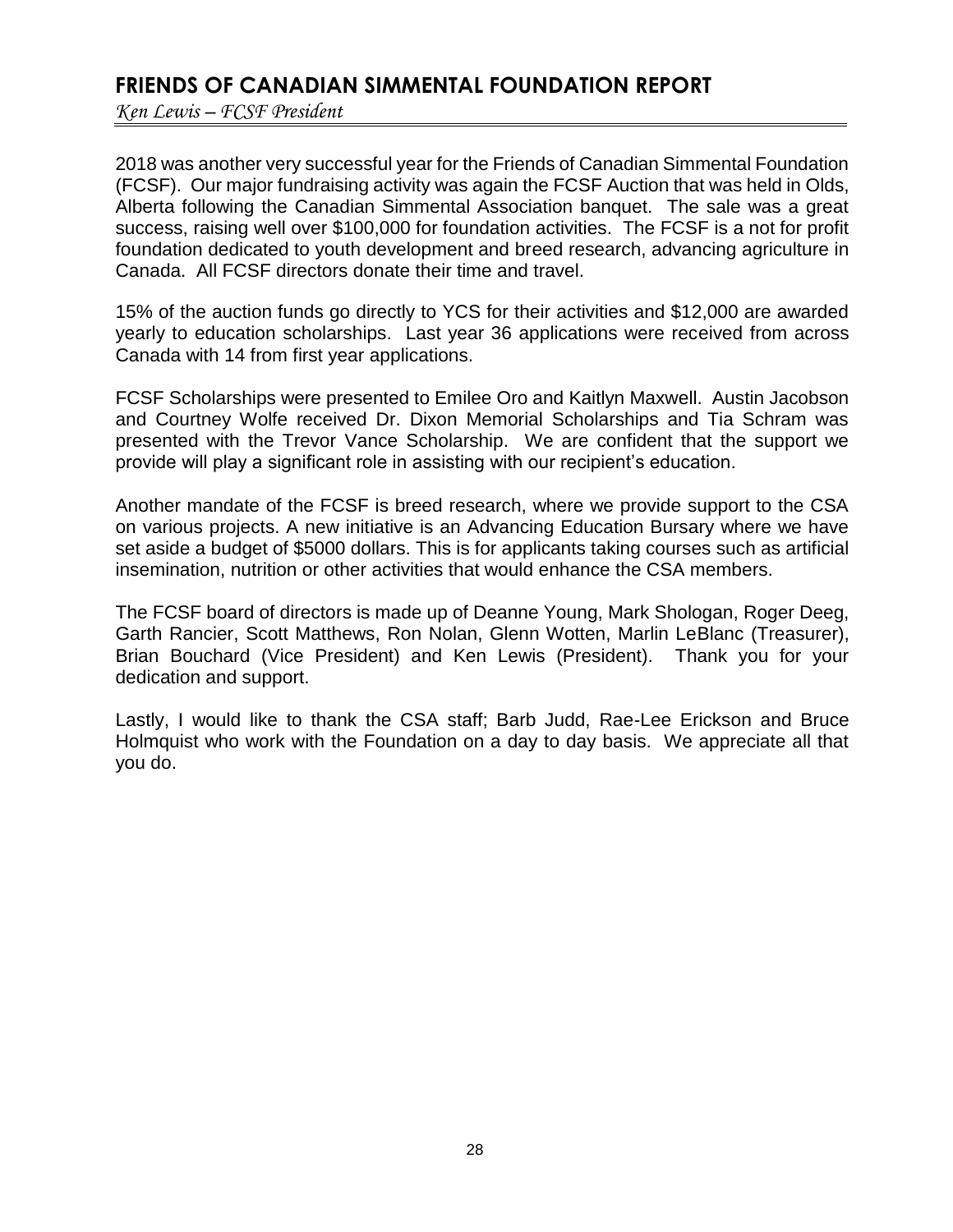

Tel: 403-266-5608 Fax: 403-233-7833 **www.bdo.ca**

BDO Canada LLP 903 - 8th Avenue SW, Suite 620 Calgary AB T2P 0P7 Canada

## **INDEPENDENT PRACTITIONER'S REVIEW ENGAGEMENT REPORT**

To the Members of The Friends of the Canadian Simmental Foundation

We have reviewed the accompanying financial statements of The Friends of the Canadian Simmental Foundation, that comprise the statement of financial position as at December 31, 2018 and the statements of operations, changes in net assets and cash flows for the year then ended, and a summary of significant accounting policies and other explanatory information.

Management's Responsibility for the Financial Statements

Management is responsible for the preparation and fair presentation of these financial statements in accordance with Canadian accounting standards for not-for-profit organizations, and for such internal control as management determines is necessary to enable the preparation of financial statements that are free from material misstatement, whether due to fraud or error.

#### Practitioner's Responsibility

Our responsibility is to express a conclusion on the accompanying financial statements based on our review. We conducted our review in accordance with Canadian generally accepted standards for review engagements, which require us to comply with relevant ethical requirements.

A review of financial statements in accordance with Canadian generally accepted standards for review engagements is a limited assurance engagement. The practitioner performs procedures, primarily consisting of making inquiries of management and others within the entity, as appropriate, and applying analytical procedures, and evaluates the evidence obtained.

The procedures performed in a review are substantially less in extent than, and vary in nature from, those performed in an audit conducted in accordance with Canadian generally accepted auditing standards. Accordingly, we do not express an audit opinion on these financial statements.

#### Other Matter

The financial statements of the Organization for the year ended December 31, 2018 were reviewed by the firm of Calvista LLP, whose practice now operates under BDO Canada LLP, and who issued review report dated June 11, 2018.

#### Conclusion

Based on our review, nothing has come to our attention that causes us to believe that these financial statements do not present fairly, in all material respects, the financial position of The Friends of the Canadian Simmental Foundation as at December 31, 2018 and the results of its operations and its cash flows for the year then ended in accordance with Canadian accounting standards for not-for-profit organizations.

Chartered Professional Accountants

Calgary, Alberta June 14, 2019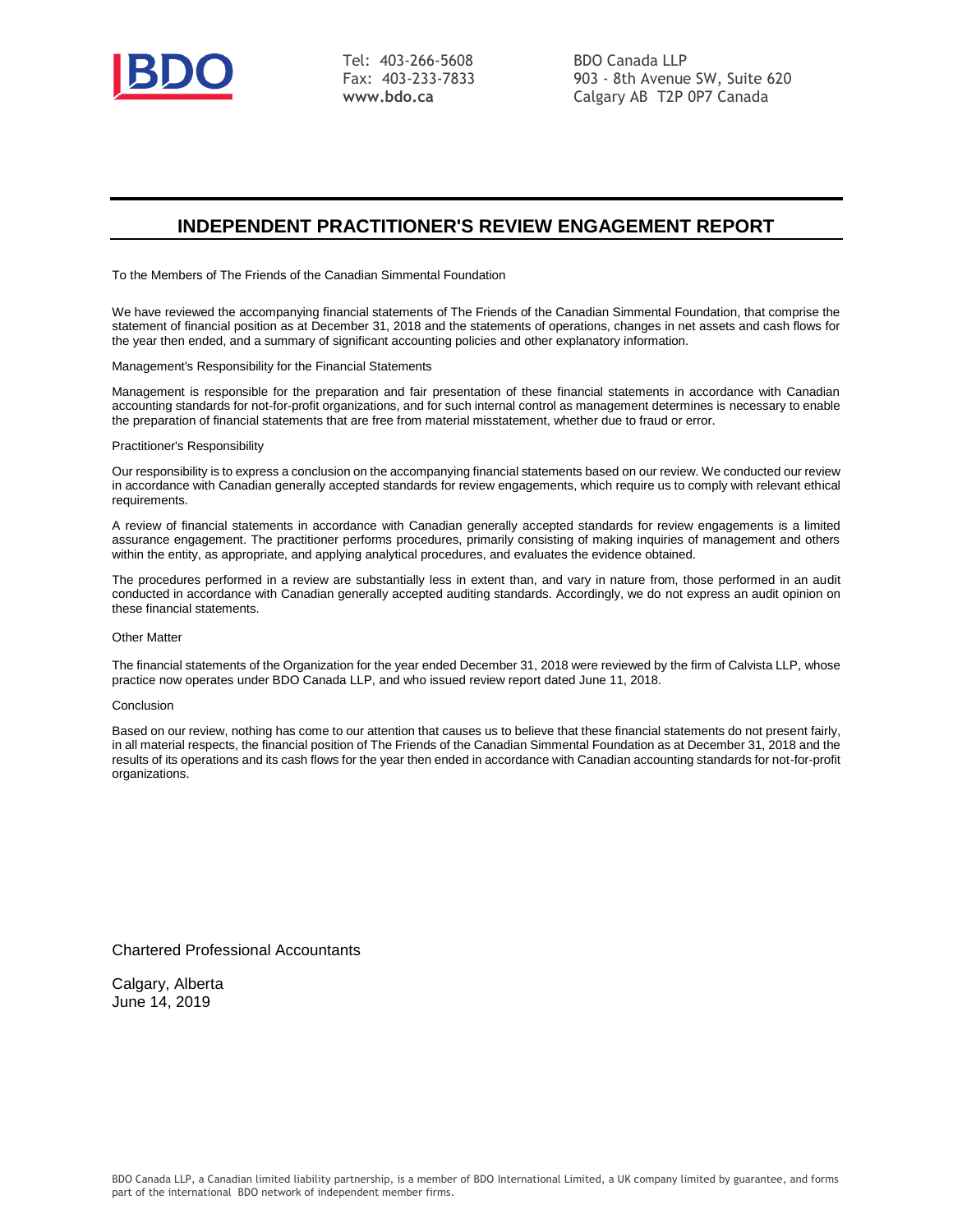## **THE FRIENDS OF THE CANADIAN SIMMENTAL FOUNDATION Statement of Financial Position As at December 31, 2018**

*(Unaudited)*

|                                                                                                                | 2018                           | 2017                           |
|----------------------------------------------------------------------------------------------------------------|--------------------------------|--------------------------------|
| <b>Assets</b><br>Current<br>Cash and cash equivalents<br>Marketable securities (Note 3)<br>Accounts receivable | \$<br>25,341<br>368,535<br>300 | \$<br>276,831<br>41,351<br>690 |
| Goods and services tax recoverable                                                                             | 304                            | 349                            |
|                                                                                                                | \$<br>394,480                  | \$<br>319,221                  |
| <b>Liabilities</b>                                                                                             |                                |                                |
| Current<br>Accounts payable and accrued liabilities                                                            | \$<br>5,123                    | \$<br>7,546                    |
| <b>Net Assets</b><br>General<br>(Schedule 1)                                                                   | 347,170                        | 258,343                        |
| Scholarships<br>(Schedule 2)                                                                                   | 42,187                         | 53,332                         |
|                                                                                                                | 389,357                        | 311,675                        |
|                                                                                                                | \$<br>394,480                  | \$<br>319,221                  |

## **APPROVED ON BEHALF OF THE BOARD OF DIRECTORS**

\_\_\_\_\_\_\_\_\_\_\_\_\_\_\_\_\_\_\_\_\_\_\_\_\_\_\_\_\_ *Director*

\_\_\_\_\_\_\_\_\_\_\_\_\_\_\_\_\_\_\_\_\_\_\_\_\_\_\_\_\_ *Director*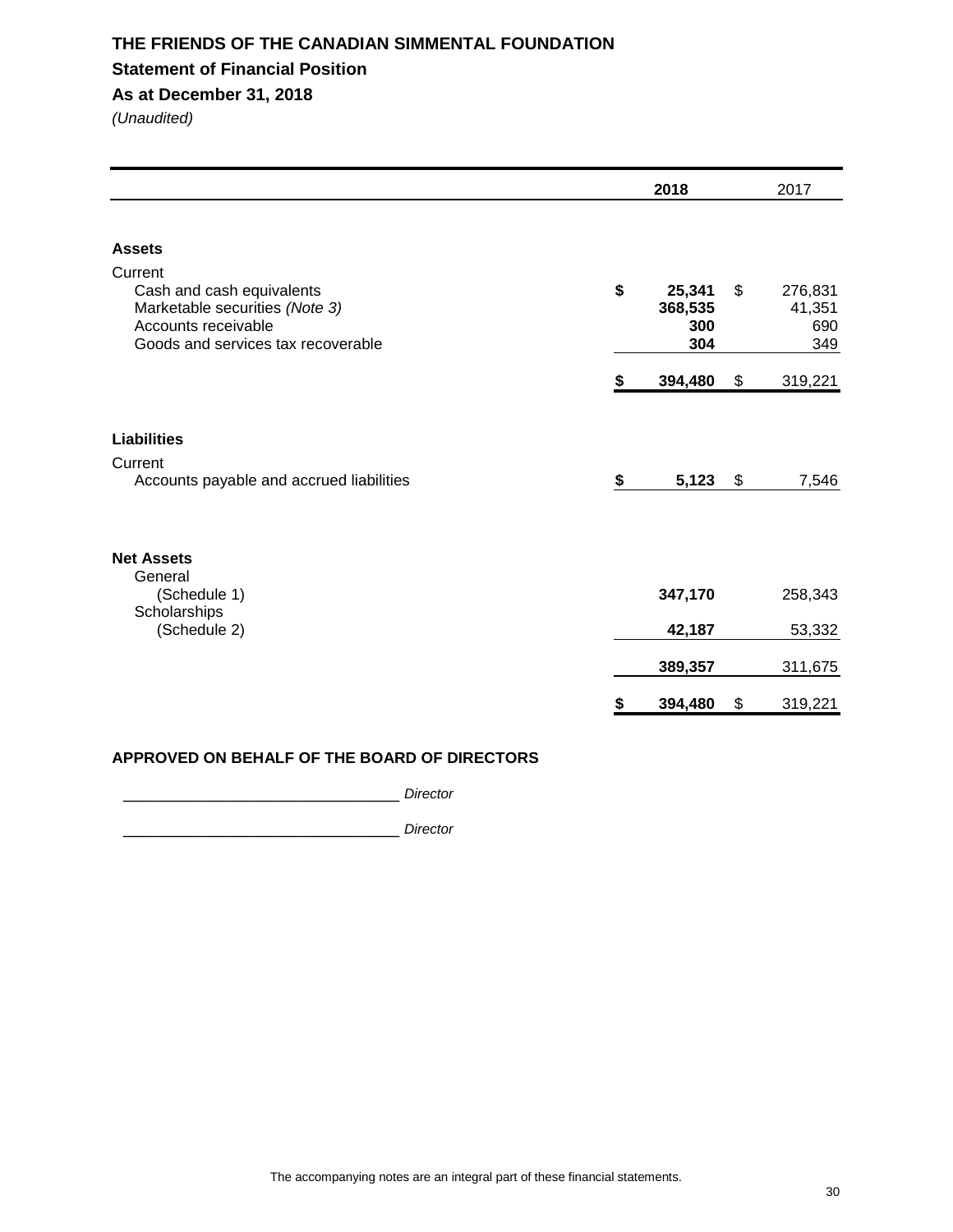# **THE FRIENDS OF THE CANADIAN SIMMENTAL FOUNDATION Statement of Operations**

**For the Year Ended December 31, 2018**

|                                                                                                                                                                                                                                                                              | 2018                                                                                      | 2017                                                                                    |
|------------------------------------------------------------------------------------------------------------------------------------------------------------------------------------------------------------------------------------------------------------------------------|-------------------------------------------------------------------------------------------|-----------------------------------------------------------------------------------------|
| <b>Revenue</b><br>Foundation auction<br>Interest income<br>Donations                                                                                                                                                                                                         | \$<br>127,356<br>6,888<br>2,404                                                           | \$<br>82,030<br>3,995                                                                   |
|                                                                                                                                                                                                                                                                              | 136,648                                                                                   | 86,025                                                                                  |
| <b>Expenses</b>                                                                                                                                                                                                                                                              |                                                                                           |                                                                                         |
| Sponsorship<br>Scholarships<br>Foundation auction<br>Professional fees<br>Advertising and marketing<br><b>Bank charges</b><br>Travel and meeting costs<br><b>Bad debts</b><br>Telephone and conference calls<br>Office supplies and postage<br>Scholarship recognition gifts | 20,000<br>12,000<br>5,854<br>4,270<br>1,831<br>1,735<br>751<br>140<br>101<br>43<br>46,725 | 17,500<br>12,000<br>5,747<br>7,355<br>1,754<br>56<br>911<br>101<br>103<br>300<br>45,827 |
| Other income<br>Unrealized gain (loss) on marketable securities<br>Realized gain (loss) on marketable securities                                                                                                                                                             | (19, 945)<br>7,704                                                                        | 2,080<br>(2, 470)                                                                       |
|                                                                                                                                                                                                                                                                              | (12, 241)                                                                                 | (390)                                                                                   |
| <b>Excess of revenue over expenses</b>                                                                                                                                                                                                                                       | \$<br>77,682                                                                              | \$<br>39,808                                                                            |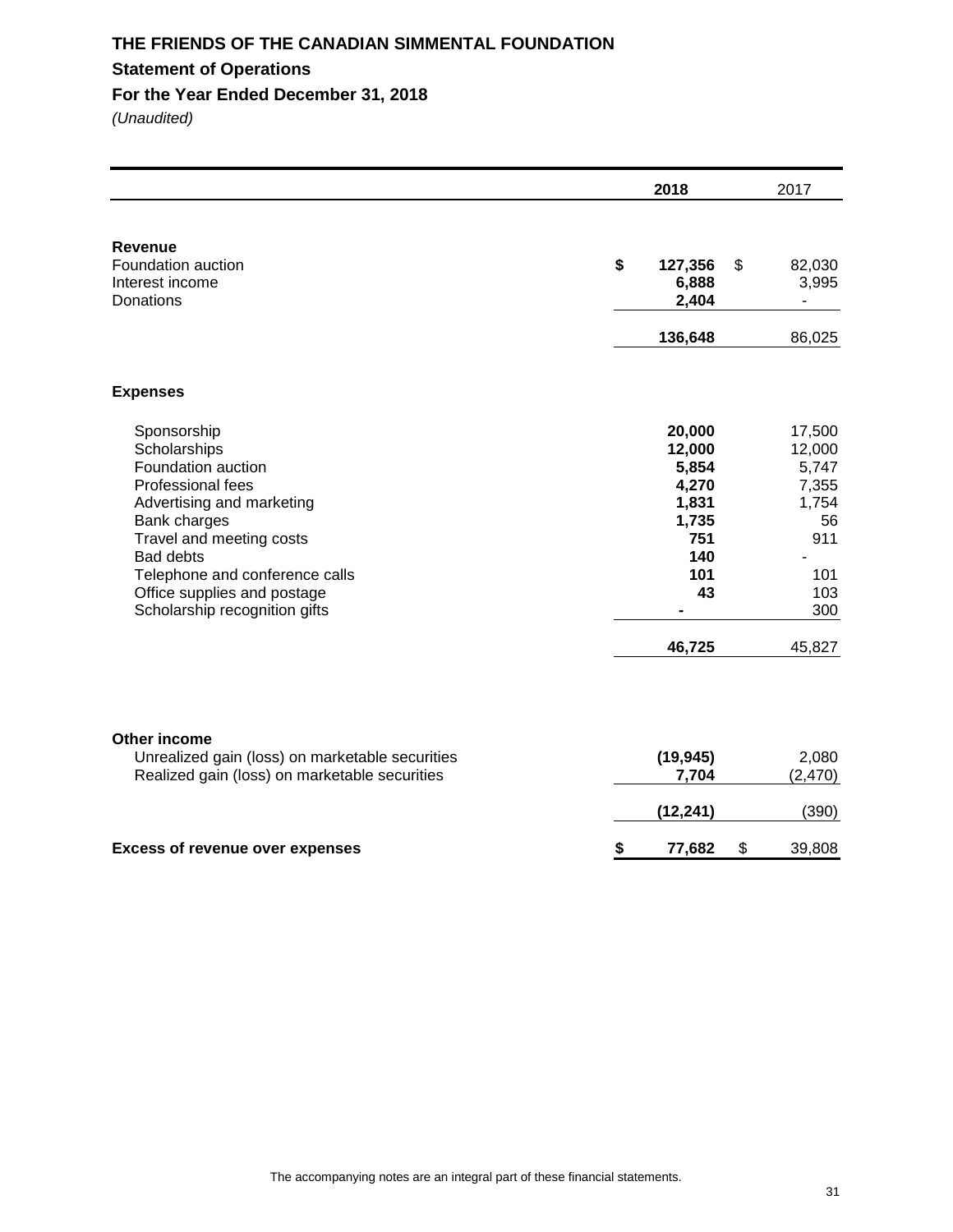## **THE FRIENDS OF THE CANADIAN SIMMENTAL FOUNDATION Statement of Changes in Net Assets**

## **For the Year Ended December 31, 2018**

|                                                 | General<br>(Schedule 1)<br>2018 | Scholarships<br>(Schedule 2)<br>2018 | <b>Total</b><br>2018 | Total<br>2017 |
|-------------------------------------------------|---------------------------------|--------------------------------------|----------------------|---------------|
| Net assets - beginning of year                  | \$258,343                       | \$53,332                             | \$311,675            | \$271,867     |
| Excess of revenue (deficiency)<br>over expenses | 88,827                          | (11,145)                             | 77,682               | 39,808        |
| Net assets - end of year                        | \$347,170                       | \$42,187                             | \$389,357            | \$311,675     |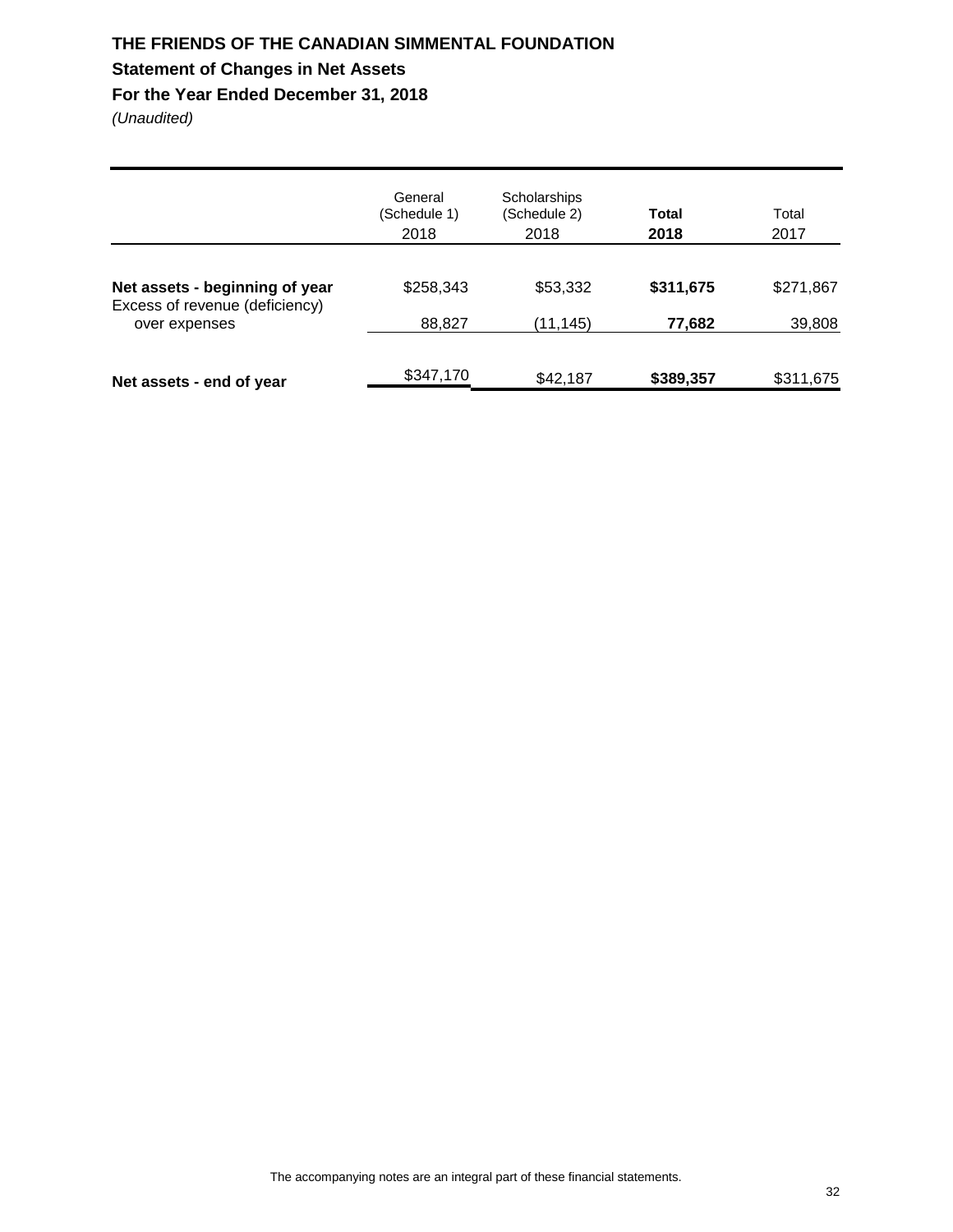# **THE FRIENDS OF THE CANADIAN SIMMENTAL FOUNDATION Statement of Cash Flows**

**For the Year Ended December 31, 2018**

|                                                                                                                                               | 2018                          | 2017                           |
|-----------------------------------------------------------------------------------------------------------------------------------------------|-------------------------------|--------------------------------|
| <b>Operating activities</b><br><b>Excess of Revenue over Expenses</b>                                                                         | \$<br>77,682                  | \$<br>39,808                   |
| Items not affecting cash:<br>Unrealized gain (loss) on marketable securities<br>Gain (loss) on marketable securities                          | 19,945<br>(7, 704)            | (2,080)<br>2,470               |
|                                                                                                                                               | 89,923                        | 40,198                         |
| Changes in non-cash working capital:<br>Accounts receivable<br>Accounts payable and accrued liabilities<br>Goods and services tax recoverable | 390<br>(2, 425)<br>45         | (390)<br>1,371<br>(45)         |
|                                                                                                                                               | (1,990)                       | 936                            |
| Cash flows from operating activities                                                                                                          | 87,933                        | 41,134                         |
| <b>Investing activities</b><br>Purchase of marketable securities<br>Proceeds on disposal of marketable securities<br>Dividend reinvestment    | (364, 597)<br>24,926<br>246   | 222,495<br>252                 |
| Cash flows from (used by) investing activities                                                                                                | (339, 425)                    | 222,747                        |
| Increase (decrease) in cash and cash equivalents                                                                                              | (251, 492)                    | 263,881                        |
| Cash and cash equivalents- beginning of year                                                                                                  | 276,833                       | 12,952                         |
| Cash and cash equivalents- end of year                                                                                                        | 25,341                        | 276,833                        |
| <b>Cash consists of:</b><br>General chequing account<br>General savings account<br>Broker account                                             | \$<br>11,137<br>437<br>13,767 | \$<br>49,655<br>437<br>226,741 |
|                                                                                                                                               | \$<br>25,341                  | \$<br>276,833                  |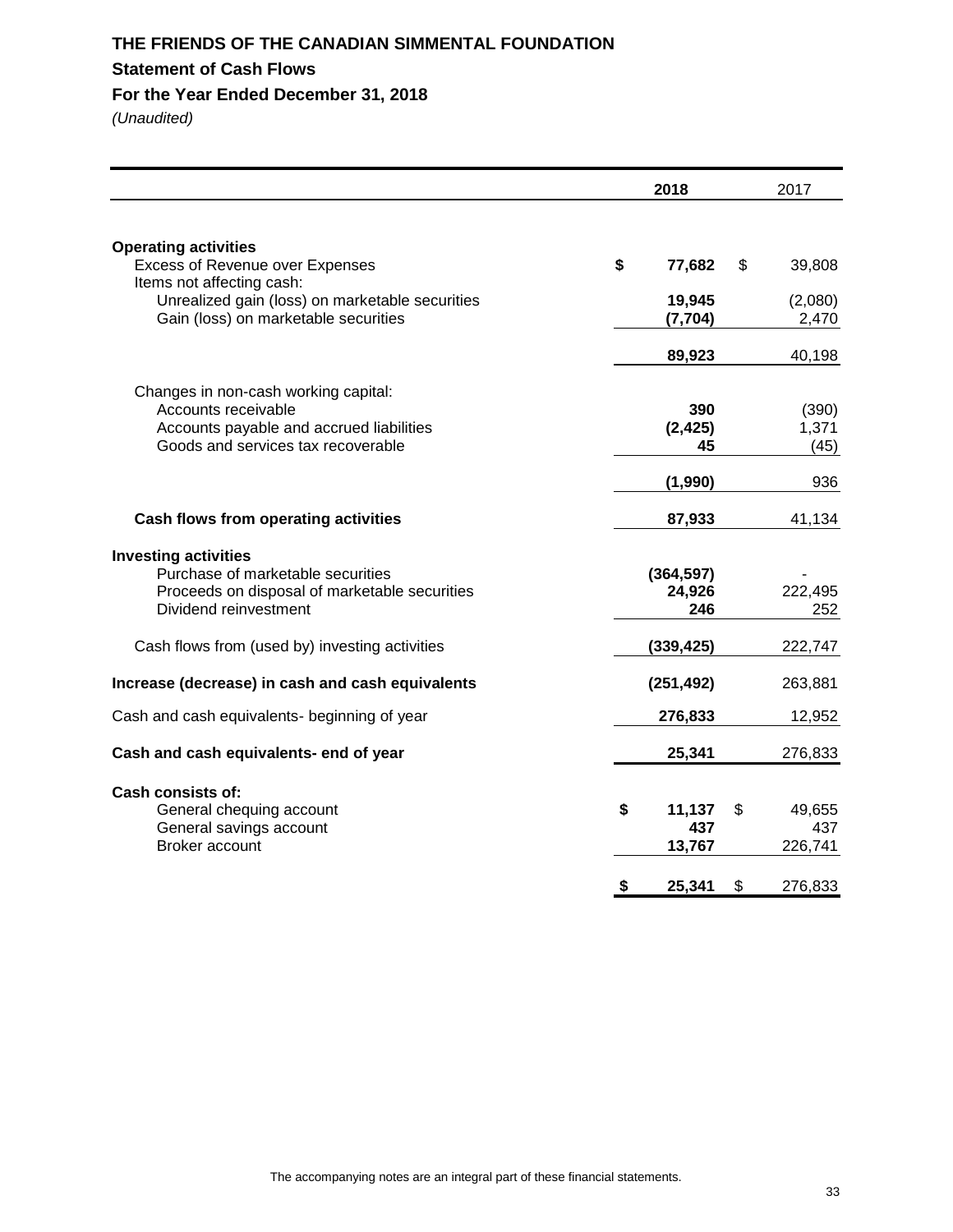*(Unaudited)*

## **1. Description of organization**

The Friends of Canadian Simmental Foundation (the "Foundation" or "FCSF") is a not-for-profit organization federally incorporated under the Canada Corporations Act on November 18, 2008. The Foundation qualified as a registered charity under the Income Tax Act commencing August 2010. The Foundation is a not-for-profit organization under section 149.1 of the Income Tax act and is therefore not subject to income taxes as long as it maintains its not-for-profit status.

The Foundation's objectives are to educate young Canadians through the provision of scholarships, development of leaders in youth and to benefit the community by enabling improvements in agriculture through cattle husbandry research. In response to this, the Foundation operates three specific programs: research and development, scholarships, and youth development.

## **2. Summary of significant accounting policies**

Management has prepared the financial statements of the Foundation in accordance with Canadian Accounting Standards for Not-for-Profit Organizations ("ASNPO") in Part III of the CPA Canada Handbook. The financial statements have, in management's opinion, been properly prepared using careful judgment with reasonable limits of materiality and within the framework of significant accounting policies summarized below.

## Revenue recognition

The Foundation follows the deferral method of accounting for contributions. Restricted contributions are recognized as revenue in the year in which the related expenses are incurred. Under this method, restricted contributions for expenses of one or more future periods are deferred and recognized as revenue in the same period or periods as the related expenses are recognized.

Unrestricted contributions are recognized as revenue of the general fund when received or receivable if the amount to be received can be reasonably estimated and collection is reasonably assured.

Revenue for service and investments is recognized when pervasive evidence of an arrangement exists, services have been rendered, the amounts received can be reasonably estimated and collection is reasonably assured.

Foundation auction and proceeds are recognized when received or receivable if the amount to be received can be reasonably estimated and collection is reasonably assured.

### Cash and cash equivalents

The Foundation considers all investments with maturities at the date of purchase less three months to be cash and cash equivalents.

### Marketable securities

Marketable securities consist of guaranteed investment certificates and are actively traded in the market and therefore measured at fair value. Unrestricted investments owned by the Foundation and managed by The Calgary Foundation are comprised of Canadian equities, fixed income securities, and short term investment and are carried at fair value.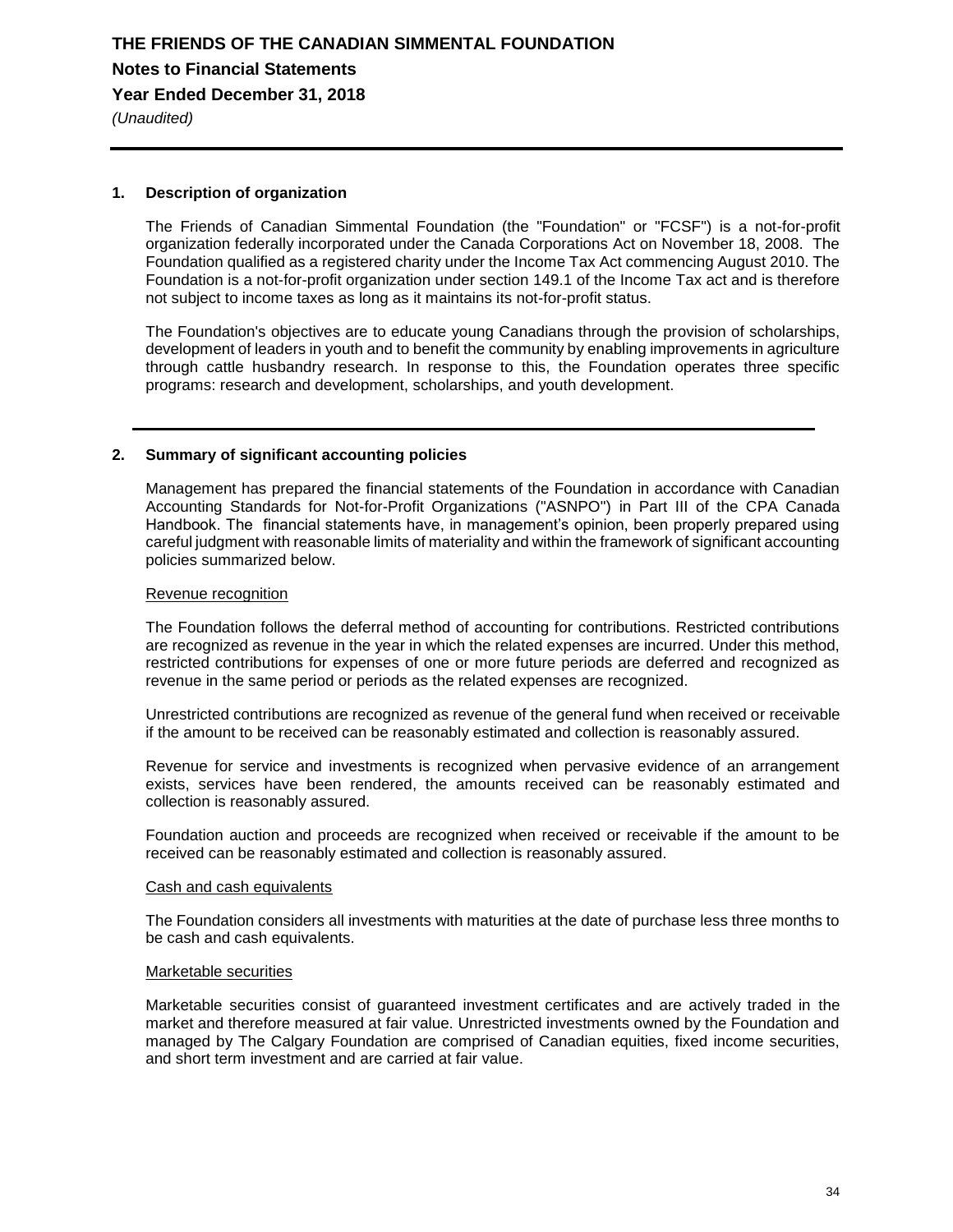## **THE FRIENDS OF THE CANADIAN SIMMENTAL FOUNDATION Notes to Financial Statements Year Ended December 31, 2018**

*(Unaudited)*

## Fund accounting

The General operating fund, non-restricted, reports revenues and expenses related to general and administrative matters and the Youth fund, restricted, reports revenues and expenses related to youth development programs.

The Scholarships funds consisting of the Dr. Dixon scholarship fund, Trevor Vance scholarship fund and FCSF scholarship fund are internally restricted and reports revenues and expenses related to administrating the scholarship in recognition of the scholastic achievement of youth in the beef cattle industry.

## Measurement uncertainty

The preparation of financial statements in conformity with ASNPO requires management to make estimates and assumptions that affect the reported amount of assets and liabilities, disclosure of contingent assets and liabilities at the date of the financial statements and the reported amounts of revenues and expenses during the period. Such estimates are periodically reviewed and any adjustments necessary are reported in earnings in the period in which they become known. Actual results could differ from these estimates. Examples of such estimates include application of revenue recognition policies and accrued liabilities.

## Financial instruments policy

Financial instruments are recorded at fair value when acquired or issued. In subsequent periods financial assets with actively traded markets are reported at fair value, with any unrealized gains and losses report in income. Cash and marketable securities are measured at fair value. All other financial instruments are measured at amortized cost. The financial instruments measured at amortized cost include accounts receivable, accounts payable and accrued liabilities.

The fair value of a financial instrument is the estimated amount that the Foundation would receive or pay to settle a financial asset or financial liability as at the reporting date. The fair values of accounts receivable, accounts payable and accrued liabilities approximate their carrying values due to their short term nature.

## Contributed services

The Board of Directors volunteer their time to attend board meetings and represent the Foundation at events. Members also volunteer their time to organize and operate the provincial association and represent the Foundation at events. Due to the difficulty of determining the fair value of volunteer hours, contributed services are not recognized in the financial statements.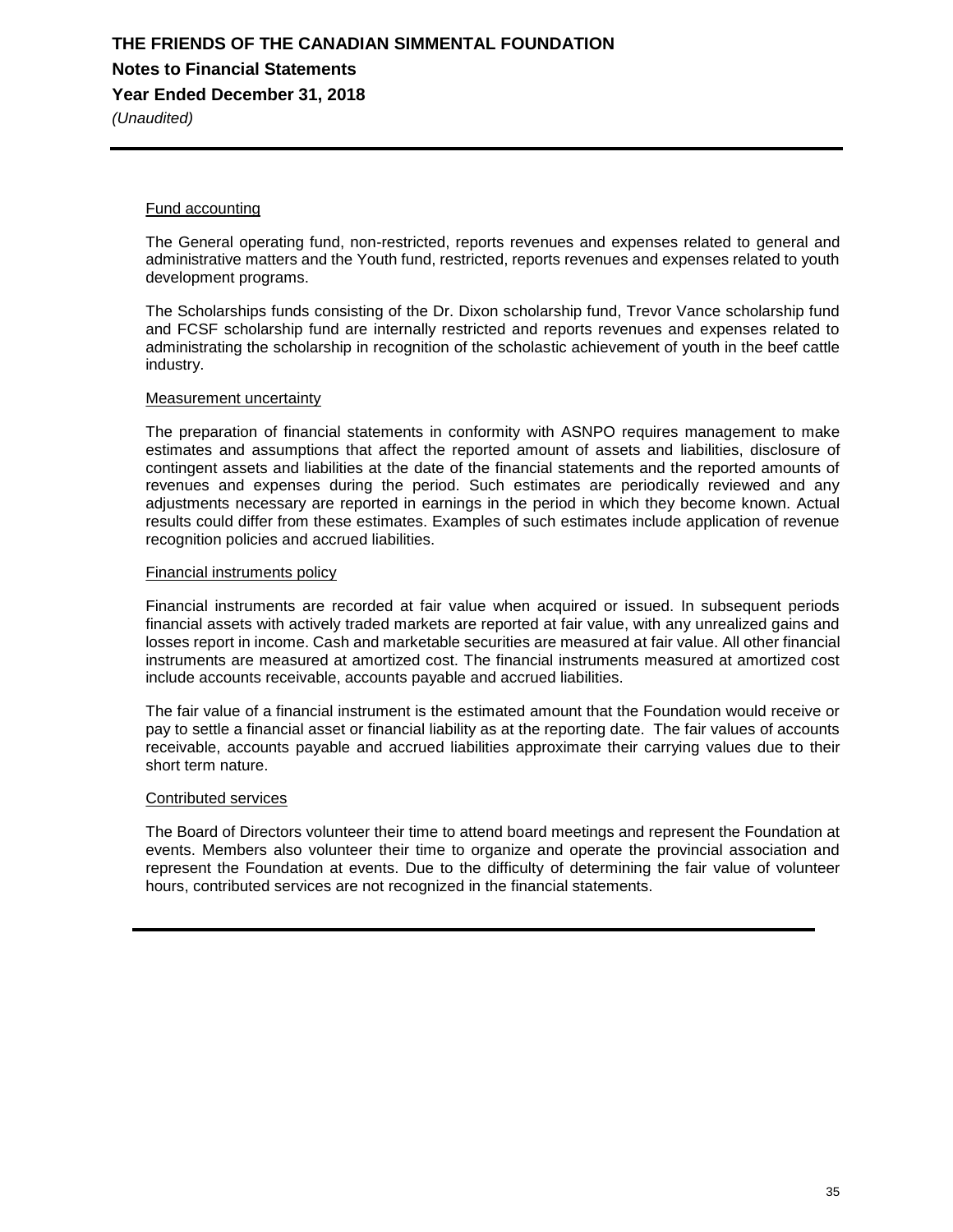## **3. Marketable securities**

|                                 | 2018 |         |  | 2017   |
|---------------------------------|------|---------|--|--------|
| Dr. Dixon investments           | \$   | 13.646  |  | 14,283 |
| <b>Trevor Vance investments</b> |      | 9,525   |  | 9,702  |
| <b>FCSF Scholarships</b>        |      | 2,480   |  | 15,603 |
| General investments             |      | 1,933   |  | 1,763  |
| <b>Calgary Foundation</b>       |      | 340,951 |  |        |
|                                 |      | 368,535 |  | 41,351 |

The marketable securities are composed of the following accounts held by Calgary Foundation and Raymond James. The Raymond James investments consist of fixed income investments earnings interest between 1.96% to 2.25% (2017: 1.25% to 2.25%). The investments mature between January 2019 to January 2021. The Calgary Foundation investment consists of Canadian equities, fixed income securities, and short term investment.

## **4. Financial instruments**

The Foundation is exposed to various risks through its financial instruments and has a comprehensive risk management framework to monitor, evaluate and manage these risks. It is management's opinion that the Foundation is not exposed to significant credit, currency or price risks arising from these financial instruments. The following analysis provides information about the Foundation's risk exposure as of December 31, 2018.

## *(a) Interest rate risk*

Interest rate risk is the risk that the value of a financial instrument might be adversely affected by a change in the interest rates. In seeking to minimize the risks from interest rate fluctuations, the Foundation manages its portfolio investments based on its cash flow needs and with a view of optimizing its interest income.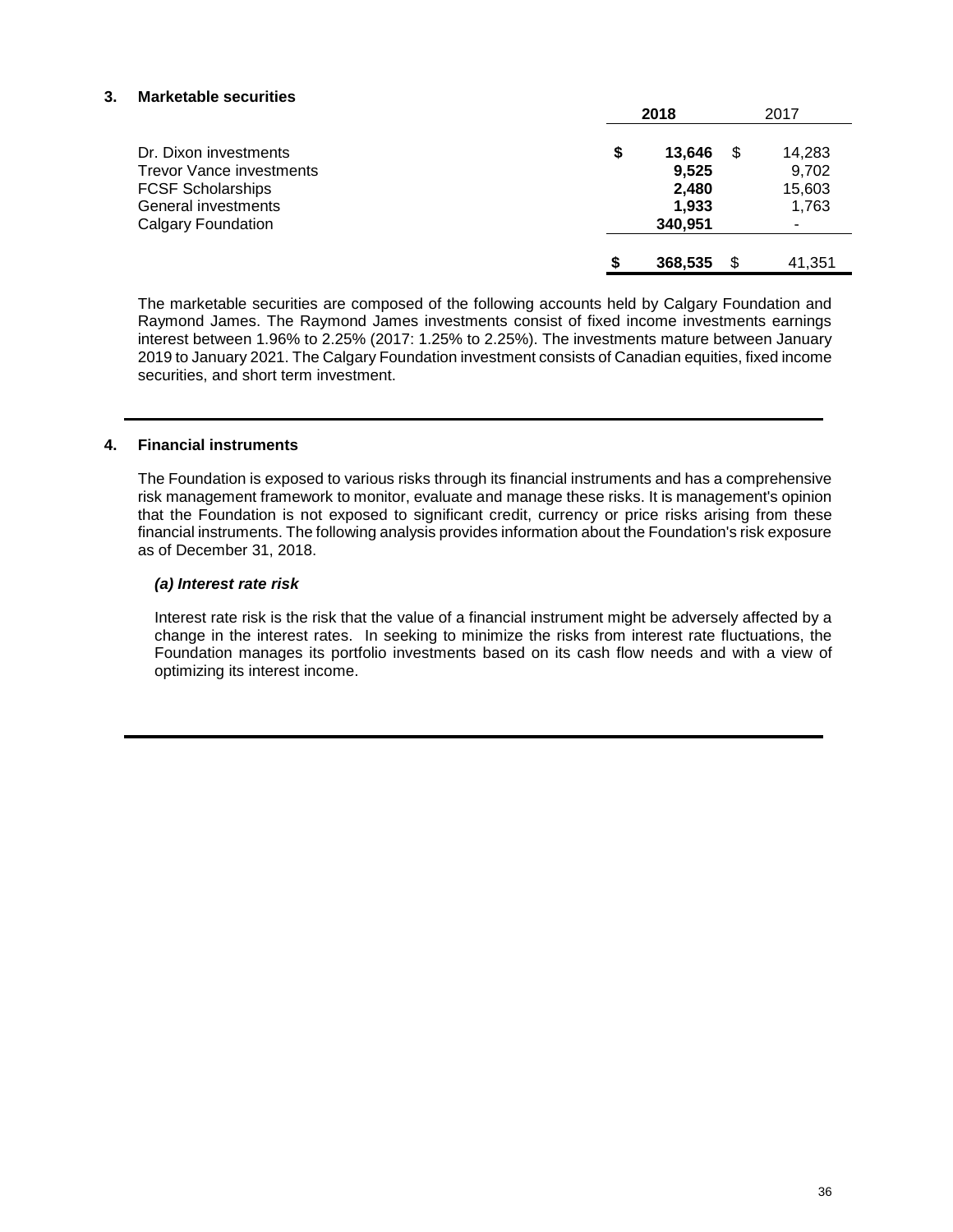# **THE FRIENDS OF CANADIAN SIMMENTAL FOUNDATION Schedule 1 General Statement of Operations and Net Assets For the Year Ended December 31, 2018**

|                                                 | 2018     | 2017    |
|-------------------------------------------------|----------|---------|
| Revenue                                         |          |         |
| Foundation auction                              | 127,356  | 82,030  |
| Interest income                                 | 13,804   | 374     |
| Donations                                       | 2,404    |         |
|                                                 | 143,564  | 82,404  |
| <b>Expenses</b>                                 |          |         |
| Sponsorship - YCSA                              | 20,000   | 12,500  |
| Sponsorship - CSA                               |          | 5,000   |
| Professional fees                               | 4,270    | 7,355   |
| Foundation auction                              | 5,854    | 5,747   |
| Advertising and marketing                       | 1,831    | 1,754   |
| Travel and meeting costs                        | 751      | 911     |
| Office supplies and postage                     | 43       | 102     |
| Scholarship recognition gifts                   |          | 300     |
| Telephone and conference calls                  | 101      | 101     |
| Bad debt                                        | 140      |         |
| Bank charges                                    | 1,735    | 57      |
|                                                 | 34,725   | 33,827  |
| Excess of revenue over expenses from operations | 108,839  | 48,577  |
| Other income                                    |          |         |
| Unrealized gain (loss) on marketable securities | (20,012) | 2,134   |
| <b>Excess of revenue over expenses</b>          | 88,827   | 50,711  |
| Net assets, beginning of year                   | 258,343  | 207,632 |
| Net assets, end of year                         | 347,170  | 258,343 |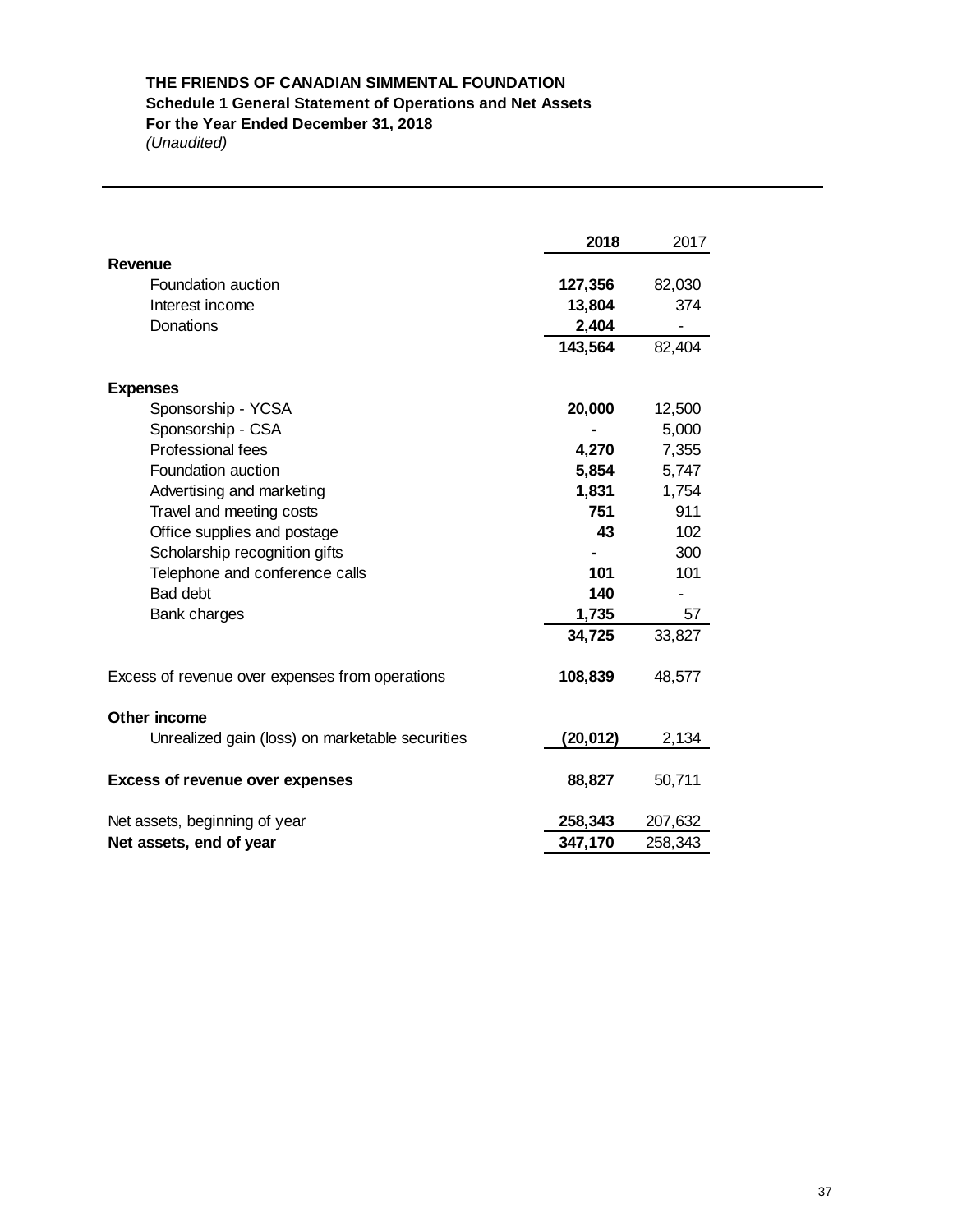## **THE FRIENDS OF CANADIAN SIMMENTAL FOUNDATION Schedule 2 Scholarship Statement of Operations and Net Assets For the Year Ended December 31, 2018**

|                                                                 | 2018<br>Dr. Dixon Trevor Vance | 2018    | 2018<br><b>FCSF</b> | 2018<br><b>Total</b> | 2017     |
|-----------------------------------------------------------------|--------------------------------|---------|---------------------|----------------------|----------|
| Revenue<br>Interest income                                      | 544                            | ۰       | 243                 | 787                  | 1,152    |
| <b>Expenses</b><br>Scholarships                                 | 4,000                          | 2,000   | 6,000               | 12,000               | 12,000   |
| Other income<br>Unrealized gain (loss) on marketable securities |                                | 55      | 13                  | 68                   | (54)     |
| Deficiency of revenue over expenses                             | (3, 456)                       | (1,945) | (5,744)             | (11, 145)            | (10,902) |
| Net assets, beginning of year                                   | 28,025                         | 9,703   | 15,604              | 53,332               | 64,234   |
| Net assets, end of year                                         | 24,569                         | 7,758   | 9,860               | 42,187               | 53,332   |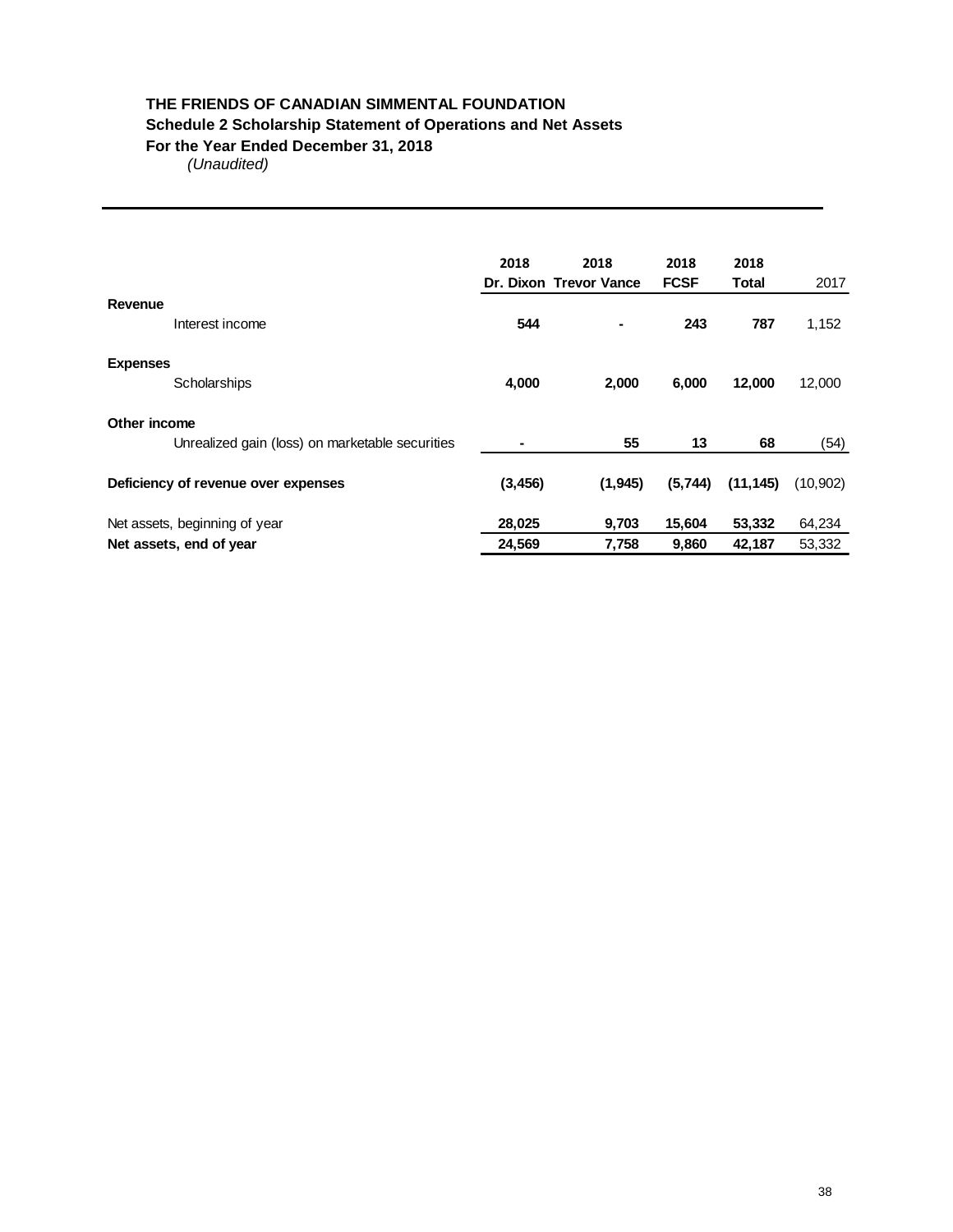| 2017-2018 ACTIVE MEMBERS<br><b>Life, Annual and YCS</b> |      |        |            |              |      |                 |            |       |  |  |  |  |
|---------------------------------------------------------|------|--------|------------|--------------|------|-----------------|------------|-------|--|--|--|--|
| As of December 31, 2018                                 |      |        |            |              |      |                 |            |       |  |  |  |  |
|                                                         |      |        | 2017       |              |      |                 | 2018       |       |  |  |  |  |
| <b>Province</b>                                         | Life | Annual | <b>YCS</b> | <b>Total</b> | Life | Annual          | <b>YCS</b> | Total |  |  |  |  |
| <b>British Columbia</b>                                 | 38   | 11     | 12         | 61           | 34   | 9               | 10         | 53    |  |  |  |  |
| <b>Alberta</b>                                          | 341  | 85     | 196        | 622          | 344  | 87              | 194        | 625   |  |  |  |  |
| <b>Saskatchewan</b>                                     | 196  | 56     | 98         | 350          | 196  | 51              | 98         | 345   |  |  |  |  |
| <b>Manitoba</b>                                         | 146  | 21     | 66         | 233          | 143  | 21              | 59         | 223   |  |  |  |  |
| <b>Ontario</b>                                          | 153  | 64     | 156        | 373          | 166  | 65              | 130        | 361   |  |  |  |  |
| Quebec                                                  | 48   | 44     | 32         | 124          | 54   | 41              | 24         | 119   |  |  |  |  |
| <b>Nova Scotia</b>                                      | 22   | 11     | 33         | 66           | 23   | 12 <sup>2</sup> | 32         | 67    |  |  |  |  |
| <b>New Brunswick</b>                                    | 5    | 7      | 7          | 19           | 8    | 7               | 6          | 21    |  |  |  |  |
| <b>P.E.I.</b>                                           | 8    | 5      | 11         | 24           | 9    | 4               | 8          | 21    |  |  |  |  |
| Other                                                   | 8    | 3      | 5          | 16           | 7    | 3               | 7          |       |  |  |  |  |
| <b>Total</b>                                            | 965  | 307    | 616        | 1888         | 984  | 300             | 568        | 1852  |  |  |  |  |

| $2014 - 2018$<br><b>TOTAL HERD ENROLLMENTS BY PROVINCE</b> |                                      |        |        |        |        |  |  |  |  |  |  |
|------------------------------------------------------------|--------------------------------------|--------|--------|--------|--------|--|--|--|--|--|--|
|                                                            | 2018<br>2014<br>2015<br>2016<br>2017 |        |        |        |        |  |  |  |  |  |  |
| <b>Province</b>                                            |                                      |        |        |        |        |  |  |  |  |  |  |
| B.C.                                                       | 822                                  | 865    | 926    | 856    | 886    |  |  |  |  |  |  |
| Alberta                                                    | 13,498                               | 13,861 | 15,023 | 15,458 | 15,917 |  |  |  |  |  |  |
| Saskatchewan                                               | 8,925                                | 9,233  | 10,045 | 10,328 | 10,222 |  |  |  |  |  |  |
| Manitoba                                                   | 4,023                                | 3,945  | 4,300  | 4,592  | 4,699  |  |  |  |  |  |  |
| Ontario                                                    | 1,583                                | 1,470  | 1,606  | 1,496  | 1,509  |  |  |  |  |  |  |
| Quebec                                                     | 819                                  | 857    | 948    | 927    | 1,046  |  |  |  |  |  |  |
| <b>New Brunswick</b>                                       | 155                                  | 150    | 154    | 163    | 152    |  |  |  |  |  |  |
| Nova Scotia                                                | 102                                  | 71     | 67     | 57     | 85     |  |  |  |  |  |  |
| <b>P.E.I.</b>                                              | 108                                  | 106    | 117    | 132    | 59     |  |  |  |  |  |  |
| <b>U.S.A.</b>                                              | 0                                    | 0      | 0      | 0      | 0      |  |  |  |  |  |  |
| <b>Total</b>                                               | 30,035                               | 30,558 | 33,186 | 34,009 | 34,575 |  |  |  |  |  |  |